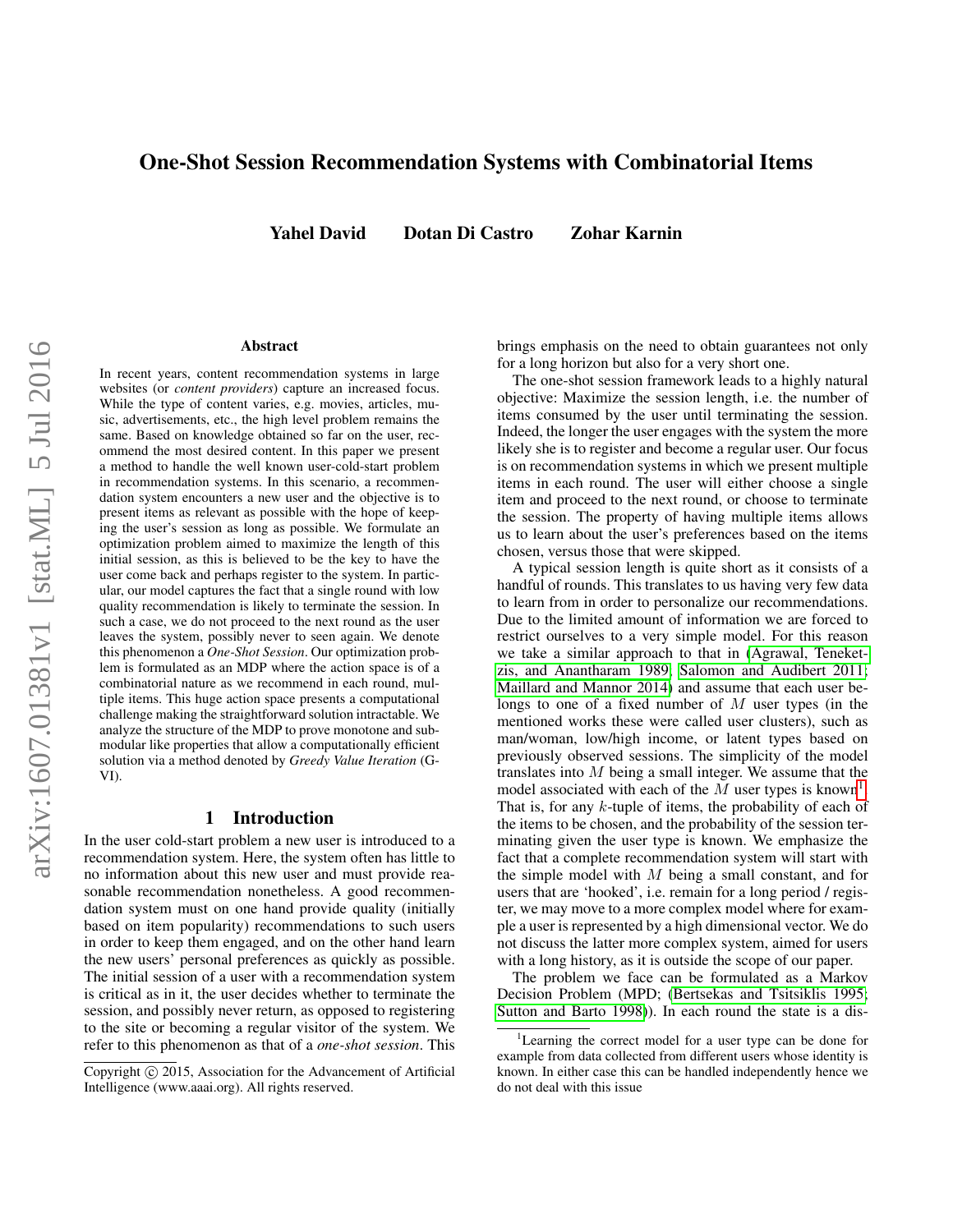tribution over [M] reflecting our knowledge about the user. We choose an action consisting of  $k$  different items from the item set L. The user either terminates the session, leading to the end of the game or chooses an item, moving us to a different state as we gained some knowledge as to her identity. Notice that any available *context*, e.g. time of day, gender, or basic information available to us can be used in order to set the initial state. The formulated MDP can be solved in order to obtain the optimal strategy; the computational cost scales as the size of the action space and the state space. Since  $M$  is restricted to be small, the size of the state space does not present a real challenge. However, the action space has a size of  $|L|^k$  which is typically huge. The number of available items can be in the hundreds if not thousands and a system presenting even a handful of items will have for the very least billions of possible actions. For this reason we seek a solution that scales relatively to  $k|L|$  rather than  $|L|^k$ .

To this end we require an additional mild assumption, that can be viewed as a quantitive extension of the *irrelevant alternatives axiom* (see Section [4\)](#page-3-0). With this assumption we are able to provide a solution (Section [5\)](#page-3-1) based on a greedy approach that scales as  $k|L|$  and has a constant competitive ratio with the computationally unbounded counterpart. The main component of the proof is an analysis showing that the sub-modularity and monotonicity of the *immediate reward in a round* translates into monotone and sub-modular-like properties of the so called Q*-function* in a modified value iteration procedure we denote by *Greedy Value Iterations* (G-VI). Given these properties we are able to show, via an easy adaptation of the tools provided in [\(Nemhauser, Wolsey, and](#page-6-5) [Fisher 1978\)](#page-6-5) for dealing with submodular monotone functions, that the greedy approach emits a constant approximation guarantee. We emphasize that in general, a monotone submodular reward function does not in any way translate into a monotone submodular  $Q$  function, and we exploit specific properties of our model in order to prove our results; to demonstrate this we show in Appendix [G](#page-23-0) an example for a monotone submodular immediate reward function with a corresponding Q function that is neither monotone nor submodular. We complement the theoretical guarantees of our solution in Section [6](#page-5-0) with experimental results on synthetic data showing that in practice, our algorithm has performance almost identical to that of the computationally unbounded algorithm.

#### 2 Related Work

Many previous papers provide adaptive algorithms for managing a recommendation system, yet to the best of our knowledge, non of them deal with one-shot sessions. The tools used include Multi-armed Bandits [\(Radlinski, Klein](#page-6-6)[berg, and Joachims 2008\)](#page-6-6), Multi-armed bandits with submodularity, [\(Yue and Guestrin 2011\)](#page-6-7), MDPs [\(Shani, Heck](#page-6-8)[erman, and Brafman 2005\)](#page-6-8), and more. A common property shared by these results is the assumption of an infinite horizon. Specifically, a poor recommendation given in one round cannot cause the termination of the session, as in one-shot sessions, but only result in a small reward in the same single round. This crucial difference in the 'cost' of a single bad round in the setups of these papers versus ours is very likely

to cause these methods to fail in our setup. A paper that partially avoids this drawback is by [\(Deshpande and Montanari](#page-6-9) [2012\)](#page-6-9), where other than a guarantee for an infinite horizon the authors provide a multiplicative approximation to the optimal strategy at all times. A notable difference between our setup is the fact that the recommendations there consist of a single item rather than multiple items as required here. This, along with the somewhat vague connection to our one-shot session setup exclude their methods from being a possible solution to our problem.

Our work can be casted as a Partially Observable MDP (POMDP; [\(Kaelbling, Littman, and Cassandra 1998\)](#page-6-10)), where the agent only has partial (sometimes stochastic) knowledge over the current state. Our problem stated as a POMDP instance admits  $M+1$  states, one for each user type and an additional state reflecting the session end. The benefit of such an approach is the ability to significantly reduce the size of the state space, from  $exp(M)$  potentially down to  $M + 1$ . Nevertheless, we did not chose this approach as the gain is rather insignificant due to  $M$  being a small constant, while the inherent complication to the analysis and algorithm make it difficult to deal with the large action space, forming the main challenge in our setting. Recently, [\(Sat](#page-6-11)[sangi, Whiteson, and Oliehoek 2015\)](#page-6-11) presented a result dealing with a combinatorial action space in a POMDP framework, when designing a dynamic sensor selection algorithm. They analyze a specific reward function that is affected only by the level of uncertainty of the current state, thereby pushing towards a variant of pure exploration. The specific properties of their reward function and MDP translate into a monotone and submodular Q-function. These properties are not present in our setup, in particular due to the fact that a session may terminate, hence the methods cannot be applied. Furthermore, our greedy VI variant is slightly more complex than the counterpart in [\(Satsangi, Whiteson, and](#page-6-11) [Oliehoek 2015\)](#page-6-11) as it is tailored to ensure the (approximate) monotonicity of Q; this is an issue that was not encountered in the problem setup of [\(Satsangi, Whiteson, and Oliehoek](#page-6-11) [2015\)](#page-6-11).

Another area which is related to our work is that of "Combinatorial Multi Armed Bandits" setup (C-MAB; see [\(Chen,](#page-6-12) [Wang, and Yuan 2013\)](#page-6-12) and references within). Here, similarly to our setup, in each round the set of actions available to us can be described as subsets of a set of options (denoted by arms in the C-MAB literature). These methods cannot directly be applied to our setting due to the infinite horizon property mentioned above. Furthermore, the methods given there that help deal with the combinatorial nature of the problem cannot be applied in our setting since the majority of our efforts lie in characterizing properties of the Q-function; an object that has no meaning in MAB settings but only in MDPs.

### 3 Problem Formulation

In this section we provide the formal definition of our problem. We first provide the definition of a Markov Decision Process (MDP). We continue to describe our setup and its different notations, and then formulate it as an MDP.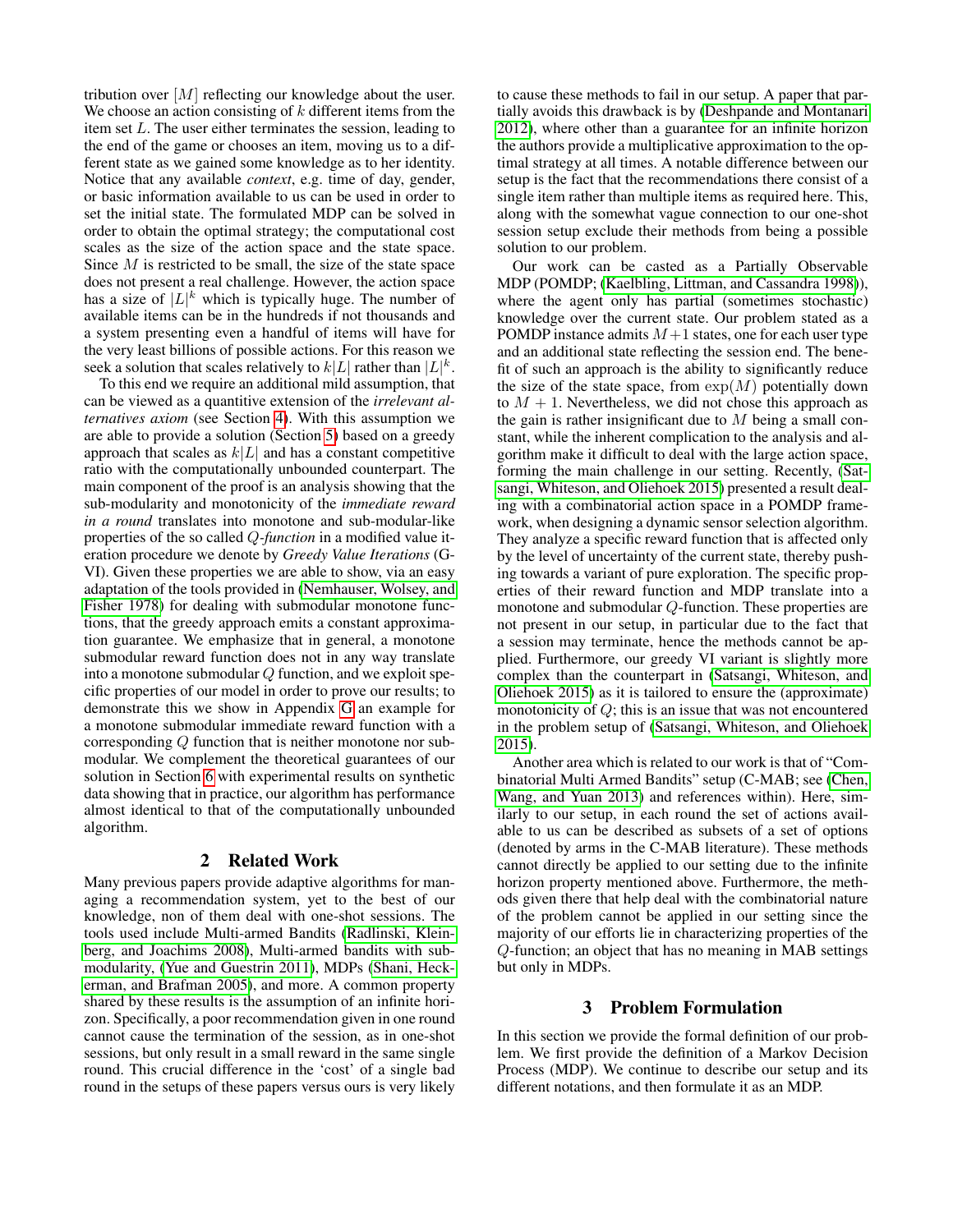#### Markov Decision Processes

An MDP is defined by a tuple  $\langle X, U, P, R \rangle$  where X is a state space, U is a set of actions,  $P$  is a mapping from state-action pairs to a probability distribution over the next-states, and R is a mapping from the state-action-next-state to the reward. The MDP defines a process of rounds. In each round  $t$  we are at a state  $c \in X$  and must choose an action from U. According to our action, the following state and the reward  $r_t$ are determined according to  $P$ ,  $R$ . The objective of an MDP is to maximize the cumulative sum of rewards with a future<br>discount of  $\gamma < 1$ , i.e.  $\sum_{t=0}^{\infty} \gamma^t R(c^t, w^t)$ , where  $w^t$  is the action taken at time t,  $c^t$  is the state at time t, and  $R(c^t, w^t)$ is the expected reward given the action-state pair. For this objective we seek a policy  $\pi$  mapping each state to an action. The objective of planing in an MDP is to find a policy  $\pi$  maximizing the value function

$$
V^{\pi}(\boldsymbol{c}) \triangleq E\left[\left.\sum_{t=0}^{\infty} \gamma^t R\left(\boldsymbol{c}^t, \pi\left(\boldsymbol{c}^t\right)\right)\right| \boldsymbol{c}^0 = \boldsymbol{c}, \pi\right],
$$

where the value of  $V^{\pi}(c)$  is the long-term accumulated reward obtained by following the policy  $\pi$ , starting in state c. We denote the optimal value function by  $\overline{V}^*(c)$  =  $\sup_{\pi} V^{\pi}(c)$ . A policy  $\pi^*$  is optimal if its corresponding value function is  $V^*$  (see [\(Bertsekas and Tsitsiklis 1995\)](#page-6-3) for details).

The *Bellman's operator* (or *DP operator*) maps a function  $V: X \to \mathbb{R}^+$  (where  $\mathbb{R}^+$  is the set of non-negative reals) to another function  $(\mathbb{T}V) : X \to \mathbb{R}^+$  and is defined as follows.

<span id="page-2-0"></span>
$$
(\mathbb{T}V)(\mathbf{c}) = \max_{w \in U} \sum_{\mathbf{c}'} \left( R(\mathbf{c}, w, \mathbf{c}') + \gamma V(\mathbf{c}') \right) P(\mathbf{c}'|\mathbf{c}, w),\tag{1}
$$

where  $c$  and  $c'$  denote the current and next state, respectively.

Under mild conditions, the equation  $V(c) = (\mathbb{T}V)(c)$  is known to have a unique solution which is the fixed point of the equation and equals to  $V^*$ . A known method for finding V ∗ is the Value Iteration (VI; [\(Bertsekas and Tsitsiklis 1995;](#page-6-3) [Sutton and Barto 1998\)](#page-6-4)) algorithm which is defined by applying The DP operator [\(1\)](#page-2-0) repeatedly on an initial function  $V^0$  (e.g. the constant function mapping all states to zero). More precisely, applying [\(1\)](#page-2-0) t times on  $V^0$  yields  $V^t \triangleq$  $\mathbb{T}^t V^0$  and the VI method consists of estimating  $\lim_{t\to\infty} V^t$ . The VI algorithm is known to converge to  $V^*(c)$ . However, computational difficulties arise for large state and action spaces.

#### Notations

Let us first formally define the rounds of the user-system interaction and our objective. When a new user arrives to the system (e.g., content provider) we begin a *session*. At each round, we present the user a subset of up to  $k$  items from the set of available items  $L$ . The user either terminates the session, in which case the session ends, or chooses a single item from the set, in which case we continue to the next round. The reward is either  $r = 1$  if the user chose an

item<sup>[2](#page-2-1)</sup> or  $r = 0$  otherwise. Following a common framework for MDPs, our objective is to maximize the sum of rewards with future rewards discounted by a factor of  $\gamma$ . That is, by denoting  $r_t$  the reward of round t and T the random variable (or random time) describing the total number of rounds, we aim to maximize

$$
\mathbb{E}\left[\sum_{t=0}^{T-1} \gamma^t r_t\right].\tag{2}
$$

The reason for considering  $\gamma$  < 1 is the fact that the difference between a session of say length 10 and length 5 is not the same as that of length 6 and 1. Indeed in the user cold-start problem one can think of a model where every additional item observed by the user increases the probability of her registering, yet this function is not linear but rather monotone increasing and concave.

We continue to describe the modeling of users. Recall that users are assumed to characterized by one of the members of the set [M]. Our input contains for every set  $w \subseteq L$  of items, every user type  $m \in [M]$ , and any item  $\ell \in w$  the probability  $p(\ell|m, w)$  of the user of type m choosing item  $\ell$ when presented the set  $w$ . In the session dynamics described above we maintain at all times a belief regarding the user type, denoted by<sup>[3](#page-2-2)</sup>  $c \in \Delta_M$ , with  $\Delta_M$  being the set of distributions over  $[M]$ . Notice that given the distribution  $c$  we may compute for every set w and item  $\ell \in w$  the probability of the user choosing item  $\ell$ . We denote this probability by

$$
p(\ell|\mathbf{c}, w) = \sum_{m \in [M]} \mathbf{c}(m) \cdot p(\ell|m, w)
$$

Assume now that at round t, our belief state is  $c_t = c$ , we presented the user a set of items  $w$ , and the user chose item  $\ell$ . The following observation provides the posterior probability  $c_{t+1}$  also denoted by  $c'_{\ell,w,c}$ . The proof is based on the Bayes rule; as it is quite simple we defer it to Appendix [A](#page-7-0) in the supplementary material.

<span id="page-2-3"></span>**Observation 1** The vector  $c'_{\ell,w,c}$  is the posterior type*probability for a prior c, action* w *and a chosen item*  $\ell$ *. This probability is obtained by*

<span id="page-2-4"></span>
$$
\mathbf{c}'_{\ell,w,\mathbf{c}}(m') = \frac{p(\ell|m',w)\mathbf{c}(m')}{p(\ell|\mathbf{c},w)}.\tag{3}
$$

## Formulating the Problem as an MDP

We formulate our problem as an MDP as follows. The state space X is defined as  $\Delta_M \cup \{c_{\emptyset}\}\$  where  $c_{\emptyset}$  denotes the termination state. The action space  $U$  consists of all subsets  $w \subseteq L$  of cardinality  $|w| \leq k$ . The reward function R depends only on the target state and is defined as 1 for any  $c \in \Delta_M$  and zero for  $c_{\emptyset}$ . As a result of Observation [1,](#page-2-3) we are able to define the transition function P:

$$
P(\mathbf{c}'|\mathbf{c}, w) = \begin{cases} \sum_{\ell \in L(\mathbf{c}', \mathbf{c}, w)} p(\ell|\mathbf{c}, w) & L(\mathbf{c}', \mathbf{c}, w) \neq \emptyset \\ 0 & L(\mathbf{c}', \mathbf{c}, w) = \emptyset \end{cases}
$$

<span id="page-2-1"></span> $2$ It is an easy task to extend our results to a setting where different items incur different rewards. For simplicity however we keep it simple and assume equality between items, in terms of rewards.

<span id="page-2-2"></span><sup>&</sup>lt;sup>3</sup>Eventually we consider a discretization of the simplex, but for clarity we discuss this issue only at a later stage.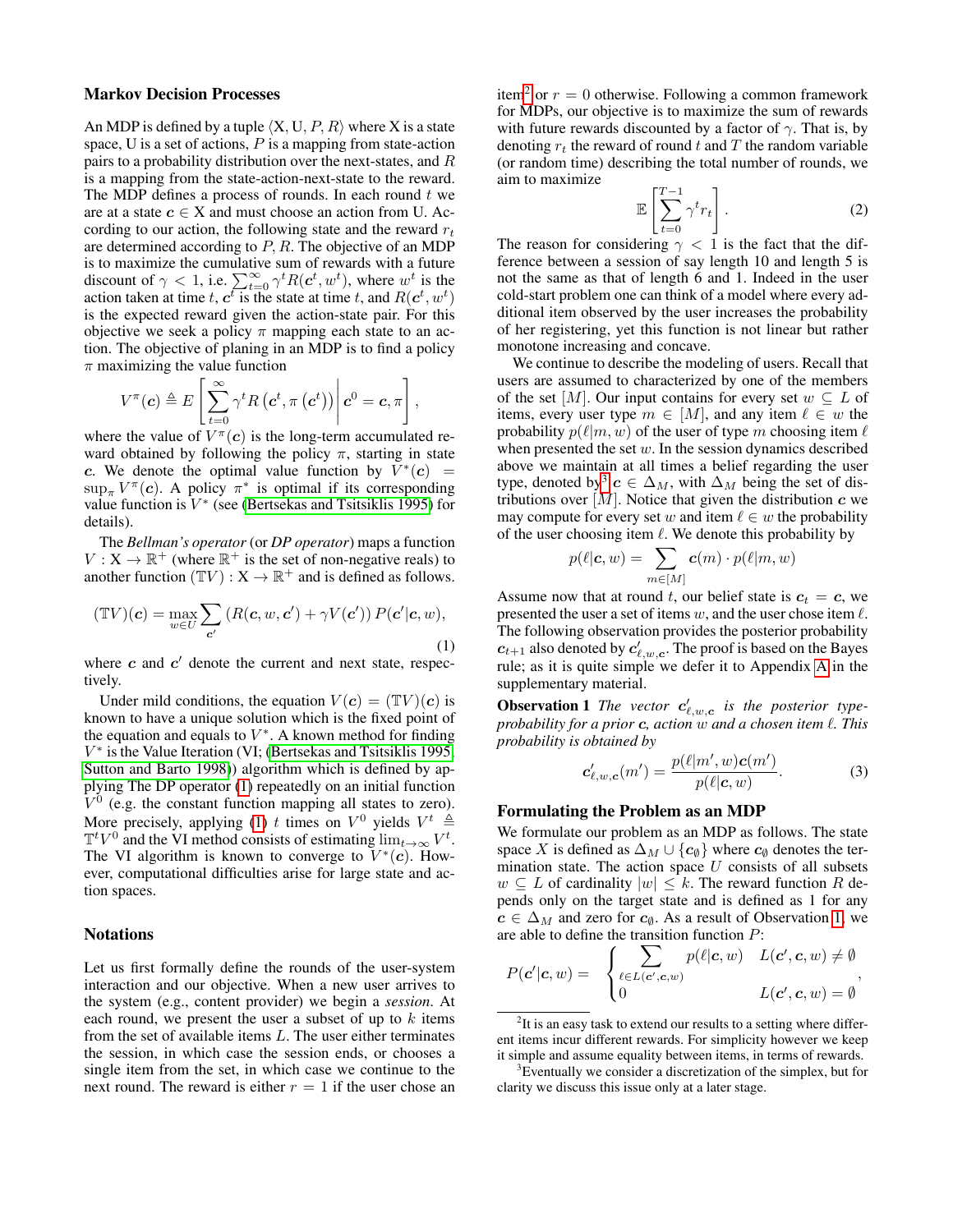where the set  $L(c', c, w)$  is defined as

$$
\left\{\ell \mid \forall m', \mathbf{c'}(m') = \frac{p(\ell|m',w)\mathbf{c}(m')}{\sum_{m \in M} p(\ell|m,w)\mathbf{c}(m))}\right\}
$$

that is the set containing  $\ell \in L$  such that [\(3\)](#page-2-4) is satisfied. The final missing definition to the transition function is the probability to move to the *termination* state, denoted by  $c_{\emptyset}$ , defining the session end. For it,  $P(c_{\emptyset}|c, w) = 1 \sum_{\ell\in w} p(\ell|\boldsymbol{c},w).$ 

## 4 User Modeling Assumptions

<span id="page-3-0"></span>In order to obtain our theoretical guarantees we use assumptions regarding the user behavior. Specifically, we assume a certain structure in the function mapping a item set  $w$  and a item  $\ell \in w$  to the probability that a user of type m (any m) will choose the item  $\ell$  when presented with the item set w. To assess the validity of the below assumption consider an example standard model<sup>[4](#page-3-2)</sup> where each item  $\ell$  in w (and the empty item) has a positive value  $\mu_{\ell}$  for the user and the chosen item is drawn with probability proportional to  $\mu_{\ell}$ . We note that the below assumptions hold for this model.

The first assumption essentially states that at all states there is a constant, bounded away from zero, probability to reach the termination state. In our setup this translates into an assumption that even given knowledge of the user type, the probability of the user ending the session remains nonzero. Needless to say this is a highly practical assumption.

<span id="page-3-4"></span>Assumption 1 *For a constant* B > 1*, any set of content items*  $w \in L^i$  *where*  $i \leq k$ *, any types vector*  $\boldsymbol{c} \in \Delta_M$  *and a content item*  $\ell \in L$ *, it holds that* 

$$
\sum_{\ell\in L} p(\ell|\boldsymbol{c},w) \leq \frac{1}{B}.
$$

In what follows, our approximation guarantee will depend on  $B$ , that is on how much the best-case-scenario probability of ending a session is bounded away from zero. The second assumption assert independence between the probabilities of choosing different content items.

<span id="page-3-5"></span>**Assumption 2** *For every*  $m \in M$ , *a set of content items w and a content item*  $ℓ' \notin w$  *it holds that* 

$$
p(\ell|m, w) = p(\ell|m, w \cup \ell') + p(\ell'|m, w \cup \ell')p(\ell|m, w). \tag{4}
$$

The above assumption is related to the *independence of irrelevant alternatives axiom* (IIA) [\(Saari 2001\)](#page-6-13) of decision theory, stating that "If  $\overline{A}$  is preferred to  $\overline{B}$  out of the choice set  $\{A, B\}$ , introducing a third option X, expanding the choice set to  $\{A, B, X\}$ , must not make B preferable to A". Our assumption is simply a quantitive version of the above.

## <span id="page-3-1"></span>5 Approximation Of the Value Function

In this section we develop a computationally efficient approximation of the value function for the setup described above. We begin with dealing with the action space, and later we also take into consideration the continuity of the state space.

## <span id="page-3-6"></span>Addressing the Largeness of the Action Space by Sub-modularity

In this section we provide a greedy approach dealing with the large action space, leading to a running time scaling as  $O(k|L| + |X|)$ . For clarity we ignore the fact that X is infinite and defer its discretization to the Section [5.](#page-4-0) The outline of the section is as follows: We first mention that the immediate reward function, when viewed as a function of the action, is monotone and submodular. Next, we define a modified value-iteration procedure we denote by *greedy value iteration* (G-VI), resulting in a sequence of approximate value function  $V^t$  and  $Q$ -functions  $Q^t$ , obtained in the iterations of the procedure. We show that these  $Q<sup>t</sup>$  functions are approximately monotone and approximately submodular and that for functions with these approximate monotone-submodular properties, the greedy approach provides a constant approximation for maximization; we are not aware of papers using the exact same definitions for approximate monotonicity and submodularity yet we do not consider this contribution as major since the proofs regarding the greedy approach are straightforward given existing literature. Finally, we tie the results together and obtain an approximation of the true Q function, as required.

Since it is mainly technical and due to space limitations, we defer the proof that the reward function is monotone and submodular to Appendix [B.](#page-7-1) We now turn to describe the process G-VI. We start by defining our approximate maximum operator

**Definition 2** Let L be a set,  $f: L \to \mathbb{R}$ , and let  $0 \leq k \leq |L|$ *be an integer. We denote by* L k *the set of subsets of* L *of* size k. The operators  $\max_{\text{max}}^g$  arg  $\max_{\text{max}}^g$  *(the superscript "g" for greedy) are defined as follows*

$$
\begin{aligned}\n\max_{w \in L^0} f(w) &= f(\emptyset), \quad \arg \max_{w \in L^0} f(w) = \emptyset, \\
\max_{w \in L^{k+1}} f(w) &= \max_{\ell \in L} f(\arg \max_{w' \in L^k} f(w') \cup \{\ell\}), \\
\arg \max_{w \in L^{k+1}} f(w) &= \arg \max_{w \in L^k} f(w) \cup \\
\arg \max_{\ell \in L} f\left(\arg \max_{w \in L^k} f(w) \cup \{\ell\}\right).\n\end{aligned}
$$

<span id="page-3-8"></span>Informally, the  $\max_{n=1}^g$  operator maximizes the value of a function f over subsets of restricted size by greedily adding elements to a subset in a way that maximizes  $f$ . For a value function  $V$  we define the  $Q$  function as

<span id="page-3-3"></span>
$$
Q_V(w', \mathbf{c}) = \sum_{\ell \in L} p(\ell | \mathbf{c}, w') (1 + \gamma V(\mathbf{c}'_{\ell, w', \mathbf{c}}))
$$
 (5)

When it is clear from context which  $V$  is referred to, we omit the subscript of it. Recall that the standard DP operator is defined as  $(\mathbb{T}V)(c) = \max_{w \in L^k} Q(w, c)$ . Using our greedy-based approximate max we define two greedy-based approximate DP operator. The first is denoted as the simplegreedy approach where

<span id="page-3-7"></span>
$$
(\mathbb{T}^{\text{simple}}_{\text{greedy}} V)(\mathbf{c}) = \max_{w} Q(w, \mathbf{c})
$$
 (6)

As it turns out, the simple-greedy approach does not necessarily converge to a quality value function. In particular, the Q function obtained by it does not emit necessary monotone-submodular-like qualities that we require for our

<span id="page-3-2"></span><sup>&</sup>lt;sup>4</sup>An example for where this modeling is implicitly made is in the setting of a *Multinomial Logistic Regression*.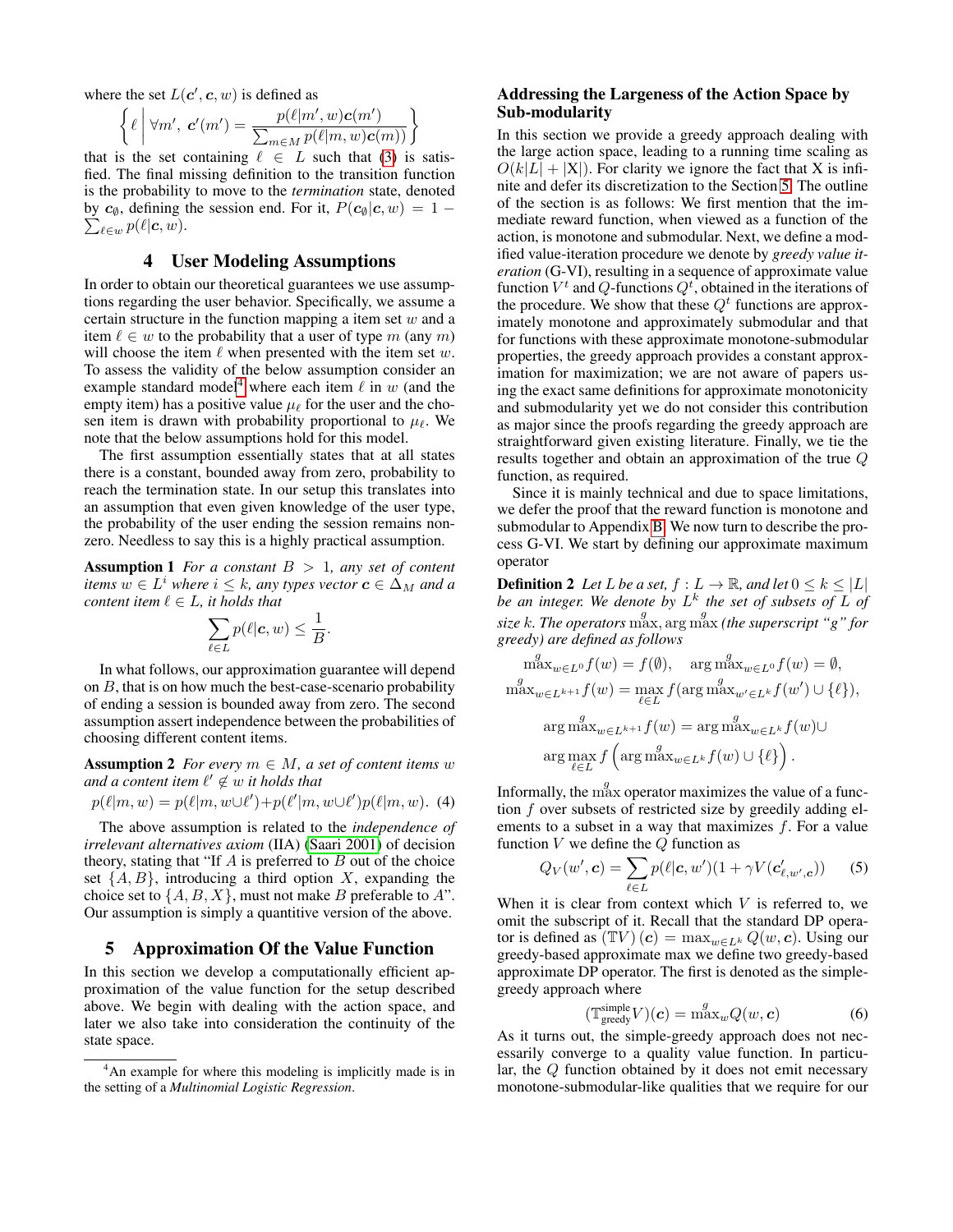<span id="page-4-4"></span>analysis. We hence define the second DP operator we call the greedy operator.

**Definition 3** For a function 
$$
V : X \to \mathbb{R}^+
$$
 we define  
\n $(\mathbb{T}_{greedy} V) (c) = \max_{w \in G} Q_V(w, c)$  (7)

*where the set* G *is defined in the following statement,*

$$
G = \{w | \exists c \in X s.t w = \arg \max_{w' \in L^k} Q(w', c) \},
$$

In words, we take advantage of the fact that the number of states is small (as opposed to the number of actions) and use the  $\max_{\alpha}$  operator not to associate actions with states but rather to reduce the number of actions to be at most the same as the number of states. We then choose the actual arg max for each state, from the small subset of actions. Notice that the compositional complexity of the  $\mathbb{T}_{\text{greedy}}$  operator is  $O(k|L| + |X|)$ , as opposed to  $O(k|L|)$  as the  $\mathbb{T}^{\text{simple}}_{\text{greedy}}$ operator. In Appendix [6](#page-5-0) , we explore whether there is a need for the further complication involved with using  $\mathbb{T}_{\text{greedy}}$ rather than  $\mathbb{T}^{\text{simple}}_{\text{greedy}}$ , or whether its use is needed only for the analysis. We show that in simulations, the system using the  $T_{greedy}$  operator significantly outperforms that using the simpler  $\mathbb{T}^{\text{simple}}_{\text{greedy}}$  operator.

Recall that the value iteration (VI) procedure consists of starting with an initial value function, commonly the zero function, then performing the  $T$  operator on  $V$  multiple times until convergence. Our G-VI process is essentially the same, but with the  $\mathbb{T}_{\text{greedy}}$  operator. Specifically, we initialize  $V$  to be the zero function and analyze the properties of  $\mathbb{T}^t_{\text{greedy}}V$  for  $t > 0$ . In our analysis we manage to tie the value of  $\mathbb{T}^t_{\text{greedy}}V$  computed w.r.t. a decay value  $\gamma$  (Equation [\(5\)](#page-3-3)), to the value of  $\mathbb{T}^t V$ , the true VI procedure, computed w.r.t. a decay value of  $\gamma'$  with  $\gamma' \approx 0.63\gamma$ . To dispaly our result we denote by  $\mathbb{T}_{\gamma'}^t$  the iterated DP operator done on V w.r.t. decay value  $\gamma'$ . The proof is given in Appendix [C](#page-9-0).

<span id="page-4-1"></span>**Theorem 4** *Let*  $\gamma > 0$ *. Under Assumptions [1](#page-3-4) and [2,](#page-3-5) for*  $B \geq 2$ , zero initiation of the value function (namely,  $V = 0$ ) *and for any*  $t \geq 1$ *, it is obtained that* 

<span id="page-4-6"></span>
$$
\left(\mathbb{T}^t_{greedy} V\right)(\boldsymbol{c}) \leq (\mathbb{T}^t V)(\boldsymbol{c}) \tag{8}
$$

$$
\beta\left((\mathbb{T}_{\beta\gamma}^t V)(\boldsymbol{c}) - \Omega_{t,\boldsymbol{c}}\right) \leq (\mathbb{T}_{greedy}^t V)(\boldsymbol{c}) \tag{9}
$$

<span id="page-4-7"></span>*with*  $\beta = 1 - 1/e \approx 0.63$ ,

$$
\Omega_{t,c} \triangleq \sum_{i=0}^{t-1} (\beta \gamma \rho(c))^i (k-1) \overline{\theta}(c),
$$

$$
\rho(c) \triangleq \max_{w \in L^k} \sum_{m \in M} c(m) \sum_{\ell \in L} P(\ell|m, w),
$$

*and*

<span id="page-4-8"></span>
$$
\overline{\theta}(\mathbf{c}) \triangleq \max_{\ell' \in L, w \in L^k} \sum_{m \in M} \mathbf{c}(m) P(\ell'|m, w \cup \ell') \sum_{\ell \in L} P(\ell|m, w) \frac{\gamma}{B - \gamma} \qquad (10)
$$

To better understand the meaning of the above expression we estimate the value of  $\Omega_{t,c}$  for the initial state c in reasonable settings. Specifically, we would like estimate

$$
\lambda \triangleq \frac{\Omega_{t,c}}{(\mathbb{T}_{\beta\gamma}^t V)(c)}.
$$

<span id="page-4-5"></span>In cases where  $\lambda$  is a small constant we get a constant multiplicative approximation of the value function obtained via the optimal, computationally inefficient maximization.

In the supplementary material (Lemma [19\)](#page-14-0) we provide the bound

$$
\lambda = \frac{\Omega_{t,\boldsymbol{c}}}{(\mathbb{T}^t_{\beta\gamma}V)(\boldsymbol{c})} \leq \frac{(k-1)\bar{\theta}(\boldsymbol{c})}{\rho(\boldsymbol{c})}
$$

The proof is purely technical. Notice that  $\rho(c)$  is in fact the probability of the user, given the state  $c$  and us choosing the best possible action, choosing a link rather than terminating the session. Assuming a large number of content items (compared to k) it is most likely that for every type  $m \in M$ there are much more than  $k$  favorable items. This informally means that either the probability of choosing any item  $\ell$ among a set w is roughly  $\rho(c)/k$  or w is a poor choice of links and the probability of ending the session when presenting w is significantly lower than  $\rho(c)$ . It is thus reasonable to assume that

$$
(k-1)\overline{\theta}(\boldsymbol{c}) \lesssim \rho(\boldsymbol{c})^2 \frac{\gamma}{(B-\gamma)}.
$$

Hence

$$
\lambda \lesssim \frac{\rho(\mathbf{c})\gamma}{(B-\gamma)} \le \frac{\gamma}{B(B-\gamma)}
$$

For example, for  $B = 2$  and  $\gamma = 0.75$ . Then we have  $\lambda \leq 0.3$ , hence  $0.44(\mathbb{T}^t_{\beta\gamma}V)(c) \leq (\mathbb{T}^t_{\text{greedy}}V)(c)$ , meaning we get a multiplicative 0.44 approximation compared to the optimal operator with  $\gamma' \approx 0.47$ .

### <span id="page-4-0"></span>Addressing Both The Continuity of State Space and The Largeness of the Action Space

Recall that the state space of our model is continuous. As our approach requires scanning the state space we present here an analysis of our approach taken over a discretized state space. That is, rather than working over  $\Delta_M$  (the entire M dimensional simplex) our finite state space X is taken to be an  $\epsilon$ -net, w.r.t. the  $L_1$ -norm, over  $\Delta_M$ .

As before, the value iteration we suggest takes the greedy approach where the only difference is in the definition of the Q-function.

Definition 5 *The* Qgd*-function, based on a function*  $V_{gd}^{t-1}(c)$  mapping a state to a value is defined as follows:

$$
Q_{gd}^t(w, \mathbf{c}) = \sum_{\ell \in L} p(\ell | \mathbf{c}, w)(1 + \gamma V_{gd}^{t-1}(\widehat{c_{\ell, w, \mathbf{c}}'})). \tag{11}
$$

where  $\widehat{c'_{\ell,w,c}}$  is defined as the closest point in X to  $c'_{\ell,w,c}$ .

Analogically to before, we define the  $\mathbb{T}_{gd}$  operator over a value function  $V_{ad}$  as

<span id="page-4-2"></span>
$$
V_{gd}^t(\mathbf{c}) = (\mathbb{T}_{gd} V_{gd}^{t-1})(\mathbf{c}) = \max_{w \in \mathbf{G}} Q_{gd}(w, \mathbf{c}) \tag{12}
$$

<span id="page-4-3"></span>with  $G$  being defined w.r.t. the finite state set X. In Appendix [E](#page-15-0) we prove the following theorem, giving the analysis of the above value iteration procedure.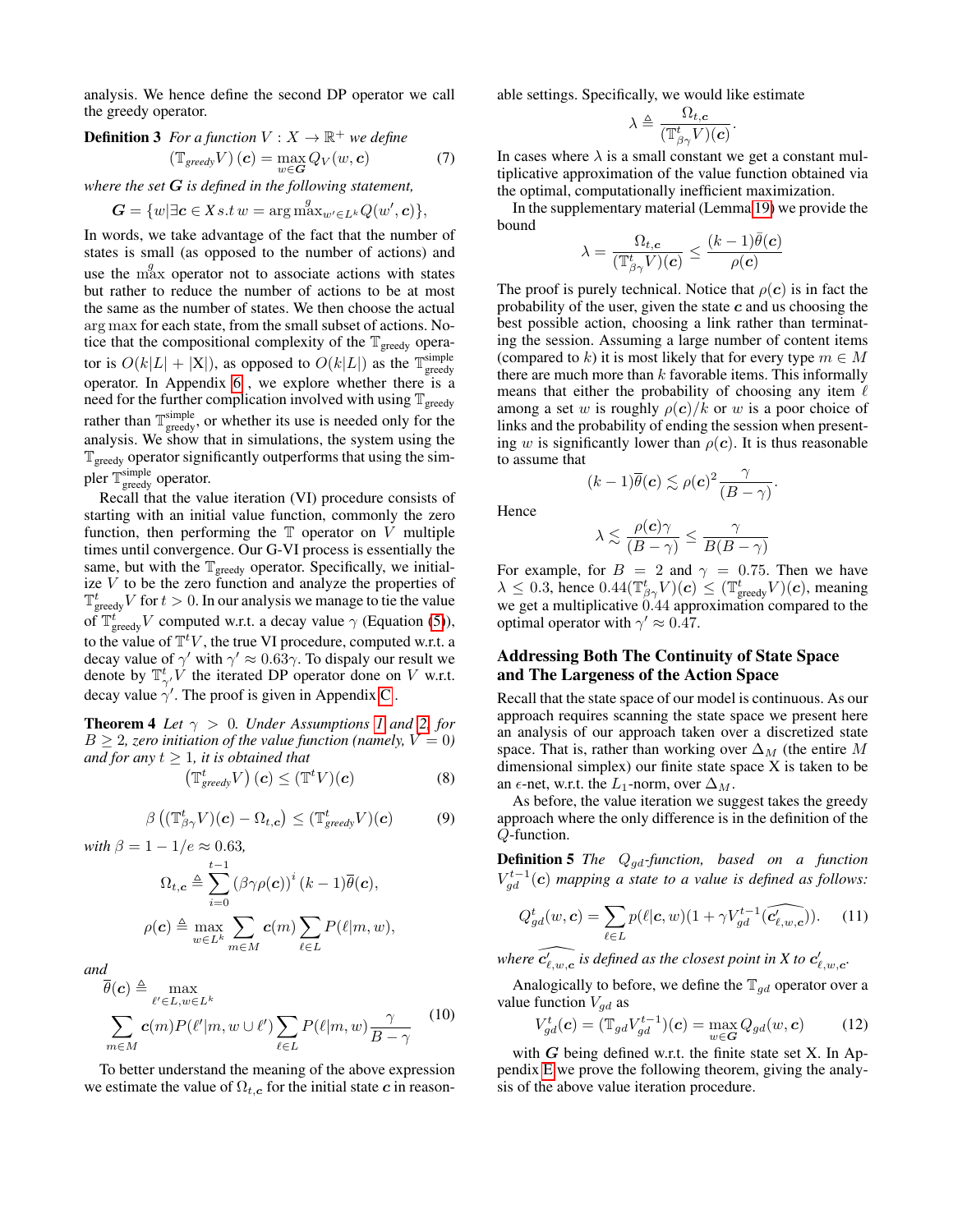**Theorem 6** *Under Assumptions [1](#page-3-4) and [2,](#page-3-5) for*  $B \geq 2$ *, zero initiation of the value function (namely,*  $V = 0$ ), a state *space formed via an*  $L1$   $\epsilon$ -net, and for any  $t \geq 1$  we have

$$
\left(\mathbb{T}_{gd}^t V\right)(\mathbf{c}) \leq (\mathbb{T}^t V)(\mathbf{c}) + O(\epsilon)
$$

$$
\beta \left( \left(\mathbb{T}_{\beta\gamma}^t V\right)(\mathbf{c}) - \Omega_{t,\mathbf{c}} (1 + O(\epsilon)) \right) \leq (\mathbb{T}_{gd}^t V)(\mathbf{c})
$$

*where*  $\beta$ ,  $\Omega$ <sub>*t*, *c*</sub> *are the same as in Theorem [4.](#page-4-1)* 

For sufficiently small  $\epsilon = \Omega(1)$ , the result is essentially the same as that in Section [5.](#page-3-6)

## 6 Experiments  $5$

<span id="page-5-0"></span>In this section we investigate numerically the algorithms suggested in Section [5.](#page-3-1) We examine four types of CP policies:

1. Random policy, where the CP provides a (uniformly) random set of content items at each round.

2. Regular DP operator policy, namely  $\mathbb T$  as in [\(1\)](#page-2-0), in which the maximum is computed exactly. The computational complexity of each iteration of the VI with the original DP operator is of order of  $O(|X||L|^{K})$ .

**3. Greedy Operator policy, namely following the**  $\mathbb{T}_{ad}$  **oper**ator as in [\(12\)](#page-4-2). In this case the computational complexity of each iteration of the G-VI is of order of  $O(|X||L|K + |X|^2)$ .

**4. Simple Greedy CP**, namely following the  $\mathbb{T}^{\text{simple}}_{\text{greedy}}$  operator as in [\(6\)](#page-3-7). No theoretical guarantees are provided for this CP, but since its computational complexity of each iteration of the VI is of order of  $O(|X||L|K)$  and its similarity to the *greedy* CP, we are interested in its performances.

We conducted our experiments on synthetic data. The users' policy implemented the following model relating the scores to the users' choice,

$$
P(\ell|m, w) = \frac{\ell_m}{\sum_{\ell' \in w} \ell'_m + p_m},
$$

where  $\ell_m$  is a *score* expressing the subjective value of item  $\ell$  for users of type m and where  $p_m$  expresses the tendency of user of a type  $m$  to terminate the session. It is easy to verify that for  $p_m$  large enough compared to the scores, Assumption [1](#page-3-4) holds, and that Assumption [2](#page-3-5) holds for any value assigned to  $\ell_m$  and  $p_m$ .

For the experiments, we considered the case of  $M = 4$ ,  $|L| = 13$ ,  $k = 3$  and  $\gamma = 1$ . The scores were chosen as follows: For all types, the termination score was  $p_m = 0.5$ . Four items were chosen i.i.d. uniformly at random from the interval  $[0, 0.6]$ . The remaining 8 items where chosen such that for each user type, 2 items are uniformly distributed in  $[0.5, 1]$  (strongly related to this type), while the other 6 are drawn uniformly from [0, 0.5]. We repeated the experiment 500 times, where for each repetition a different set of scores was generated and 100, 000 sessions were generated (a total of 50M sessions).

In Figure [1](#page-5-2) we present the average session length under the *optimal, greedy* and *simple greedy* CPs for different numbers of iterations executed for computing the Value

function. The average length that was achieved by the *random* CP is 1.3741, much lower than that of the other methods. The standard deviation is smaller that  $10^{-3}$  in all of our measures. As shown in Figure [1,](#page-5-2) the extra comparison step in the *greedy* CP compared to the *simple greedy* CP substantially improves the performance.



Figure 1: Average session length under the *optimal, greedy* and *simple greedy* (y-axis) CPs vs. number of iterations of the related VI computation  $(x$ -axis). The average length of the *random* CP is 1.3741 (not shown).

### <span id="page-5-2"></span>7 Discussion and Conclusions

In this work we developed a new framework for analyzing recommendation systems using the MDP framework. The main contribution is two-fold. First, we provide a model for the user-cold start problem with one-shot sessions, where a single round with low quality recommendations may end the session entirely. We formulate a problem where the objec-tive is to maximize the session length <sup>[6](#page-5-3)</sup>. Second, we suggest a greedy algorithm overcoming the computational hardship involved with the combinatorial action space present in recommendation system that recommend several item at a time. The effectiveness of our theoretical results is demonstrated with experiments on synthetic data, where we see that our method performs practically as well as the computationally unbounded one.

As future work we plan to generalize our techniques for dealing with the combinatorial action space to setups other than the user-cold start problem, and aim to characterize the conditions in which the  $Q$  function is (approximately) monotone and submodular. In particular we will consider an

<span id="page-5-1"></span><sup>5</sup>Additional experiments are provided in Section [F](#page-22-0) of the supplementary material.

<span id="page-5-3"></span><sup>6</sup> Another problem, which is somehow related to the cold-start problem, is the problem of devices that are shared between several users [\(White et al. 2014;](#page-6-14) [File 2013\)](#page-6-15). In this scenario, several people share the same device while the content provider is aware only of the identity of the device and not of the identity of the user. This phenomenon typically occurs with devices in the same household, shared by the members of the family. The methods developed in this work can be easily adapted to solve this problem as well.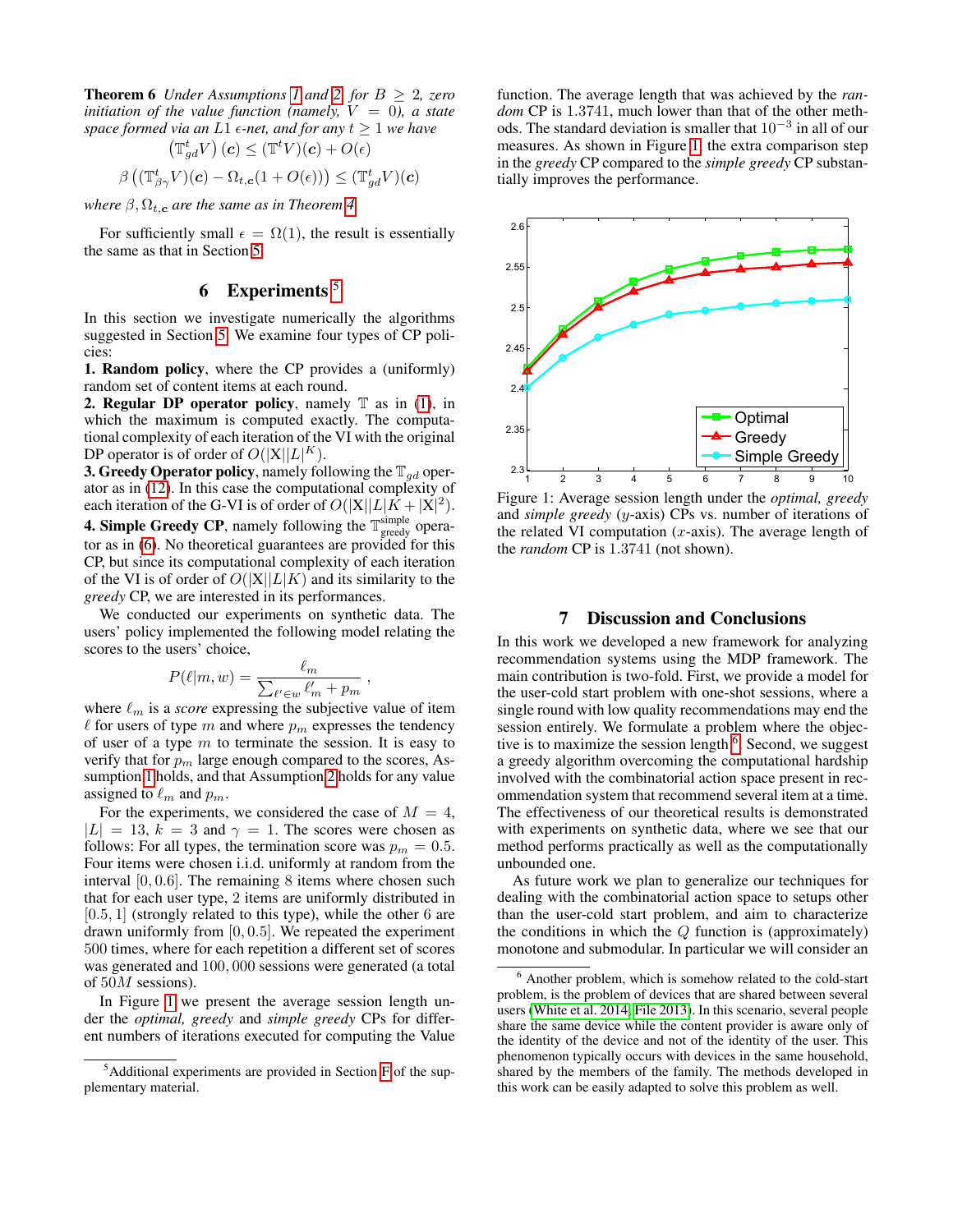extension to POMDPs as well that may deal with similar settings in which M can take larger values.

## References

- <span id="page-6-0"></span>[Agrawal, Teneketzis, and Anantharam 1989] Agrawal, R.; Teneketzis, D.; and Anantharam, V. 1989. Asymptotically efficient adaptive allocation schemes for controlled markov chains: Finite parameter space. *Automatic Control, IEEE Transactions on* 34(12):1249–1259.
- <span id="page-6-3"></span>[Bertsekas and Tsitsiklis 1995] Bertsekas, D. P., and Tsitsiklis, J. N. 1995. Neuro-dynamic programming: an overview. In *Decision and Control, 1995., Proceedings of the 34th IEEE Conference on*, volume 1, 560–564. IEEE.
- <span id="page-6-12"></span>[Chen, Wang, and Yuan 2013] Chen, W.; Wang, Y.; and Yuan, Y. 2013. Combinatorial multi-armed bandit: General framework, results and applications. In *Proceedings of the 30th International Conference on Machine Learning (ICML 13), Atlanta, Georgia, USA*.
- <span id="page-6-9"></span>[Deshpande and Montanari 2012] Deshpande, Y., and Montanari, A. 2012. Linear bandits in high dimension and recommendation systems. In *Communication, Control, and Computing (Allerton), 2012 50th Annual Allerton Conference on*, 1750– 1754. IEEE.
- <span id="page-6-15"></span>[File 2013] File, T. 2013. Computer and internet use in the united states. *Population Characteristics*.
- <span id="page-6-10"></span>[Kaelbling, Littman, and Cassandra 1998] Kaelbling, L. P.; Littman, M. L.; and Cassandra, A. R. 1998. Planning and acting in partially observable stochastic domains. *Artificial intelligence* 101(1):99–134.
- <span id="page-6-2"></span>[Maillard and Mannor 2014] Maillard, O., and Mannor, S. 2014. Latent bandits. In *Proceedings of the 31th International Conference on Machine Learning, ICML 2014, Beijing, China, 21-26 June 2014*, 136–144.
- <span id="page-6-5"></span>[Nemhauser, Wolsey, and Fisher 1978] Nemhauser, G. L.; Wolsey, L. A.; and Fisher, M. L. 1978. An analysis of approximations for maximizing submodular set functionsi. *Mathematical Programming* 14(1):265–294.
- <span id="page-6-6"></span>[Radlinski, Kleinberg, and Joachims 2008] Radlinski, F.; Kleinberg, R.; and Joachims, T. 2008. Learning diverse rankings with multi-armed bandits. In *Proceedings of the 25th international conference on Machine learning*, 784–791. ACM.
- <span id="page-6-13"></span>[Saari 2001] Saari, D. 2001. *Decisions and elections: explaining the unexpected*. Cambridge University Press.
- <span id="page-6-1"></span>[Salomon and Audibert 2011] Salomon, A., and Audibert, J.-Y. 2011. Deviations of stochastic bandit regret. In *Algorithmic Learning Theory*, 159–173. Springer.
- <span id="page-6-11"></span>[Satsangi, Whiteson, and Oliehoek 2015] Satsangi, Y.; Whiteson, S.; and Oliehoek, F. A. 2015. Exploiting submodular value functions for faster dynamic sensor selection. In *AAAI 2015: Proceedings of the Twenty-Ninth AAAI Conference on Artificial Intelligence*.
- <span id="page-6-8"></span>[Shani, Heckerman, and Brafman 2005] Shani, G.; Heckerman, D.; and Brafman, R. I. 2005. An mdp-based recommender system. In *Journal of Machine Learning Research*, 1265–1295.
- <span id="page-6-4"></span>[Sutton and Barto 1998] Sutton, R. S., and Barto, A. G. 1998. *Introduction to reinforcement learning*. MIT Press.
- <span id="page-6-14"></span>[White et al. 2014] White, R. W.; Hassan, A.; Singla, A.; and Horvitz, E. 2014. From devices to people: Attribution of search

activity in multi-user settings. In *Proceedings of the 23rd international conference on World wide web*, 431–442. International World Wide Web Conferences Steering Committee.

<span id="page-6-7"></span>[Yue and Guestrin 2011] Yue, Y., and Guestrin, C. 2011. Linear submodular bandits and their application to diversified retrieval. In *Advances in Neural Information Processing Systems*, 2483– 2491.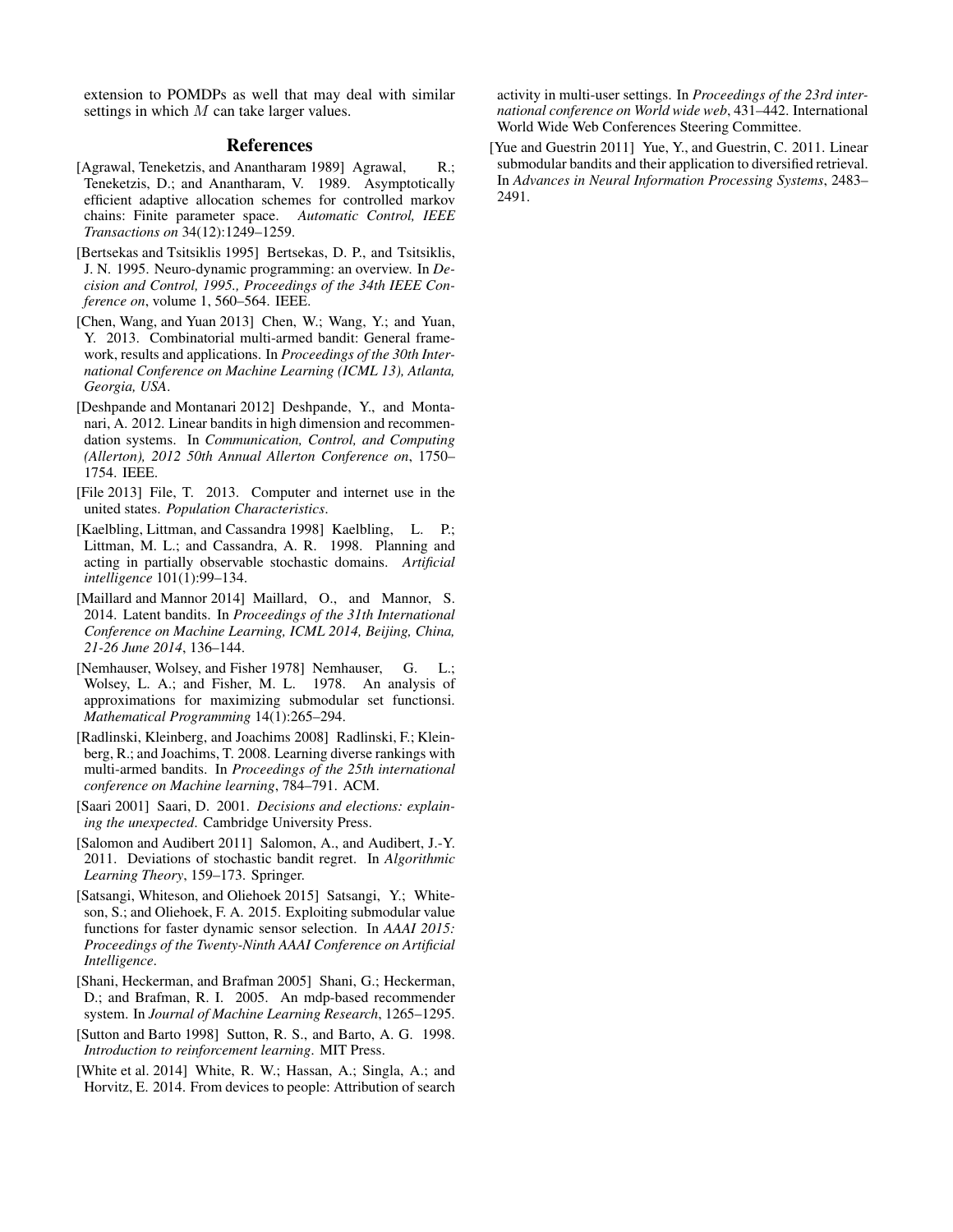## A Missing Proofs

## <span id="page-7-0"></span>Proof of Lemma [1](#page-2-3)

Here we use  $c'$  as a short for  $c'_{\ell,w,C}$ . By Bayes' theorem, for any  $c,w\in L^k$  and  $\ell\in L$ , it follows that

$$
\mathbf{c}'(m') = P(\mathbf{c}(m') = 1 | \ell, w, \mathbf{c}) \n= \frac{P(\mathbf{c}(m') = 1, \ell | w, \mathbf{c})}{P(\ell | w, \mathbf{c})} \n= \frac{P(\ell | \mathbf{c}(m') = 1, w, \mathbf{c}) P(\mathbf{c}(m') = 1 | w, \mathbf{c})}{P(\ell | w, \mathbf{c})} \n= \frac{p(\ell | m', w) \mathbf{c}(m')}{\sum_{m \in M} p(\ell | m, w) \mathbf{c}(m)}
$$
\n(13)

where  $P(c(m') = 1)$  stands for the probability that the user type is m'. So, the result is obtained.  $\Box$ 

## B Additional Propositions and Lemmas

In the following propositions and lemmas we derive some results related to greedy maximization of submodular functions. These results are used for the proofs of Theorems [4](#page-4-1) and [6.](#page-4-3)

## <span id="page-7-1"></span>Model Properties

In the following proposition we show the monotonicity and submodularity properties of the chosen model.

<span id="page-7-2"></span>**Proposition 7** Under Assumption [2,](#page-3-5) for any two sets of content items  $w_b \supset w_a$  and a content item  $\ell' \notin w_b$ , it holds that (monotonicity)

<span id="page-7-6"></span>
$$
\left(\sum_{\ell \in L} p(\ell|m, \{w_b \cup \ell'\}) - \sum_{\ell \in L} p(\ell|m, w_b)\right) \ge 0,
$$
\n(14)

*and (*submodularity*)*

<span id="page-7-3"></span>
$$
\left(\sum_{\ell \in L} p(\ell|m, \{w_a \cup \ell'\}) - \sum_{\ell \in L} p(\ell|m, w_a)\right) \geq \left(\sum_{\ell \in L} p(\ell|m, \{w_b \cup \ell'\}) - \sum_{\ell \in L} p(\ell|m, w_b)\right),\tag{15}
$$

*for any type*  $m \in M$ *.* 

Proof: By Equation [\(4\)](#page-3-8) it follows that

<span id="page-7-4"></span>
$$
\left(\sum_{\ell \in L} p(\ell|m, \{w_b \cup \ell'\}) - \sum_{\ell \in L} p(\ell|m, w_b)\right) =
$$
\n
$$
p(\ell'|m, \{w_b \cup \ell'\}) \left(1 - \sum_{\ell \in L} p(\ell|m, w_b)\right) \ge 0
$$
\n(16)

So, Equation [\(14\)](#page-7-2) is obtained.

For proving Equation [\(15\)](#page-7-3), we note that

<span id="page-7-5"></span>
$$
\left(\sum_{\ell \in L} p(\ell|m, \{w_a \cup \ell'\}) - \sum_{\ell \in L} p(\ell|m, w_a)\right) =
$$
\n
$$
p(\ell'|m, \{w_a \cup \ell'\}) \left(1 - \sum_{\ell \in L} p(\ell|m, w_a)\right) \ge 0
$$
\n(17)

Then, since by Equation [\(4\)](#page-3-8) we have that

 $p(\ell'|m, \{w_a \cup \ell'\}) \geq p(\ell'|m, \{w_b \cup \ell'\}),$ 

and that

$$
\sum_{\ell \in L} p(\ell | m, w_b) \ge \sum_{\ell \in L} p(\ell | m, w_a).
$$

Equation [\(15\)](#page-7-3) is obtained by Equations [\(16\)](#page-7-4) and [\(17\)](#page-7-5).  $\Box$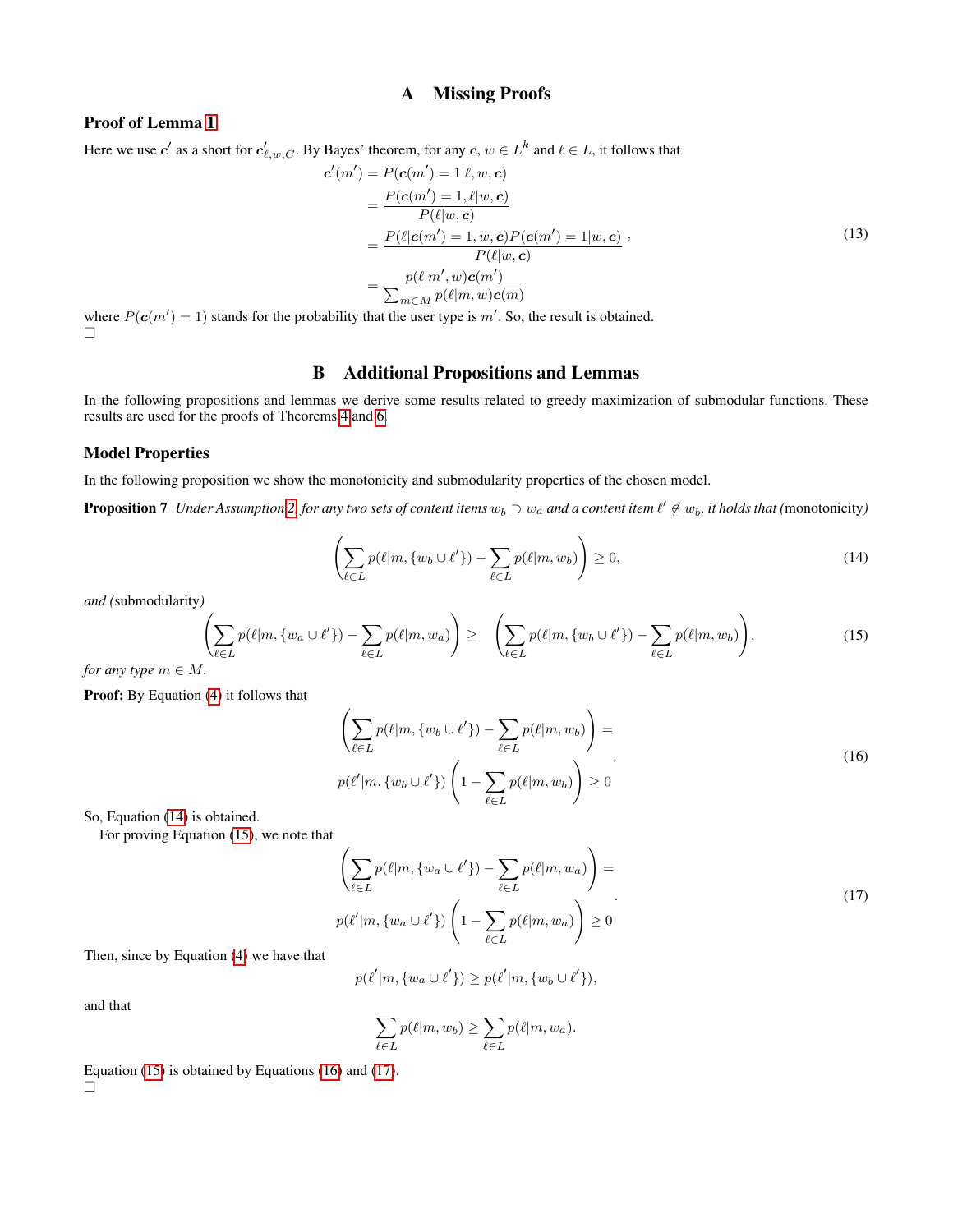#### Almost Submodular Maximization

In this Section we provide three Lemmas: Lemma [8](#page-8-0) is the main result which generalizes the classical result proposed in [\(Nemhauser,](#page-6-5) [Wolsey, and Fisher 1978\)](#page-6-5) to "almost"-monotone and "almost"-submodular functions.

**Lemma 8** Let  $g: 2^L \to \mathbb{R}^+$  be a function mapping subsets of L to non-negative reals with the following properties:

*1.*  $q(\emptyset) = 0$ 

- *2. for all*  $w \subset L, \ell \in L, g(w \cup \ell) \ge g(w) \epsilon$
- *3. for all*  $w_a \subseteq w_b \subseteq L$  *and*  $\ell \in L$ *,*

<span id="page-8-0"></span>
$$
g(w_a \cup \ell) - g(w_a) \ge g(w_a \cup \ell) - g(w_a) - \theta
$$

*for some scalar* θ*.*

*Then, it is obtained that*

$$
g(w_k) \geq \beta \left( \max_{w \in L^k} g(w) - (k-1)\theta - k\epsilon \right),\,
$$

where  $w_k \in L^k$  is obtained by the Greedy Algorithm and

<span id="page-8-3"></span>
$$
\beta = 1 - \left(1 - \frac{1}{k}\right)^{k+1} \ge 1 - \frac{1}{e} \tag{18}
$$

**Proof: (Based on Nemhauser et al. 1978)** By Lemma [10,](#page-8-1) for  $i + 1 = k$  we have

$$
g(w_k) \ge \left(1 - \left(1 - \frac{1}{k}\right)^k\right) \left(g(OPT) - \theta(k-1) - k\epsilon\right) ,
$$

where  $w_k$  is the set that obtained by the greedy Algorithm after k iterations and the set  $OPT$  attains the optimal value, namely,  ${OPT}$  = arg max<sub>w∈L<sup>k</sup></sub> g(w).

In the following Lemma we bound the loss of adding greedily one item to a given set. This lemma is used for the proof of Lemma [10](#page-8-1) (which is used for the proof of Lemma [8\)](#page-8-0).

Lemma 9 *Under the conditions of Lemma [8,](#page-8-0) after applying the Greedy Algorithm, it holds that*

<span id="page-8-2"></span>
$$
g(w_{i+1}) - g(w_i) \geq \frac{1}{k} (g(OPT) - g(w_i)) - \frac{\theta(k-1)}{k} - \epsilon,
$$

where the set OPT attains the optimal value, namely,  $\{OPT\} = \argmax_{w \in L^k} g(w)$ , and the set  $w_i$  is the set that obtained by the *greedy Algorithm after* i *iterations.*

**Proof:** For every set of content items  $T = \{\ell_1, ..., \ell_{|T|}\}$  and  $j \leq |T|$ , we denote  $T_j = \{\ell_1, ..., \ell_j\}$  and  $T_0 = \emptyset$ . So, we have,

$$
g(w_i \cup T) - g(w_i) = \sum_{j=1}^{|T|} g(w_i \cup T_j) - g(w_i \cup T_{j-1}).
$$

Then, since for every  $j \geq 2$  and  $\ell \in L$ 

$$
g(w_{i+1}) - g(w_i) \ge g(w_i \cup \ell) - g(w_i) ,
$$

and

$$
g(w_{i+1}) - g(w_i) \ge g(w_i \cup T_{j-1} \cup \ell) - g(w_i \cup T_{j-1}) - \theta,
$$

it is obtained that

$$
|T| (g(w_{i+1}) - g(w_i)) \ge g(w_i \cup T) - g(w_i) - (|T| - 1)\theta
$$
.

Therefore,

$$
g(w_{i+1}) - g(w_i) \ge \frac{g(w_i \cup T) - g(w_i) - (|T| - 1)\theta}{|T|} \triangleq \Phi_{\Delta}.
$$

Then, for the choice of  $T = OPT \setminus w_i$ , since  $|T| \leq k$ , we have

$$
\Phi_{\Delta} \ge \frac{g(w_i \cup T) - g(w_i)}{k} - \frac{\theta(k-1)}{k} - \epsilon = \frac{g(OPT) - g(w_i)}{k} - \frac{\theta(k-1)}{k} - \epsilon.
$$

 $\Box$ 

In the following Lemma we bound the loss that is incurred by adding greedily a certain number of items to a set. This lemma is used for the proof of Lemma [8.](#page-8-0)

<span id="page-8-1"></span>Lemma 10 *Under the Greedy Algorithm, it holds that*

$$
g(w_{i+1}) \ge \left(1 - \left(1 - \frac{1}{k}\right)^{i+1}\right) (g(OPT) - \theta(k-1) - k\epsilon) ,
$$

where the set OPT attains the optimal value, namely,  $\{OPT\} = \argmax_{w \in L^k} g(w)$ , and the set  $w_i$  is the set that obtained by the *greedy Algorithm after* i *iterations.*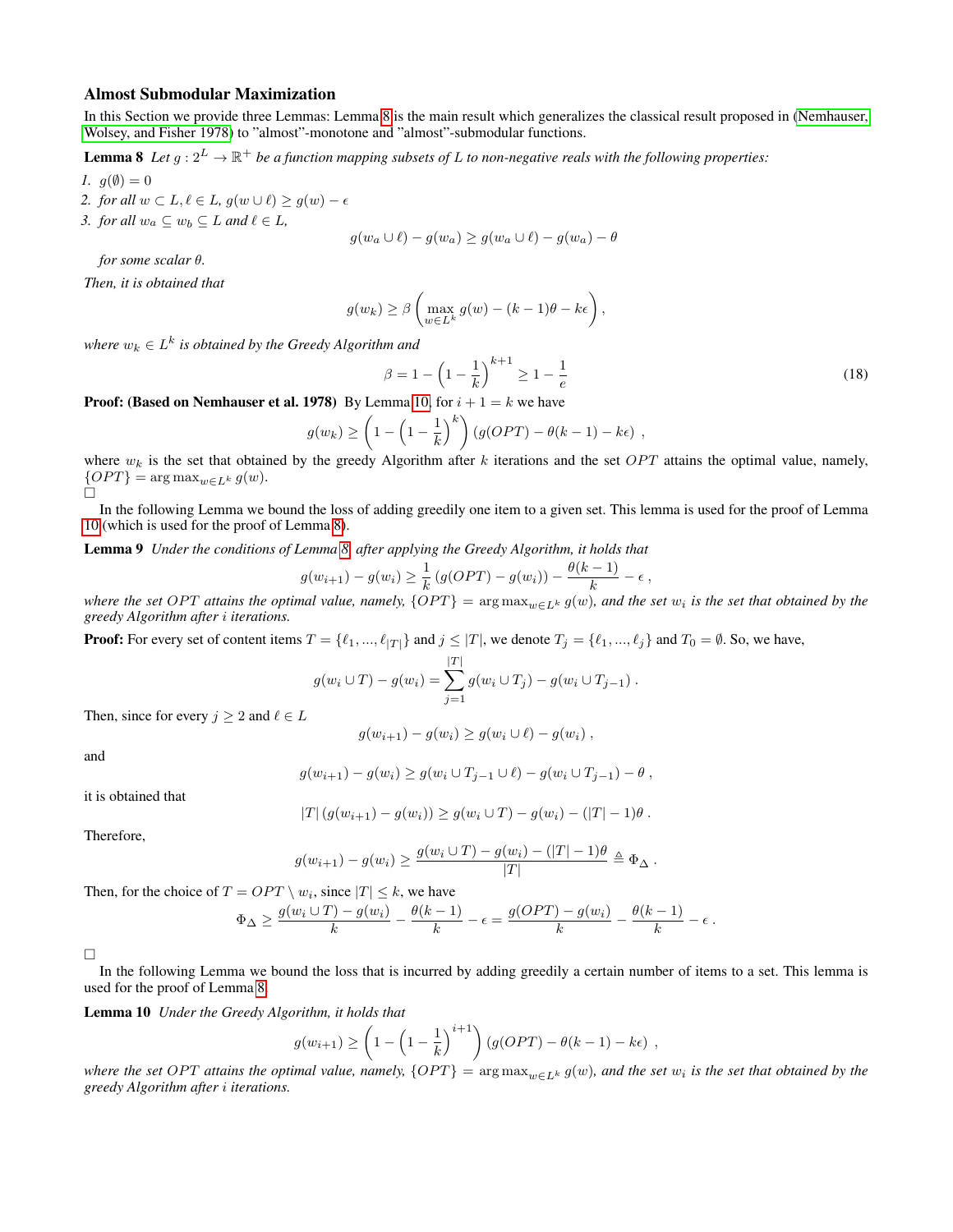**Proof:** We prove this claim by induction over i. Since we assume that  $q(\emptyset) = 0$ , the base case, for  $i = 0$  can be derived from Lemma [9.](#page-8-2) For  $i > 0$ , it is obtained by Lemma [9](#page-8-2) that

$$
g(w_{i+1}) \geq \frac{1}{k}g(OPT) - \frac{\theta(k-1)}{k} - \epsilon + \frac{k-1}{k}g(w_i) \triangleq \Upsilon.
$$

Then, by the induction assumption,

$$
\begin{split} \Upsilon &\geq \frac{1}{k}g(OPT) - \frac{\theta(k-1)}{k} - \epsilon + \frac{k-1}{k}\left(1 - \left(1 - \frac{1}{k}\right)^i\right)(g(OPT) - \theta(k-1) - k\epsilon) \\ &= \left(1 - \left(1 - \frac{1}{k}\right)^{i+1}\right)(g(OPT) - \theta(k-1) - k\epsilon) \end{split}.
$$

<span id="page-9-0"></span> $\Box$ 

### C Proof of Theorem [4](#page-4-1)

In this Section we provide the proof of Theorem [4.](#page-4-1) Here, we use  $V^t({\bf c})$  and  $Q^t(w,{\bf c})$  for shorthand of  $\left(\mathbb{T}_{\rm greedy}\right)^t V({\bf c})$  and  $Q_{V^{t-1}}(w,{\bf c}),$ respectively. We begin with a Lemma that upper bounds the value function obtained by the  $\mathbb{T}_{\text{greedy}}$  operator. Then, in Lemmas [12](#page-9-1) and [13](#page-9-2) we show a monotonic increasing property of the value function. In Lemmas [14](#page-10-0) and [15](#page-10-1) we show the convexity of the value function. In Lemma [16](#page-11-0) we show the "almost"- submodularity of the Q-function, while in Lemma [17](#page-12-0) we show the monotonicity of the Qfunction. Lemma [18](#page-12-1) shows the direct relation between a larger set of items larger long term cumulative reward. We conclude this section with the proof of Theorem [4](#page-4-1) which is based on Lemmas [11-](#page-9-3)[18.](#page-12-1)

<span id="page-9-3"></span>**Lemma 11** For every  $c \in X$ ,  $t \ge 0$  and zero initiation of the value function (namely,  $V_{greedy}^0 = 0$ ), it holds that

$$
V_{greedy}^t(\boldsymbol{c}) \leq \frac{1}{B - \gamma}
$$

.

.

,

<span id="page-9-4"></span> $(m)$ , (19)

**Proof:** It is obtained easily by Assumption [1,](#page-3-4) that for every  $c \in X$  it holds that

$$
r^t_{\rm greedy}(\boldsymbol{c}) \leq \frac{1}{B}\left(1 + \gamma \overline{V}_{\rm greedy}^{t-1}\right)
$$

where  $\overline{V}_{\text{greedy}}$  is an upper bound on  $V_{\text{greedy}}(c)$  for every  $c \in X$ . So, since  $V_{\text{greedy}}^0 = 0$ , we have that

V

$$
V^t_{\text{greedy}}(\boldsymbol{c}) \leq \frac{1}{B - \gamma}
$$

 $\Box$ 

In the next two lemmas we show a monotonic increasing property of the value function that is obtained by the operator  $\mathbb{T}_{\text{greedy}}$ .

<span id="page-9-1"></span>**Lemma 12** Let  $c^1, c^2 \in X$  and let  $A_1$  and  $B_2$  be a pair of positive constants. Assume that  $A_1 c^1(m) \ge B_2 c^2$ 

*for all*  $m \in M$ *. Then it holds that* 

$$
A_1V_{greedy}^0(\boldsymbol{c}^1) \ge B_2V_{greedy}^0(\boldsymbol{c}^2).
$$

<span id="page-9-2"></span>**Proof:** The result is immediate since  $V_{\text{greedy}}^0(c) = 0$  for every  $c \in X$ .

**Lemma 13** Let  $c^1, c^2 \in X$  and let  $A_1$  and  $B_2$  be a pair of positive constants. Assume that  $A_1\boldsymbol{c}^1(m) \ge B_2\boldsymbol{c}^2$  $(m)$ , (20)

*for all*  $m \in M$ *. Then, we have for any positive integer t* 

$$
A_1V_{greedy}^t(\boldsymbol{c}^1) \ge B_2V_{greedy}^t(\boldsymbol{c}^2).
$$

**Proof:** We prove the claim by induction over t. The base case for  $t = 0$  holds due to Lemma [12.](#page-9-1) Assume that the lemma is satisfied for  $t - 1$ . Recall Equation [\(3\)](#page-2-4) characterizing  $c'_{\ell,w,c}(m')$ 

$$
\mathbf{c}'_{\ell,w,\mathbf{c}}(m') = \frac{\mathbf{c}(m')p(\ell|m',w)}{\sum_{m \in M} \mathbf{c}(m)p(\ell|m,w)}
$$

By plugging in with Equation [\(20\)](#page-9-4) we get that

$$
A_1\left(\sum_{m\in M} \mathbf{c}^1(m)p(\ell|m,w)\right)\mathbf{c}'_{\ell,w,\mathbf{c}^1}(m')\geq B_2\left(\sum_{m\in M} \mathbf{c}^2(m)p(\ell|m,w)\right)\mathbf{c}'_{\ell,w,\mathbf{c}^2}(m'),
$$

<span id="page-9-5"></span>for any  $w \in L^k$ ,  $\ell \in L$  and  $m' \in M$ , as  $p(\ell | m', w) \ge 0$ . Therefore, by the induction assumption applied for

$$
A'_{1} = A_{1} \left( \sum_{m \in M} c^{1}(m) p(\ell | m, w) \right) , B'_{2} = B_{2} \left( \sum_{m \in M} c^{2}(m) p(\ell | m, w) \right) ,
$$
  

$$
A_{1} \sum_{m \in M} c^{1}(m) p(\ell | m, w) V_{\text{greedy}}^{t-1} (c'_{\ell, w, c^{1}}) \ge B_{2} \sum_{m \in M} c^{2}(m) p(\ell | m, w) V_{\text{greedy}}^{t-1} (c'_{\ell, w, c^{2}}) ,
$$
 (21)

.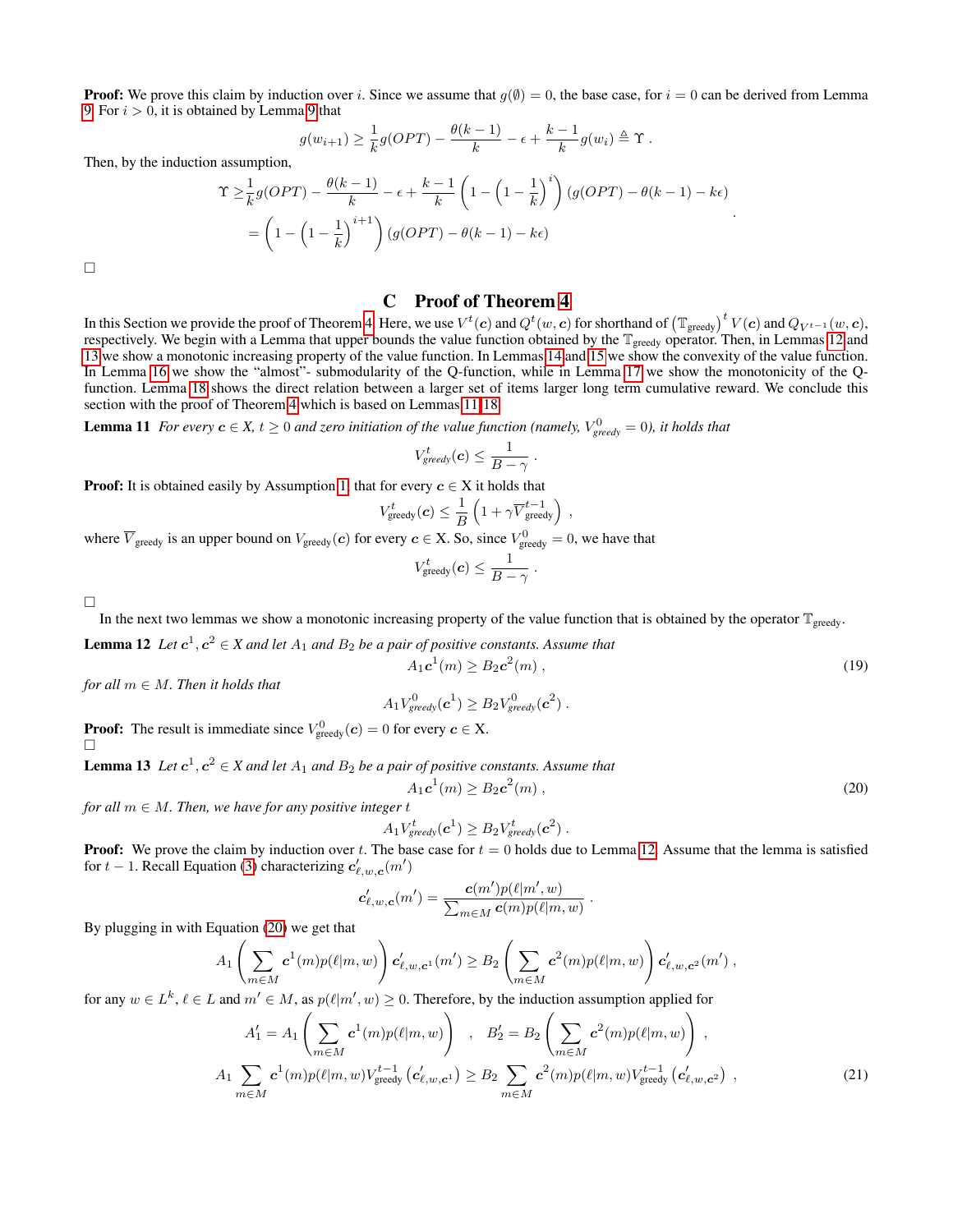for every  $\ell \in L$  and  $w \in L^k$ . Furthermore, by Equation [\(20\)](#page-9-4)

<span id="page-10-2"></span> $A_1$   $\sum$ m∈M  $\bm{c}^1(m) p(\ell | m, w) \geq B_2 \left( \sum_{k=1}^n w_k \right)$ m∈M  $c^2(m)p(\ell|m, w)$ , (22)

for every  $\ell \in L$  and  $w \in L^k$ . So, by the fact that

$$
A_1 Q_{\text{greedy}}^t(w, \mathbf{c}^1) = A_1 \sum_{m \in M} \sum_{\ell \in L} \mathbf{c}^1(m) p(\ell|m, w) \left(1 + \gamma V_{\text{greedy}}^{t-1} \left(\mathbf{c}'_{\ell,w,\mathbf{c}^1}\right)\right) ,
$$

and also respectively for  $B_2$  and  $c^2$ , it is obtained by Equations [\(21\)](#page-9-5) and [\(22\)](#page-10-2) that

$$
A_1 Q_{\text{greedy}}^t(w, \mathbf{c}^1) \ge B_2 Q_{\text{greedy}}^t(w, \mathbf{c}^2) ,
$$
 (23)

for any  $w \in L^k$ . So, by Definition [3](#page-4-4) the result is obtained.  $\Box$ 

In the following two lemmas we show a convexity property of the value function that is obtained by the  $\mathbb{T}_{\text{greedy}}$  operator.

**Lemma 14** Let  $c, c^1, c^2 \in X$  and let A,  $B_1$  and  $B_2$  be a tuple of positive constants. Assume that

$$
Ac(m) = B_1 c^1(m) + B_2 c^2(m), \qquad (24)
$$

*for all*  $m \in M$ *. Then it holds that* 

$$
AV_{greedy}^0(\boldsymbol{c}) \leq B_1 V_{greedy}^0(\boldsymbol{c}^1) + B_2 V_{greedy}^0(\boldsymbol{c}^2) .
$$

**Proof:** True for initiate value function  $V_{\text{greedy}}^0(\boldsymbol{c}) = 0$  for every  $\boldsymbol{c} \in \mathbf{X}$ . □

<span id="page-10-1"></span>**Lemma 15 (Convexity)** Let  $c, c^1, c^2 \in X$  and let A,  $B_1$  and  $B_2$  be a tuple of positive constants. Assume that

$$
Ac(m) = B_1 c^1(m) + B_2 c^2(m), \qquad (25)
$$

,

<span id="page-10-3"></span><span id="page-10-0"></span>.

*for all*  $m \in M$ *. We have that for any positive integer t it holds that* 

 $\boldsymbol{A}$ 

$$
V_{greedy}^t(\boldsymbol{c}) \leq B_1 V_{greedy}^t(\boldsymbol{c}^1) + B_2 V_{greedy}^t(\boldsymbol{c}^2) \ .
$$

**Proof:** We prove the claim by induction over t. The base case for  $t = 0$  holds due to Lemma [14.](#page-10-0) Assume that the lemma is satisfied for  $t - 1$ . Recall Equation [\(3\)](#page-2-4) characterizing  $c'_{\ell,w,c}(m')$ 

$$
\boldsymbol{c}'_{\ell,w,\boldsymbol{c}}(m') = \frac{\boldsymbol{c}(m')p(\ell|m',w)}{\sum_{m\in M}\boldsymbol{c}(m)p(\ell|m,w)}
$$

By plugging in with Equation [\(25\)](#page-10-3) we get that

$$
A\left(\sum_{m\in M}c(m)p(\ell|m,w)\right)c'_{\ell,w,\mathbf{c}}(m') =
$$
  

$$
B_1\left(\sum_{m\in M}c^1(m)p(\ell|m,w)\right)c'_{\ell,w,\mathbf{c}^1}(m') + B_2\left(\sum_{m\in M}c^2(m)p(\ell|m,w)\right)c'_{\ell,w,\mathbf{c}^2}(m')
$$

for any  $w \in L^k$ ,  $\ell \in L$  and  $m' \in M$ , as  $p(\ell | m', w) \ge 0$ . Therefore, by the induction assumption applied for

$$
A' = A\left(\sum_{m \in M} c(m)p(\ell|m, w)\right) , B'_1 = B_1\left(\sum_{m \in M} c^1(m)p(\ell|m, w)\right) ,
$$
  
\n
$$
B'_2 = B_2\left(\sum_{m \in M} c^2(m)p(\ell|m, w)\right) ,
$$
  
\n
$$
A \sum_{m \in M} c(m)p(\ell|m, w)V_{\text{greedy}}^{t-1} (c'_{\ell, w, c}) \leq B_1 \sum_{m \in M} c^1(m)p(\ell|m, w)V_{\text{greedy}}^{t-1} (c'_{\ell, w, c^1})
$$
  
\n
$$
+ B_2 \sum_{m \in M} c^2(m)p(\ell|m, w)V_{\text{greedy}}^{t-1} (c'_{\ell, w, c^2})
$$
\n(26)

<span id="page-10-4"></span>for every  $\ell \in L$  and  $w \in L^k$ . Furthermore, by Equation [\(25\)](#page-10-3)

$$
A \sum_{m \in M} c(m)p(\ell|m, w) = B_1 \sum_{m \in M} c^1(m)p(\ell|m, w) + B_2 \sum_{m \in M} c^2(m)p(\ell|m, w) , \qquad (27)
$$

for every  $\ell \in L$  and  $w \in L^k$ . So, by the fact that

<span id="page-10-5"></span>
$$
AQ_{\text{greedy}}^t(w, \mathbf{c}) = A \sum_{m \in M} \sum_{\ell \in L} \mathbf{c}(m) p(\ell|m, w) \left(1 + \gamma V_{\text{greedy}}^{t-1} (\mathbf{c}'_{\ell, w, \mathbf{c}})\right) ,
$$

and also respectively for  $B_1$ ,  $c^1$ ,  $B_2$  and  $c^2$ , it is obtained by Equations [\(26\)](#page-10-4) and [\(27\)](#page-10-5) that

$$
AQ_{\text{greedy}}^{t}(w, \mathbf{c}) \le B_1 Q_{\text{greedy}}^{t}(w, \mathbf{c}^1) + B_2 Q_{\text{greedy}}^{t}(w, \mathbf{c}^2) ,
$$
\n
$$
(28)
$$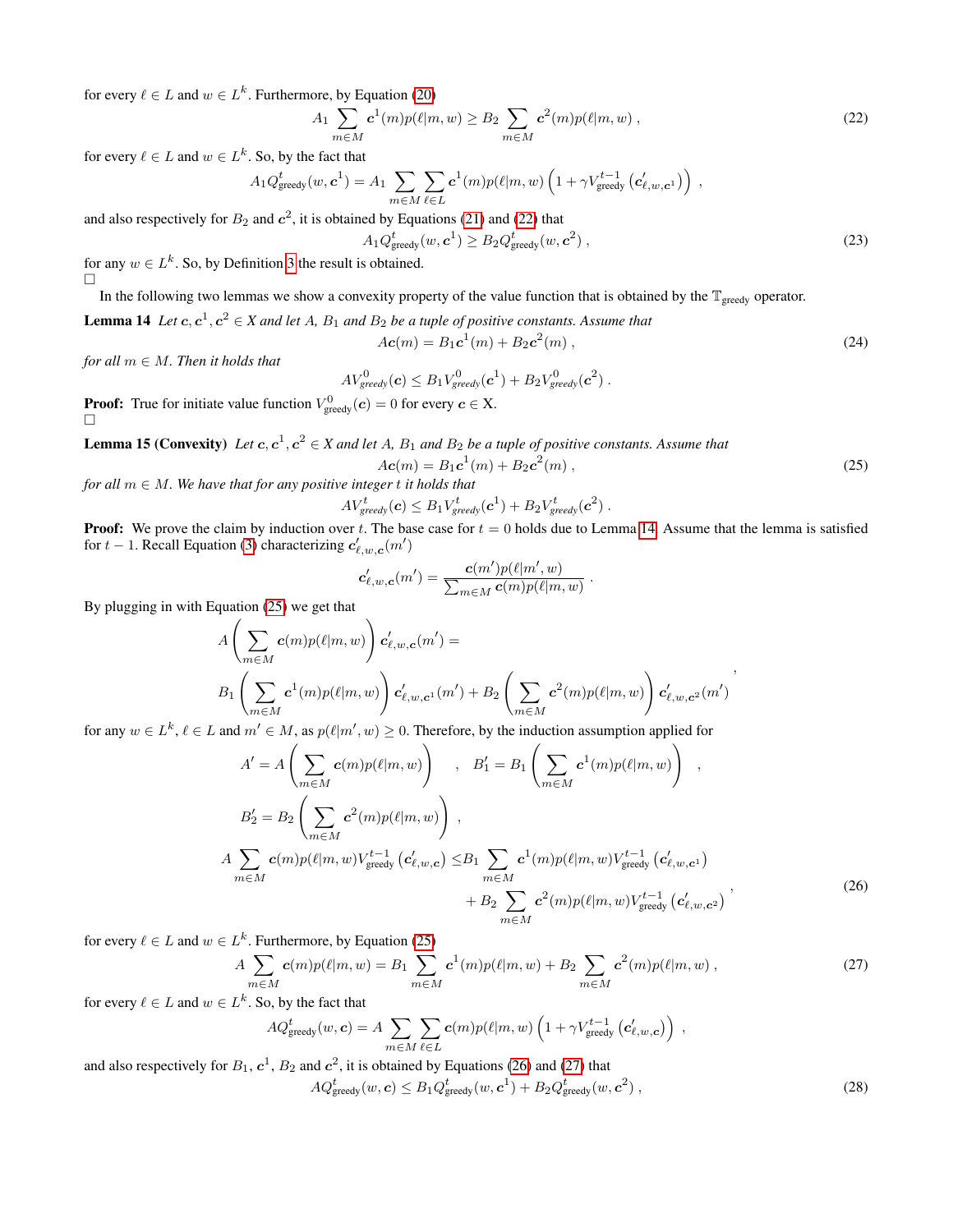for any  $w \in L^k$ . So, by Definition [3](#page-4-4) the result is obtained.

 $\Box$ 

In the following lemma we show that the Q-function obtained by the  $\mathbb{T}_{greedy}$  operator is "almost"-submodular.

<span id="page-11-0"></span>**Lemma 16 (Submodularity)** For any positive integer t, where  $w_b \supset w_a$  and  $\ell' \notin w_b$  it holds that

$$
Q_{greedy}^t(\{w_a \cup \ell'\}, \bm{c}) - Q_{greedy}^t(w_a, \bm{c}) \geq Q_{greedy}^t(\{w_b \cup \ell'\}, \bm{c}) - Q_{greedy}^t(w_b, \bm{c}) - \theta(\ell', w_a, \bm{c})~,
$$

*where*

$$
\theta(\ell', w_a, \mathbf{c}) = \sum_{m \in M} \mathbf{c}(m) P(\ell'|m, w_a \cup \ell') \sum_{\ell \in L} P(\ell|m, w_a) \frac{\gamma}{B - \gamma}
$$

## Proof: Let

 $\overline{Q}$ 

$$
{}_{\text{greedy}}^t(\{w_a \cup \ell'\}, \mathbf{c}) - Q_{\text{greedy}}^t(w_a, \mathbf{c}) - \left(Q_{\text{greedy}}^t(\{w_b \cup \ell'\}, \mathbf{c}) - Q_{\text{greedy}}^t(w_b, \mathbf{c})\right) = \Phi_1 + \Phi_2^1 + \Phi_2^2,
$$
\n(29)

where

$$
\Phi_1 \triangleq \sum_{m \in M} c(m) \sum_{\ell \in L} P(\ell|m, w_a \cup \ell') - \sum_{m \in M} c(m) \sum_{\ell \in L} P(\ell|m, w_a) \n+ \sum_{m \in M} c(m) \sum_{\ell \in L} P(\ell|m, w_b) - \sum_{m \in M} c(m) \sum_{\ell \in L} P(\ell|m, w_b \cup \ell') \n\Phi_2^1 \triangleq \sum_{m \in M} c(m) P(\ell'|m, w_a \cup \ell') \gamma V_{\text{greedy}}(c'_{\ell', \{w_a \cup \ell'\}, c}) \n+ \sum_{m \in M} c(m) \sum_{\ell \in L} P(\ell|m, w_b) \gamma V_{\text{greedy}}(c'_{\ell, w_b, c}) \n- \sum_{m \in M} c(m) \sum_{\ell \in L} P(\ell|m, w_b \cup \ell') \gamma V_{\text{greedy}}(c'_{\ell, \{w_b \cup \ell'\}, c})
$$
\nand

$$
\Phi_2^2 \triangleq \sum_{m \in M} c(m) \sum_{\ell \in L \setminus \ell'} P(\ell|m, w_a \cup \ell') \gamma V_{\text{greedy}}(c'_{\ell, \{w_a \cup \ell'\}, \mathbf{c}}) - \sum_{m \in M} c(m) \sum_{\ell \in L} P(\ell|m, w_a) \gamma V_{\text{greedy}}(c'_{\ell, w_a, \mathbf{c}})
$$
\nobtained that

Then by Proposition [7](#page-7-6) it is obtained that

<span id="page-11-1"></span>
$$
\Phi_1 \ge 0 \tag{30}
$$

For bounding  $\Phi_2^1$  we note that according to the definition of  $c'_{\ell,w,c}$  and Assumption [2,](#page-3-5) it is obtained for every  $\ell \in w_b$  that

$$
\sum_{m\in M} \mathbf{c}(m) P(\ell|m,w_b) \gamma \mathbf{c}'_{\ell,w_b,\mathbf{c}}(m') \geq \sum_{m\in M} \mathbf{c}(m) P(\ell|m,w_b \cup \ell') \gamma \mathbf{c}'_{\ell,\{w_b \cup \ell'\},\mathbf{c}}(m') ,
$$

and for  $\ell'$  that

$$
\sum_{m\in M} \mathbf{c}(m) P(\ell'|m,w_a\cup \ell')\gamma \mathbf{c}'_{\ell',\{w_a\cup \ell'\},\mathbf{c}}(m') \geq \sum_{m\in M} \mathbf{c}(m) P(\ell'|m,w_b\cup \ell')\gamma \mathbf{c}'_{\ell',\{w_b\cup \ell'\},\mathbf{c}}(m') ,
$$

for every  $m' \in M$ . Therefore, by Lemma [13,](#page-9-2) for every  $\ell \in w_b$  it is obtained that

$$
\sum_{m\in M} \mathbf{c}(m) P(\ell|m,w_b) \gamma V_{\text{greedy}}^{t-1}(\mathbf{c}'_{\ell,w_b,c}) \geq \sum_{m\in M} \mathbf{c}(m) P(\ell|m,w_b \cup \ell') \gamma V_{\text{greedy}}^{t-1}(\mathbf{c}'_{\ell,\{w_b \cup \ell'\},c}),
$$

and for  $\ell'$  it is obtained that

$$
\sum_{m \in M} c(m) P(\ell'|m, w_a \cup \ell') \gamma V_{\text{greedy}}(c'_{\ell', \{w_a \cup \ell'\}, c}) \geq \sum_{m \in M} c(m) P(\ell'|m, w_b \cup \ell') \gamma V_{\text{greedy}}^{t-1}(c'_{\ell', \{w_b \cup \ell'\}, c}) .
$$

<span id="page-11-2"></span>So,

$$
\Phi_2^1 \ge 0 \tag{31}
$$

.

.

In addition, we note that for every  $\ell \in w_a$  it is obtained by Assumption [2](#page-3-5) that

$$
\sum_{m \in M} c(m) P(\ell | m, w_a) \gamma c'_{\ell, w_a, c} = \sum_{m \in M} c(m) P(\ell | m, w_a \cup \ell') \gamma c'_{\ell, \{w_a \cup \ell'\}, c} + \sum_{m \in M} c(m) P(\ell' | m, w_a \cup \ell') P(\ell | m, w_a) \gamma \tilde{c},
$$

where

$$
\tilde{c}(m') = \frac{\mathbf{c}(m')P(\ell'|m', w_a \cup \ell')P(\ell|m', w_a)}{\sum_{m \in M} \mathbf{c}(m)P(\ell'|m, w_a \cup \ell')P(\ell|m, w_a)}
$$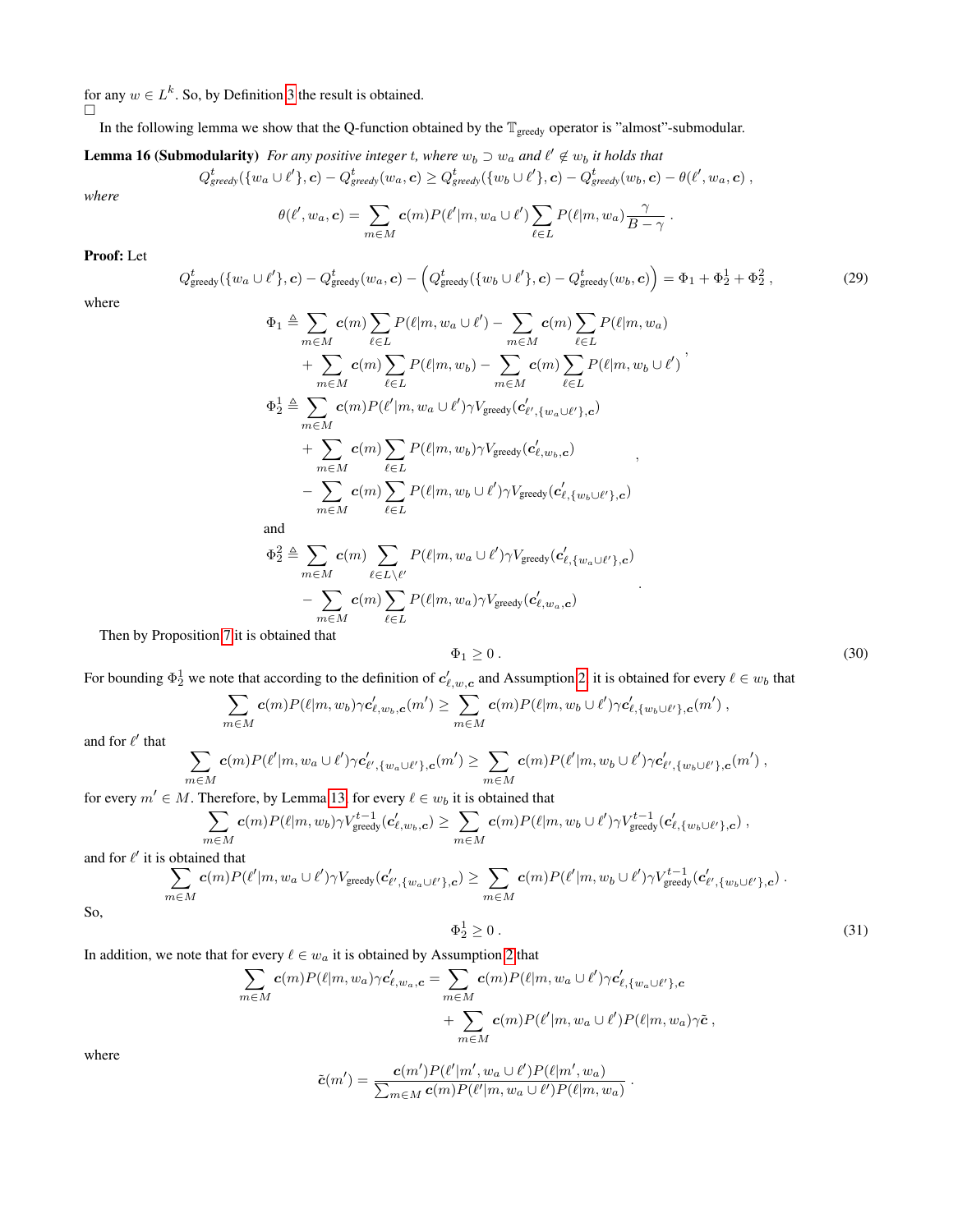So, by Lemmas [15](#page-10-1) and [11,](#page-9-3)

<span id="page-12-2"></span>
$$
\Phi_2^2 \ge -\sum_{m \in M} c(m) P(\ell'|m, w_a \cup \ell') \sum_{\ell \in L} P(\ell|m, w_a) \gamma \frac{1}{B - \gamma} \,. \tag{32}
$$

Therefore, by Equations [\(30\)](#page-11-1), [\(31\)](#page-11-2) and [\(32\)](#page-12-2) it is obtained that

 $Q^t_{\mathfrak{g}}$ 

$$
_{\text{greedy}}^t(\{w_a \cup \ell'\}, \bm{c}) - Q_{\text{greedy}}^t(w_a, \bm{c}) \geq Q_{\text{greedy}}^t(\{w_b \cup \ell'\}, \bm{c}) - Q_{\text{greedy}}^t(w_b, \bm{c}) - \theta(\ell', w_a, \bm{c}) ,
$$

where

$$
\theta(\ell', w_a, \mathbf{c}) = \sum_{m \in M} \mathbf{c}(m) P(\ell'|m, w_a \cup \ell') \sum_{\ell \in L} P(\ell|m, w_a) \frac{\gamma}{B - \gamma} .
$$

 $\Box$ 

In the following lemma we show that the Q-function obtained by the  $\mathbb{T}_{\text{greedy}}$  operator is monotone.

<span id="page-12-0"></span>**Lemma 17 (Monotonicity)** If  $B \geq 1 + \gamma$ , then for any  $c \in X$ , a set of content items w such that  $\ell' \notin w$  and  $t \geq 0$  it holds that  $Q_{\text{greedy}}(\{w \cup \ell'\}, \mathbf{c}) \geq Q_{\text{greedy}}(w, \mathbf{c})$ . Where B is the constant in Assumption [1.](#page-3-4)

Proof:

$$
Q_{\text{greedy}}(\{w \cup \ell'\}, \mathbf{c}) - Q_{\text{greedy}}(w, \mathbf{c}) = \Psi_1 + \Psi_2,
$$

where

$$
\Psi_1 \triangleq \sum_{m \in M} c(m) \sum_{\ell \in L} P(\ell | m, w \cup \ell') - \sum_{m \in M} c(m) \sum_{\ell \in L} P(\ell | m, w) ,
$$

and

$$
\Psi_2 \triangleq \sum_{m \in M} c(m) \sum_{\ell \in L} P(\ell|m, w \cup \ell') \gamma V_{\text{greedy}}(c'_{\ell, \{w \cup \ell'\}, c}) - \sum_{m \in M} c(m) \sum_{\ell \in L} P(\ell|m, w) \gamma V_{\text{greedy}}(c'_{\ell, w, c}) .
$$

Then, by Assumption [2](#page-3-5) it is obtained that

<span id="page-12-4"></span>
$$
\Psi_1 = \sum_{m \in M} \mathbf{c}(m) P(\ell'|m, w \cup \ell') \left(1 - \sum_{\ell \in L} P(\ell|m, w)\right) . \tag{33}
$$

.

For bounding  $\Psi_2$ , recall Equation [\(3\)](#page-2-4) characterizing  $c'_{\ell,w,c}(m')$ 

$$
\mathbf{c}'_{\ell,w,\mathbf{c}}(m') = \frac{\mathbf{c}(m')p(\ell|m',w)}{\sum_{m \in M} \mathbf{c}(m)p(\ell|m,w)}
$$

Then, for every  $\ell \in w$  it is obtained by Assumption [2](#page-3-5) that

$$
\sum_{m \in M} \mathbf{c}(m) P(\ell | m, w) \gamma \mathbf{c}'_{\ell, w, \mathbf{c}} = \sum_{m \in M} \mathbf{c}(m) P(\ell | m, w \cup \ell') \gamma \mathbf{c}'_{\ell, \{w \cup \ell'\}, \mathbf{c}} + \sum_{m \in M} \mathbf{c}(m) P(\ell' | m, w \cup \ell') P(\ell | m, w) \gamma \tilde{\mathbf{c}},
$$

where

$$
\tilde{\mathbf{c}}(m') = \frac{\mathbf{c}(m')P(\ell'|m',w\cup\ell')P(\ell|m',w)}{\sum_{m\in M}\mathbf{c}(m)P(\ell'|m,w\cup\ell')P(\ell|m,w)}.
$$

So, by Lemmas [15](#page-10-1) and [11,](#page-9-3)

<span id="page-12-3"></span>
$$
\sum_{m \in M} c(m) P(\ell|m, w) \gamma V_{\text{greedy}} \left( c'_{\ell, w, c} \right) \leq \sum_{m \in M} c(m) P(\ell|m, w \cup \ell') \gamma V_{\text{greedy}} \left( c'_{\ell, \{w \cup \ell'\}, c} \right) + \sum_{m \in M} c(m) P(\ell'|m, w \cup \ell') P(\ell|m, w) \gamma \frac{1}{B - \gamma} \tag{34}
$$

 $\overline{\phantom{a}}$ 

Therefore, by Equation [34](#page-12-3) it is obtained that

<span id="page-12-5"></span>
$$
\Psi_2 \ge -\sum_{m \in M} c(m) \sum_{\ell \in L} P(\ell'|m, w \cup \ell') P(\ell|m, w) \gamma \frac{1}{B - \gamma} \,. \tag{35}
$$

So, by Equations [\(33\)](#page-12-4) and [\(35\)](#page-12-5),

$$
\Psi_1 + \Psi_2 \geq \sum_{m \in M} c(m) P(\ell'|m, w \cup \ell') \left(1 - \frac{B}{B - \gamma} \sum_{\ell \in L} P(\ell|m, w)\right).
$$

Then, by Assumption [1,](#page-3-4) it is obtained that  $\Psi_1 + \Psi_2 \ge 0$  for  $B \ge 1 + \gamma$ , and therefore the Lemma holds.  $\Box$ 

<span id="page-12-1"></span>The following lemma serves us to show that as the set of items is larger the long term cumulative reward is larger.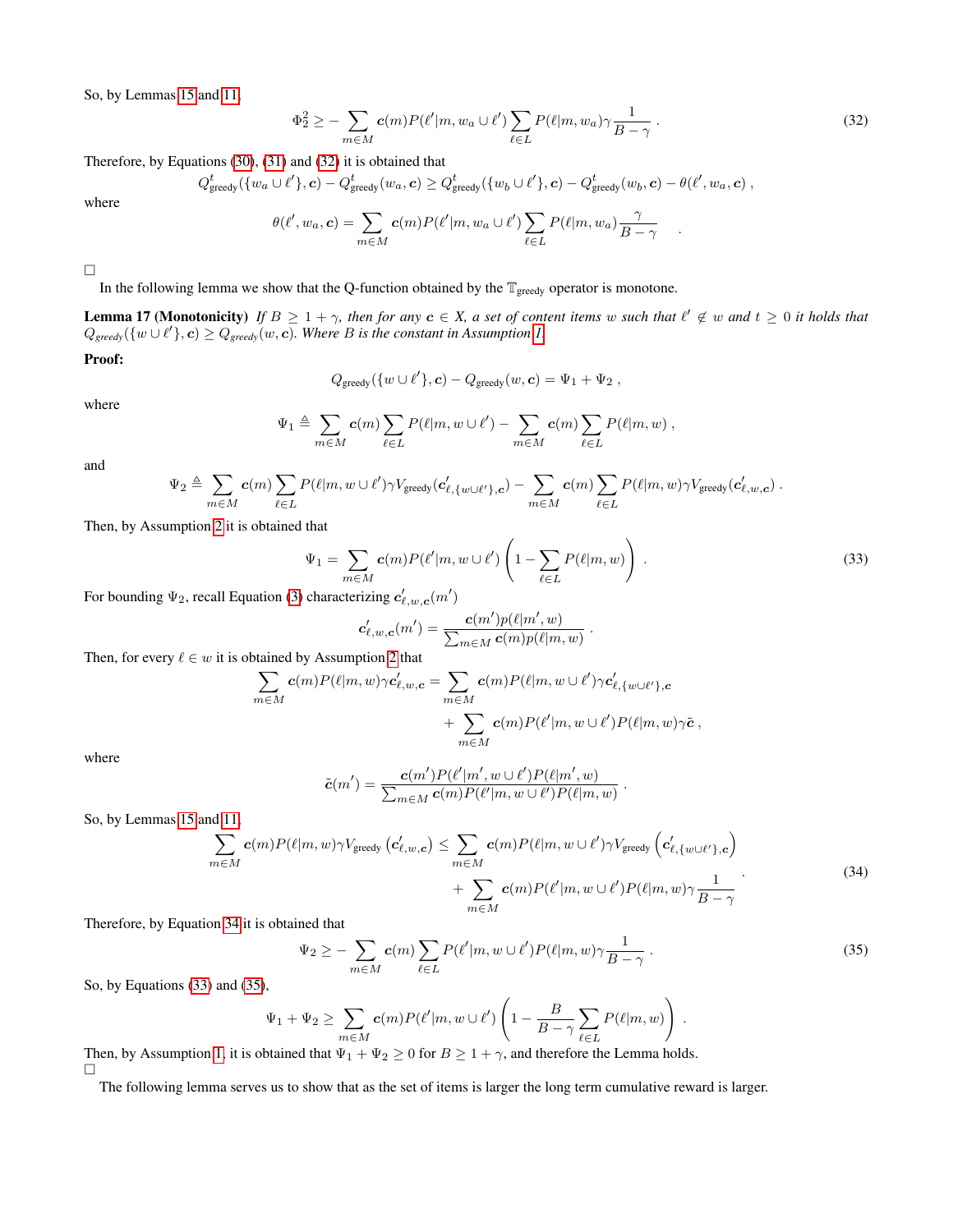**Lemma 18** For every content item  $\ell'$ , state  $c \in X$ , a set  $w_a$  that contains less than  $k$  content items and a set  $w_b \supseteq w_a$  that contains  $k$ *content items, if*  $B \geq 2$  *then, it holds that* 

<span id="page-13-3"></span>
$$
\sum_{m\in M} \mathbf{c}(m) P(\ell'|m, w_a \cup \ell') \sum_{\ell \in L} P(\ell|m, w_a) \leq \sum_{m\in M} \mathbf{c}(m) P(\ell'|m, w_b \cup \ell') \sum_{\ell \in L} P(\ell|m, w_b).
$$
\n(36)

**Proof:** First, lets address the case in which  $w_b = \{w_a \cup \ell_b\}$  for some  $\ell_b \in L$ . By assumption [2](#page-3-5) and proposition [7](#page-7-6) it holds that,

$$
P(\ell'|m, w_a \cup \ell') = P(\ell'|m, w_b \cup \ell') \sum_{i=0}^{\infty} (P(\ell_b|m, w_b \cup \ell'))^i \leq P(\ell'|m, w_b \cup \ell') \sum_{i=0}^{\infty} (P(\ell_b|m, w_b))^i , \qquad (37)
$$

<span id="page-13-1"></span>and that

<span id="page-13-0"></span>
$$
\sum_{\ell \in L} P(\ell|m, w_a) = \sum_{\ell \in L \setminus \ell_b} P(\ell|m, w_b) \sum_{i=0}^{\infty} (P(\ell_b|m, w_b))^i ,
$$
\n(38)

for every  $m \in M$ . In addition, by assumption [1](#page-3-4) it is obtained that

$$
\sum_{\ell \in L \setminus \ell_b} P(\ell | m, w_b) \leq \frac{1}{B} - P(\ell_b | m, w_b) = \frac{1 - BP(\ell_b | m, w_b)}{B}.
$$

So,

$$
\left(\frac{BP(\ell_b|m,w_b)}{1-BP(\ell_b|m,w_b)}+1\right)\sum_{\ell\in L\setminus\ell_b}P(\ell|m,w_b)\leq \sum_{\ell\in L}P(\ell|m,w_b).
$$

Then, since  $P(\ell_b|m, w_b) \leq \frac{1}{B}$ , for  $B \geq 2$ , after some algebraic calculations, it is obtained that

$$
\left(\sum_{i=0}^{\infty} \left( P(\ell_b|m, w_b) \right)^i \right)^2 \le \frac{BP(\ell_b|m, w_b)}{1 - BP(\ell_b|m, w_b)} + 1. \tag{39}
$$

Therefore, by Equations [\(37\)](#page-13-0), [\(38\)](#page-13-1) and [\(39\)](#page-13-2), Equation [\(36\)](#page-13-3) holds for  $w_b = \{w_a \cup \ell_b\}$  and states in which one user type is in probability of 1, namely,  $c = (0, ..., 1, ..., 0)$ .

The case in which  $w_b$  is larger than  $w_a$  by more than one content item, can be addressed by induction, with the above as the induction step. Then, since Equation [\(36\)](#page-13-3) holds for every state of the type  $c = (0, ..., 1, ..., 0)$  it holds for every  $c \in X$ .  $\Box$ 

#### Proof of Theorem [4:](#page-4-1)

<span id="page-13-4"></span>**Proof:** Since the value obtained by the maximization in Equation [\(7\)](#page-4-5) is equal or smaller than the accurate maximal value we have that

<span id="page-13-2"></span>
$$
(\mathbb{T}_{\text{greedy}} V)(c) \le (\mathbb{T}V)(c). \tag{40}
$$

So, Equation [\(8\)](#page-4-6) holds for  $t = 1$ . Now, let's assume that Equation (8) holds for  $t - 1$ . Then, by the monotonicity of the original DP operator (namely, T) it is obtained that

$$
(\mathbb{T}\mathbb{T}^{t-1}_{\text{greedy}}V)(\boldsymbol{c}) \leq (\mathbb{T}\mathbb{T}^{t-1}V)(\boldsymbol{c}),
$$

but for  $(\mathbb{T}^{t-1}_{\text{greedy}}V)(c) = (V)(c)$ , by Equation [\(40\)](#page-13-4)

$$
(\mathbb{T}_{\text{greedy}} \mathbb{T}_{\text{greedy}}^{t-1} V)(c) \leq (\mathbb{T} \mathbb{T}_{\text{greedy}}^{t-1} V)(c).
$$

So, Equation [\(8\)](#page-4-6) holds for t, and therefore by induction Equation (8) holds for every  $\geq 1$ .

Now we prove Equation [\(9\)](#page-4-7) by induction. We note that by the fact that  $Q_{\text{greedy}}(\emptyset, \mathbf{c}) = 0$  and by Lemmas [16,](#page-11-0) [17](#page-12-0) and [18,](#page-12-1) which are provided and proved in Section [C](#page-9-0) in the supplementary material, it is obtained that Lemma [8](#page-8-0) can be applied on the operator  $\mathbb{T}_{greedy}$ , with  $\overline{\theta}(c)$  as defined in Equation [\(10\)](#page-4-8). So, by Lemma [8](#page-8-0) we have

<span id="page-13-6"></span>
$$
(\mathbb{T}V)(\mathbf{c}) \le \frac{1}{\beta} (\mathbb{T}_{\text{greedy}} V)(\mathbf{c}) + (k-1)\overline{\theta}(\mathbf{c}).
$$
\n(41)

In addition, we note that

<span id="page-13-5"></span>
$$
(\mathbb{T}\beta V)(\mathbf{c}) = (\mathbb{T}_{\beta\gamma}V)(\mathbf{c}),\tag{42}
$$

<span id="page-13-7"></span>and that

$$
\beta V(\mathbf{c}) \le V(\mathbf{c}).\tag{43}
$$

So, by Equations [\(41\)](#page-13-5), [\(42\)](#page-13-6) and [\(43\)](#page-13-7) we have that

<span id="page-13-8"></span>
$$
\beta\left((\mathbb{T}_{\beta\gamma}V)(\mathbf{c}) - (k-1)\overline{\theta}(\mathbf{c})\right) \leq (\mathbb{T}_{\text{greedy}}V)(\mathbf{c}).\tag{44}
$$

So, by Equation [\(44\)](#page-13-8), we can easily see that Equation [\(9\)](#page-4-7) satisfies for  $t = 1$ . Now, Let's assume that Equation (9) satisfies for  $t - 1$ . By the fact that

$$
\begin{aligned} (\mathbb{T}_{\beta\gamma}V)(\mathbf{c}) - \beta\gamma\rho(\mathbf{c})v(\mathbf{c}) &\leq \sum_{m\in M} \sum_{\ell\in L} \mathbf{c}(m) P(\ell|m, w') \left(1 + \beta\gamma \left(V(\mathbf{c}'_{l,w,\mathbf{c}}) - v(\mathbf{c})\right)\right) \\ &\leq (\mathbb{T}_{\beta\gamma}(V - v(\mathbf{c})))(\mathbf{c}) \;, \end{aligned}
$$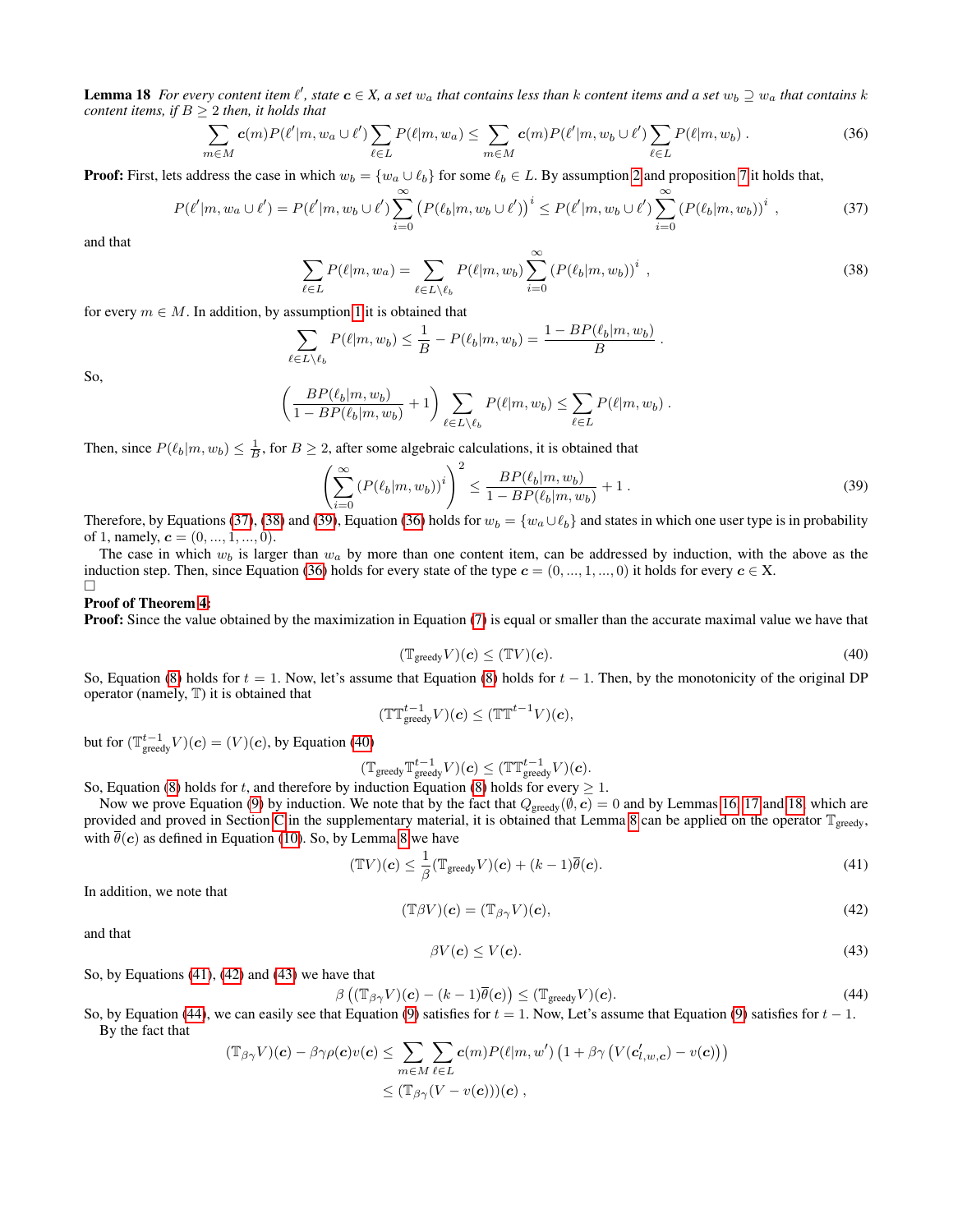where  $\rho(c)$  is defined in Theorem [4,](#page-4-1)  $v(\cdot)$  is a function of  $c \in X$  and w' is the chosen action by the DP operator in  $(\mathbb{T}_{\beta\gamma}V)(c)$  and by Equation [\(42\)](#page-13-6) it is obtained that

<span id="page-14-1"></span>
$$
(\mathbb{T}_{\beta\gamma}^{t}V)(\mathbf{c}) - \sum_{i=1}^{t-1} (\beta\gamma\rho(\mathbf{c}))^{i} (k-1)\overline{\theta}(\mathbf{c}) \leq \left(\mathbb{T}\beta\left(\mathbb{T}_{\beta\gamma}^{t-1}V - \sum_{i=0}^{t-2} (\beta\gamma\rho(\mathbf{c}))^{i} (k-1)\overline{\theta}(\mathbf{c})\right)\right)(\mathbf{c})
$$
\n
$$
\triangleq \Upsilon(\mathbf{c}).
$$
\n(45)

Furthermore, since we assume that Equation [\(9\)](#page-4-7) satisfies for  $t - 1$  and by the monotonicity of the operator T, we have

<span id="page-14-2"></span>
$$
\Upsilon(c) \le (\mathbb{T} \mathbb{T}^{t-1}_{\text{greedy}} V)(c). \tag{46}
$$

Then, by Equation [\(41\)](#page-13-5) we have

<span id="page-14-3"></span>
$$
(\mathbb{T} \mathbb{T}^{t-1}_{\text{greedy}} V)(\boldsymbol{c}) \leq \frac{1}{\beta} (\mathbb{T}_{\text{greedy}} \mathbb{T}^{t-1}_{\text{greedy}} V)(\boldsymbol{c}) + (k-1) \overline{\theta}(\boldsymbol{c}) . \tag{47}
$$

So, by Equations [\(45\)](#page-14-1) [\(46\)](#page-14-2), and [\(47\)](#page-14-3) it is obtained that

$$
\beta\left((\mathbb{T}^t_{\beta\gamma}V)(\boldsymbol{c})-\sum_{i=0}^{t-1}{(\beta\gamma\rho(\boldsymbol{c}))^i}\left(k-1\right)\overline{\theta}(\boldsymbol{c})\right)\leq (\mathbb{T}^t_{\text{greedy}}V)(\boldsymbol{c})\;.
$$

So, it is obtained that Equation [\(9\)](#page-4-7) satisfies also for t. Therefore, by induction, Equation (9) satisfies for every  $t \ge 1$  $\Box$ 

### <span id="page-14-0"></span>**D** Bounding  $\lambda$

In this section we provide Lemmas for boundedness of  $\lambda$  from Section [5.](#page-3-6)

**Lemma 19** *For any*  $t \geq 1$ *, under the zero initiation of the value function, namely,*  $V(c) = 0$  *for every*  $c \in X$ *, it holds that* 

$$
\lambda = \frac{\Omega_{t,\boldsymbol{c}}}{(\mathbb{T}^t_{\beta\gamma}V)(\boldsymbol{c})} \leq \frac{(k-1)\bar{\theta}(\boldsymbol{c})}{\rho(\boldsymbol{c})}
$$

**Proof:** By Lemma [20,](#page-14-4) for a discount factor  $\gamma' = \gamma \beta$  it follows that

$$
(\mathbb{T}^t_{\gamma\beta}V)(\mathbf{c}) \geq \sum_{i=1}^t \left(\gamma\beta\right)^{i-1} \rho^i(\mathbf{c}) .
$$

Therefore, by the definition of  $\Omega_{t,c}$ , it is obtained that

$$
\frac{\Omega_{t,c}}{(\mathbb{T}^t_{\beta\gamma}V)(\mathbf{c})} \leq \frac{\sum_{i=0}^{t-1} (\beta\gamma\rho(\mathbf{c}))^i (k-1)\overline{\theta}(\mathbf{c})}{\sum_{i=1}^{t} (\gamma\beta)^{i-1} \rho^i(\mathbf{c})} = \frac{(k-1)\overline{\theta}(\mathbf{c})}{\rho(\mathbf{c})}
$$

So, Lemma [19](#page-14-0) is obtained.

In the following lemma we lower bound the value function. This lemma is used for the proof of Lemma [19.](#page-14-0)

**Lemma 20** *For any*  $t \geq 1$ *, under the zero initiation of the value function, namely,*  $V(c) = 0$  *for every*  $c \in X$ *, it holds that* 

<span id="page-14-4"></span>
$$
(\mathbb{T}^t V)(\mathbf{c}) \ge \sum_{i=1}^t \gamma^{i-1} \rho^i(\mathbf{c}), \qquad (48)
$$

*where*

 $\Box$ 

$$
\rho(\boldsymbol{c}) = \max_{w \in L^k} \sum_{m \in M} \sum_{\ell \in L} \boldsymbol{c}(m) P(\ell|m, w) .
$$

**Proof:** Let's denote  $\tilde{\mathbb{T}}$  as the DP operator under which the action

$$
\widetilde{w} = \arg \max_{w \in L^k} \sum_{m \in M} \sum_{\ell \in L} c(m) P(\ell | m, w)
$$

is chosen at every state. We divide the proof into three parts.

*First part:* By the monotonicity of the operator  $T$  and induction over  $t$  it is obtained that

<span id="page-14-6"></span><span id="page-14-5"></span>
$$
(\mathbb{T}^t V)(\mathbf{c}) \ge (\widetilde{\mathbb{T}}^t V)(\mathbf{c}) \,. \tag{49}
$$

*Second part:* Here we prove that for every  $c \in X$ , it holds that

$$
(\widetilde{\mathbb{T}}^t V)(c) = \sum_{i=1}^t \gamma^{i-1} \sum_{m \in M} c(m) \left( \sum_{\ell \in L} P(\ell|m, \widetilde{w}) \right)^i.
$$
 (50)

We prove it by induction over  $t$ . Since

$$
(\widetilde{\mathbb{T}}V)(\mathbf{c}) = \sum_{m \in M} \sum_{\ell \in L} \mathbf{c}(m) P(\ell|m, \widetilde{w}) \left(1 + \gamma V(\mathbf{c}'_{\ell, \widetilde{w}, \mathbf{c}})\right) ,
$$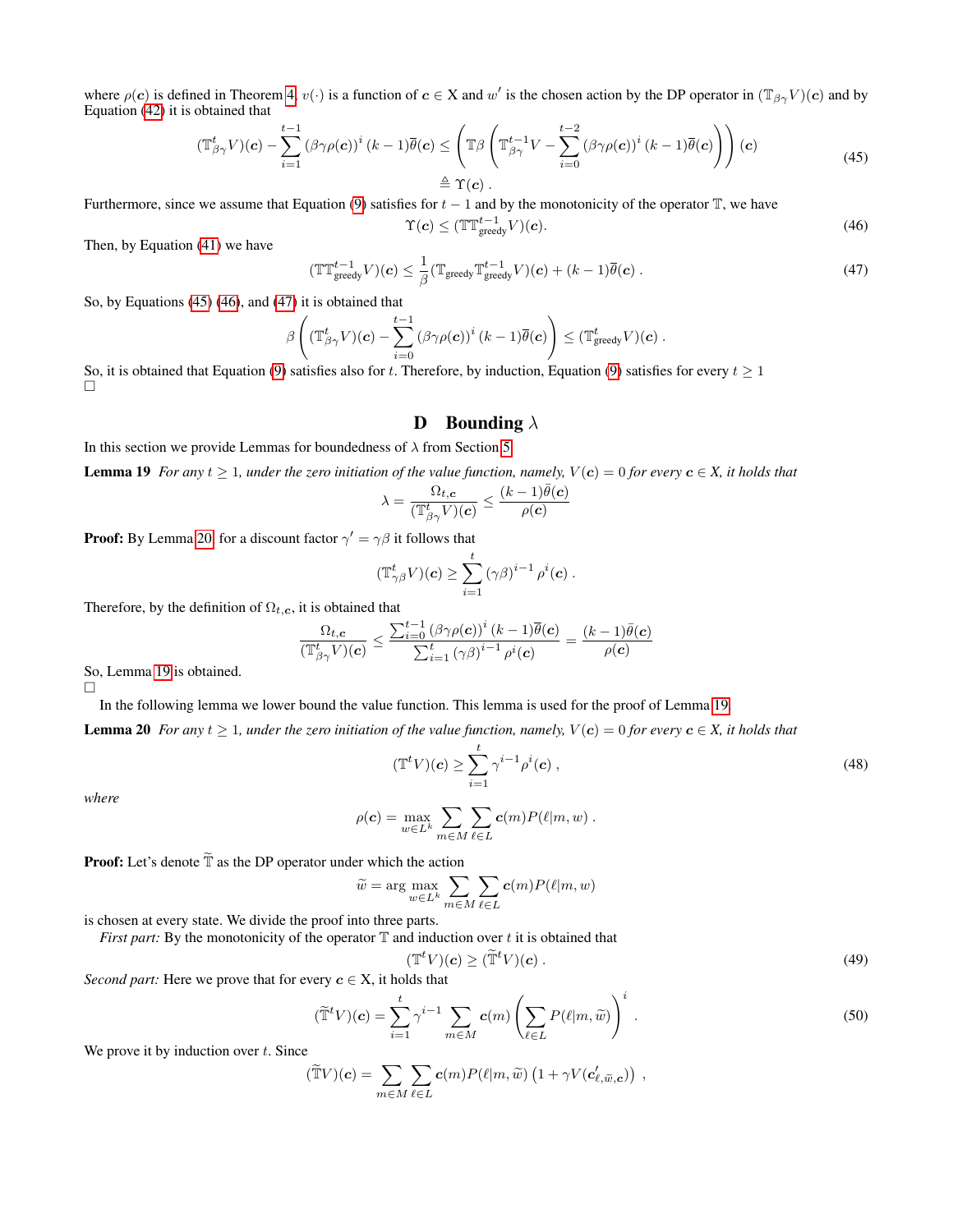and the zero initiation, Equation [\(50\)](#page-14-5) holds for  $t = 1$ . Assume that Equation (50) holds for  $t - 1$ . Recall Equation [\(3\)](#page-2-4) characterizing  $\bm{c}'_{\ell,w,\bm{c}}(m')$ 

$$
\mathbf{c}'_{\ell,w,\mathbf{c}}(m') = \frac{\mathbf{c}(m')p(\ell|m',w)}{\sum_{m \in M} \mathbf{c}(m)p(\ell|m,w)}
$$

Then,

$$
(\widetilde{\mathbb{T}}^{t}V)(c) = \sum_{m \in M} \sum_{\ell \in L} c(m)P(\ell|m, \widetilde{w}) \left(1 + \gamma(\widetilde{\mathbb{T}}^{t-1}V)(c'_{\ell, \widetilde{w}, c})\right)
$$
  
\n
$$
= \sum_{m \in M} \sum_{\ell \in L} c(m)P(\ell|m, \widetilde{w}) \left(1 + \gamma \sum_{i=1}^{t-1} \gamma^{i-1} \sum_{m' \in M} c'_{\ell, \widetilde{w}, c}(m') \left(\sum_{\ell' \in L} P(\ell'|m', \widetilde{w})\right)^{i}\right)
$$
  
\n
$$
= \sum_{m \in M} \sum_{\ell \in L} c(m)P(\ell|m, \widetilde{w}) + \sum_{i=1}^{t-1} \gamma^{i} \sum_{m \in M} c(m) \left(\sum_{\ell' \in L} P(\ell'|m', \widetilde{w})\right)^{i+1}
$$
  
\n
$$
= \sum_{i=1}^{t} \gamma^{i-1} \sum_{m \in M} c(m) \left(\sum_{\ell' \in L} P(\ell'|m', \widetilde{w})\right)^{i}
$$

So, Equation [\(50\)](#page-14-5) holds for any  $t \geq 1$ .

*Third part:* By the convexity of  $x^i$  for every natural i and nonnegative x it is obtained that

$$
\sum_{m \in M} c(m) \left( \sum_{\ell \in L} P(\ell | m, \widetilde{w}) \right)^i \ge \left( \sum_{m \in M} c(m) \sum_{\ell \in L} P(\ell | m, \widetilde{w}) \right)^i = \rho^i(c).
$$
\n(51)

<span id="page-15-1"></span>.

So by Equations [\(49\)](#page-14-6), [\(50\)](#page-14-5) and [\(51\)](#page-15-1) Lemma [20](#page-14-4) is obtained. П

## <span id="page-15-3"></span>E Proof of Theorem [6](#page-4-3)

<span id="page-15-0"></span>Here we provide the proof of Theorem [6.](#page-4-3) The following definition generalizes the DP operator that include states which are not on the  $\epsilon$ -net.

**Definition 21** *The DP operator*  $\mathbb{T}_{\hat{g}d}$  *is an extension of the*  $\mathbb{T}_{gd}$  *operator for*  $c \in \Delta_M$  *which are not on the*  $\epsilon$ -*net, X.* 

$$
(\mathbb{T}_{\widehat{gd}} V_{gd}^{t-1})(\mathbf{c}) = \max_{w \in \mathbf{G}} \sum_{m \in M} \sum_{\ell \in L} \mathbf{c}(m) p(\ell|m, w)(1 + \gamma V_{gd}^{t-1}(\widehat{c'_{\ell,w,\mathbf{c}}}))\,. \tag{52}
$$

*with G being defined w.r.t. the finite state set X. Note that*  $\mathbb{T}_{\hat{g}d}$  *and*  $\mathbb{T}_{gd}$  *are identical for*  $c \in X$ .

*Analogically,*  $Q_{\widehat{ad}}(\cdot)$  *is an extension of*  $Q_{gd}(\cdot)$  *for*  $c \in \Delta_M$  *which are not on the*  $\epsilon$ *-net,* X.

$$
Q_{\widehat{gd}}^t(w, \mathbf{c}) = \sum_{m \in M} \sum_{\ell \in L} \mathbf{c}(m) p(\ell|m, w)(1 + \gamma V_{gd}^{t-1}(\widehat{c_{\ell,w,\mathbf{c}}'})).
$$

*Note that*  $Q_{\widehat{ad}}(\cdot)$  *and*  $Q_{gd}(\cdot)$  *are identical for*  $c \in X$ .

In the following lemma we bound the difference between the value function that is obtained by applying the DP-operator which is defined above to that obtained by the DP-operator  $\mathbb{T}_{qd}$ , which is defined in Section [5.](#page-4-0)

<span id="page-15-4"></span>Lemma 22 *For zero initiation of the value function, it holds that,*

<span id="page-15-2"></span>
$$
\sup_{\mathbf{c}\in\Delta_M} |\mathbb{T}_{\widehat{gd}} V_{gd}^{t-1}(\mathbf{c}) - \mathbb{T}_{gd} V_{gd}^{t-1}(\widehat{\mathbf{c}})| \le \epsilon_d.
$$
\n(53)

*where*  $\frac{\epsilon}{B-\gamma} + \frac{2\epsilon\gamma}{(B-\gamma)^2} \leq \epsilon_d$ 

**Proof:** We express  $\mathbb{T}_{\widehat{gd}} V_{gd}^{t-1}(c)$  and  $\mathbb{T}_{gd} V_{gd}^{t-1}(\widehat{c})$  as follows:

$$
\mathbb{T}_{\widehat{\mathrm{gd}}} V_{gd}^{t-1}(\boldsymbol{c}) = g(t, \boldsymbol{c}, w_{\boldsymbol{c}}^t)
$$

and

$$
\mathbb{T}_{gd}V_{gd}^{t-1}(\widehat{\mathbf{c}})=g(t,\widehat{\mathbf{c}},w_{\widehat{\mathbf{c}}}^t)\;,
$$

where for every  $c \in \Delta_M$ 

$$
g(t, \mathbf{c}, w_{\mathbf{c}}^t) = \sum_{m \in M} \sum_{\ell \in L} \mathbf{c}(m) p(\ell|m, w)(1 + \gamma g(t - 1, \hat{\mathbf{c}'}, w_{\hat{\mathbf{c}'}}^{t-1})),
$$
  

$$
g(0, \mathbf{c}, w_{\mathbf{c}}^0) = 0,
$$

 $c' = c'_{\ell,w,c}$  and  $w_c^t$  stands for the set of actions which are taken at every states and iteration in the trajectory that begin at the state  $c$ and proceeds for t iterations, under the operator  $\mathbb{T}_{\hat{g}d}$  for the first iteration and then  $\mathbb{T}_{gd}$ , (and only under the operator  $\mathbb{T}_{gd}$  for  $w_{\hat{c}}^{t-1}$ ).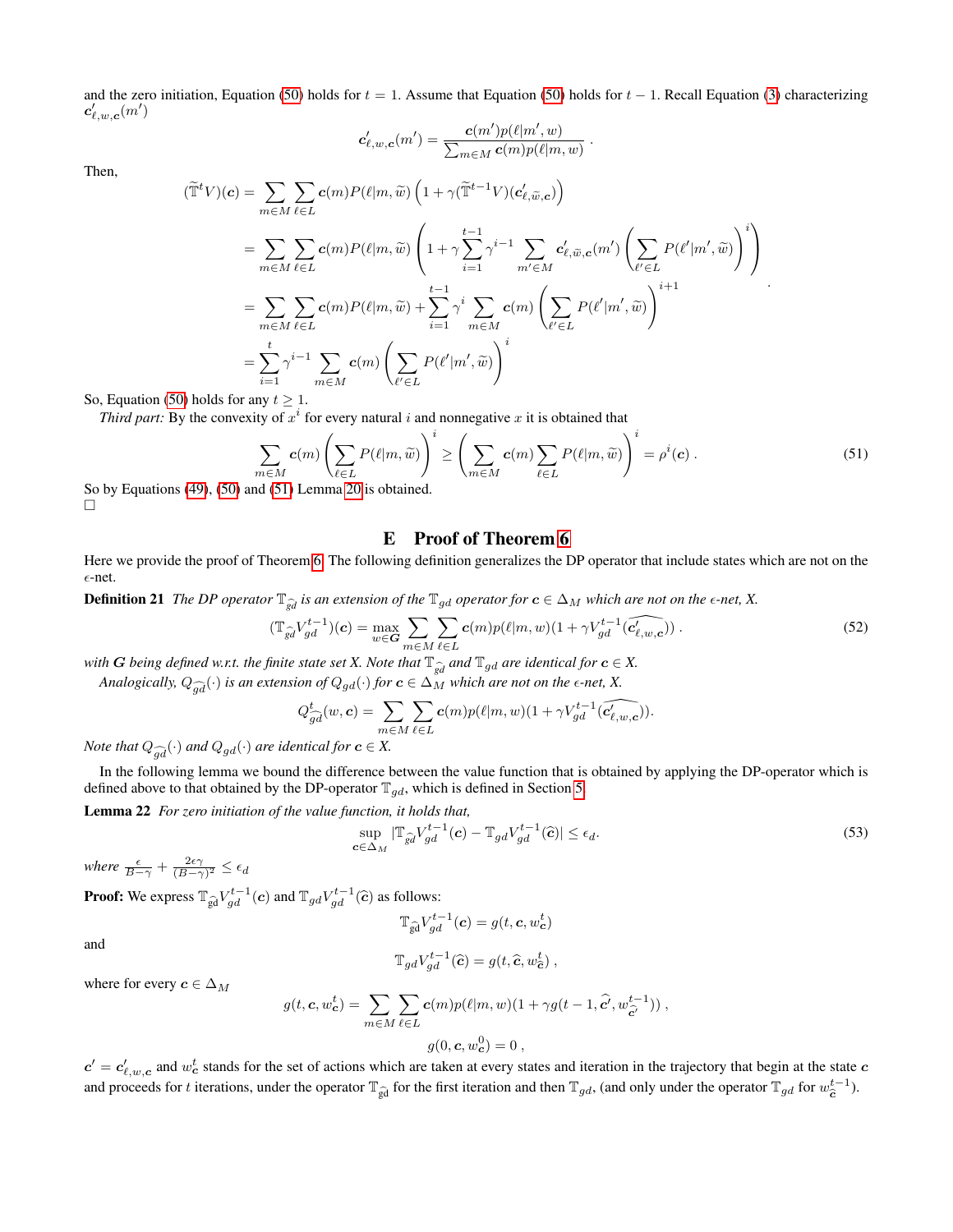By Assumption [1](#page-3-4) it is easily obtained that

<span id="page-16-0"></span>
$$
g(t, \mathbf{c}, w_{\mathbf{c}}^t) \le \frac{1}{B - \gamma} \,,\tag{54}
$$

for every  $c \in \Delta_M$  and  $t \ge 0$ . Recall Equation [\(3\)](#page-2-4) characterizing  $c'_{\ell,w,c}(m')$ 

$$
\mathbf{c}'_{\ell,w,\mathbf{c}}(m') = \frac{\mathbf{c}(m')p(\ell|m',w)}{\sum_{m\in M}\mathbf{c}(m)p(\ell|m,w)}
$$

So, for the modification of  $g(\cdot)$ , which we denote as  $\overline{g}(\cdot)$ , where

$$
\overline{g}(t, \mathbf{c}, w_{\mathbf{c}}^t) = \sum_{m \in M} \sum_{\ell \in L} \mathbf{c}(m) p(\ell|m, w) (1 + \gamma \overline{g}(t-1, \mathbf{c}', w_{\mathbf{c}'}^{t-1})),
$$

for any set w and  $c \in \Delta_M$ , it is obtained that

<span id="page-16-1"></span>
$$
|g(t, \mathbf{c}, w) - \overline{g}(t, \mathbf{c}, w)| \le \frac{\epsilon \gamma}{(B - \gamma)^2} \,. \tag{55}
$$

.

In addition, by plugging Equation [\(3\)](#page-2-4) in the recursion of  $\overline{g}(\cdot)$ , it is obtained that  $\overline{g}(\cdot)$  is linear in  $\bm{c}.$  So, for every two states  $\bm{c}^1\in \Delta_M$ and  $c^2 \in \Delta_M$ , such that  $|c^1 - c^2|_1 \le \epsilon$  and a set of actions w, it is obtained by the linearity of  $\overline{g}(\cdot)$  and Equations [\(54\)](#page-16-0) that

<span id="page-16-3"></span>
$$
|\overline{g}(t, \mathbf{c}^1, w) - \overline{g}(t, \mathbf{c}^2, w)| \le \frac{\epsilon}{B - \gamma} \,. \tag{56}
$$

So, by Equations [\(55\)](#page-16-1) and [\(56\)](#page-16-2), it is obtained that

$$
|g(t, \mathbf{c}^1, w) - g(t, \mathbf{c}^2, w)| \le \frac{\epsilon}{B - \gamma} + \frac{2\epsilon\gamma}{(B - \gamma)^2}.
$$
 (57)

In addition, by the definitions of the  $\mathbb{T}_{gd}$  and the  $\mathbb{T}_{\widehat{gd}}$  operators we have that

$$
g(t, \mathbf{c}, w_{\mathbf{c}}^t) \ge g(t, \mathbf{c}, w) , \qquad (58)
$$

<span id="page-16-4"></span><span id="page-16-2"></span>,

for every state c and set w. Therefore, since c and  $\hat{c}$  satisfies that  $|c - \hat{c}|_1 \leq \epsilon$  and by Equations [\(57\)](#page-16-3) and [\(58\)](#page-16-4) it is obtained that

$$
g(t, \mathbf{c}, w_{\mathbf{c}}^t) \ge g(t, \mathbf{c}, w_{\mathbf{\hat{c}}}^t) \ge g(t, \widehat{\mathbf{c}}, w_{\mathbf{\hat{c}}}^t) - \frac{\epsilon}{B - \gamma} - \frac{2\epsilon\gamma}{(B - \gamma)^2}
$$

and that

$$
g(t,\widehat{\mathbf{c}},w_{\widehat{\mathbf{c}}}^t) \geq g(t,\widehat{\mathbf{c}},w_{\mathbf{c}}^t) \geq g(t,\mathbf{c},w_{\mathbf{c}}^t) - \frac{\epsilon}{B-\gamma} - \frac{2\epsilon\gamma}{(B-\gamma)^2}.
$$

So,

$$
|g(t, \mathbf{c}, w_{\mathbf{c}}^t) - g(t, \widehat{\mathbf{c}}, w_{\mathbf{c}}^t)| \le \frac{\epsilon}{B - \gamma} + \frac{2\epsilon\gamma}{(B - \gamma)^2}.
$$
 (59)

 $\Box$ 

In the following lemma we upper bound the value function that is obtained by the  $\mathbb{T}_{qd}$  operator.

<span id="page-16-8"></span>**Lemma 23** For every  $c \in \Delta_M$ ,  $t \geq 0$  and zero initiation of the value function (namely,  $V_{gd}^0 = 0$ ), it holds that

$$
V_{gd}^t(\widehat{c}) \leq \frac{1}{B-\gamma} .
$$

Proof: Similar to the proof of Lemma [11](#page-9-3) in section [C](#page-9-0) in the supplementary material.

П

In the following two lemmas we show a monotonic property of the value function that is obtained by the  $T_{qd}$  operator..

<span id="page-16-5"></span>**Lemma 24** Let  $c^1, c^2 \in \Delta_M$  and let  $A_1$  and  $B_2$  be a pair of positive constants. Assume that

$$
A_1 c^1(m) \ge B_2 c^2(m) , \qquad (60)
$$

*for all*  $m \in M$ *. Then it holds that* 

$$
A_1 \mathbb{T}_{\widehat{gd}} V_{gd}^0(\boldsymbol{c}^1) \geq B_2 \mathbb{T}_{\widehat{gd}} V_{gd}^0(\boldsymbol{c}^2) .
$$

<span id="page-16-7"></span>**Proof:** True for the initiate value function  $V_{gd}^0(c) = 0, \ \forall c \in X$ .  $\Box$ 

**Lemma 25** Let  $c^1, c^2 \in \Delta_M$  and let  $A_1$  and  $B_2$  be a pair of positive constants. Assume that

<span id="page-16-6"></span>
$$
A_1 c^1(m) \ge B_2 c^2(m) , \qquad (61)
$$

*for all*  $m \in M$ *. We have that for any integer*  $t \geq 0$  *it holds that* 

$$
A_1 \mathbb{T}_{\widehat{gd}} V_{gd}^t(\mathbf{c}^1) \geq B_2 \mathbb{T}_{\widehat{gd}} V_{gd}^t(\mathbf{c}^2) - \epsilon_d \left(A_1 + B_2\right) \sum_{i=1}^{t+1} \left(\frac{\gamma}{B}\right)^i.
$$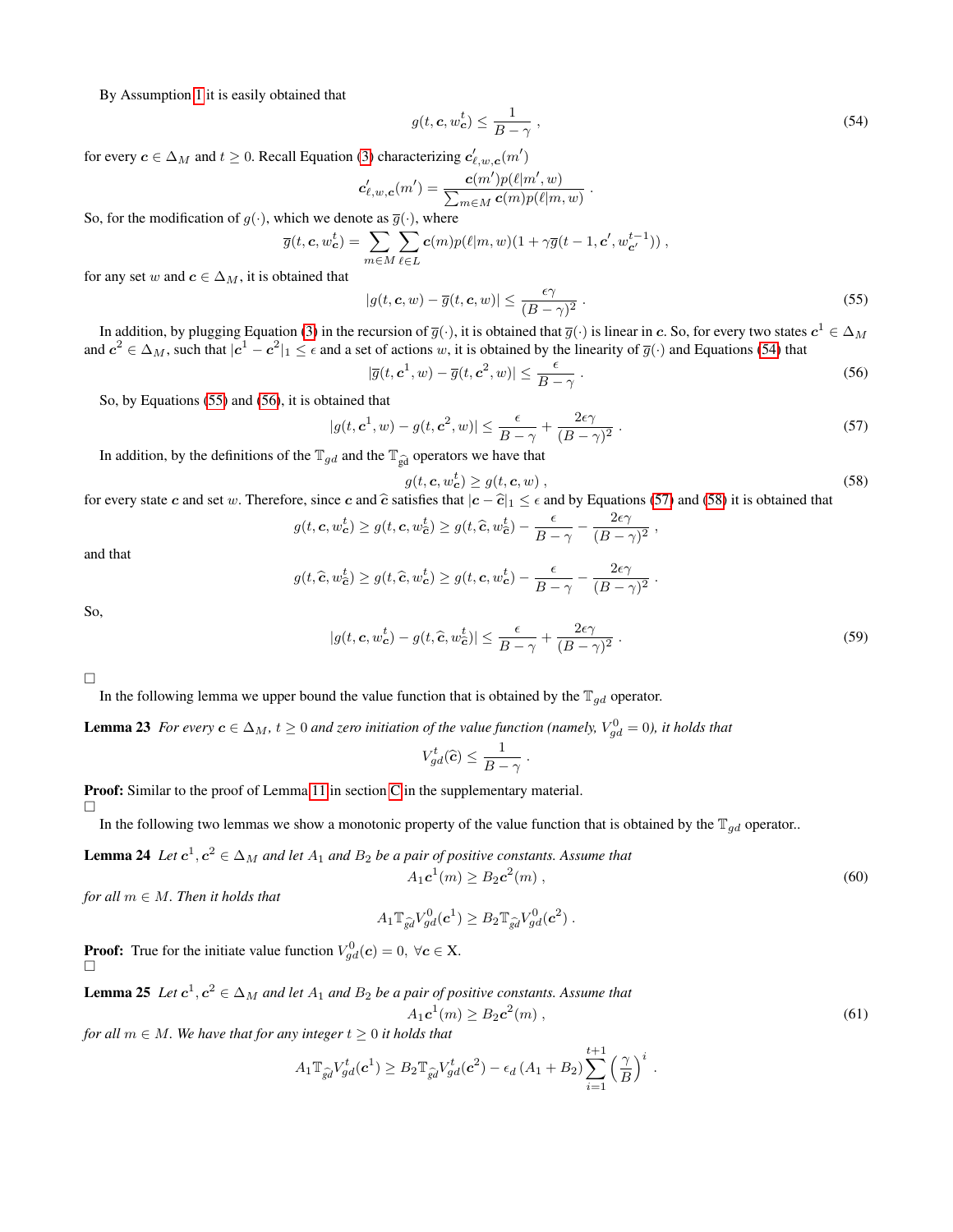**Proof:** We prove the claim by induction over t. The base case for  $t = 0$  holds due to Lemma [24.](#page-16-5) Assume that the lemma is satisfied for  $t - 1$ . Recall Equation [\(3\)](#page-2-4) characterizing  $c'_{\ell,w,\mathbf{c}}(m')$ 

$$
\mathbf{c}'_{\ell,w,\mathbf{c}}(m') = \frac{\mathbf{c}(m')p(\ell|m',w)}{\sum_{m \in M} \mathbf{c}(m)p(\ell|m,w)}
$$

By plugging in with Equation [\(61\)](#page-16-6) we get that

$$
A_1\left(\sum_{m\in M} \mathbf{c}^1(m)p(\ell|m,w)\right) \mathbf{c}'_{\ell,w,\mathbf{c}^1}(m') \ge B_2\left(\sum_{m\in M} \mathbf{c}^2(m)p(\ell|m,w)\right) \mathbf{c}'_{\ell,w,\mathbf{c}^2}(m'),
$$

for any  $w \in L^k$ ,  $\ell \in L$  and  $m' \in M$ , as  $p(\ell | m', w) \ge 0$ . Therefore, by the induction assumption applied for

$$
A'_1(\ell) = A_1 \left( \sum_{m \in M} c^1(m) p(\ell|m, w) \right) , B'_2(\ell) = B_2 \left( \sum_{m \in M} c^2(m) p(\ell|m, w) \right) ,
$$
  

$$
A_1 \sum_{m \in M} c^1(m) p(\ell|m, w) \mathbb{T}_{\widehat{\mathrm{gd}}} V_{gd}^{t-1} (c'_{\ell, w, c^1}) \ge B_2 \sum_{m \in M} c^2(m) p(\ell|m, w) \mathbb{T}_{\widehat{\mathrm{gd}}} V_{gd}^{t-1} (c'_{\ell, w, c^2})
$$
  

$$
- \epsilon_d (A'_1(\ell) + B'_2(\ell)) \sum_{i=1}^t \left( \frac{\gamma}{B} \right)^i ,
$$

for every  $\ell \in L$  and  $w \in L^k$ . So, by Equation [\(53\)](#page-15-2)

$$
A_1 \sum_{m \in M} c^1(m) p(\ell|m, w) \left( V_{gd}^t \left( \widehat{c'_{\ell, w, c^1}} \right) + \epsilon_d \right) \geq B_2 \sum_{m \in M} c^2(m) p(\ell|m, w) \left( V_{gd}^t \left( \widehat{c'_{\ell, w, c^2}} \right) - \epsilon_d \right) - \epsilon_d \left( A'_1(\ell) + B'_2(\ell) \right) \sum_{i=1}^t \left( \frac{\gamma}{B} \right)^i
$$
 (62)

Furthermore, by Equation [\(61\)](#page-16-6)

<span id="page-17-1"></span><span id="page-17-0"></span>
$$
A_1 \sum_{m \in M} c^1(m) p(\ell | m, w) \ge B_2 \sum_{m \in M} c^2(m) p(\ell | m, w) , \qquad (63)
$$

.

for every  $\ell \in L$  and  $w \in L^k$ . So, by the fact that

$$
A_1 Q_{\widehat{gd}}^{t+1}(w, \mathbf{c}^1) = A_1 \sum_{m \in M} \sum_{\ell \in L} \mathbf{c}^1(m) p(\ell|m, w) \left(1 + \gamma V_{gd}^t \left(\widehat{c_{\ell,w,\mathbf{c}^1}^t}\right)\right) ,
$$

and also respectively for  $B_2$  and  $c^2$ , it is obtained by Equations [\(62\)](#page-17-0) and [\(63\)](#page-17-1) and Assumption [1](#page-3-4) that

$$
A_1 Q_{\widehat{gd}}^{t+1}(w, \mathbf{c}^1) \ge B_2 Q_{\widehat{gd}}^{t+1}(w, \mathbf{c}^2) - \epsilon_d (A_1 + B_2) \sum_{i=1}^{t+1} \left(\frac{\gamma}{B}\right)^i , \tag{64}
$$

for any  $w \in L^k$ . So, by the definition of the  $\mathbb{T}_{\widehat{gd}}$  operator the result is obtained.  $\Box$ 

In the following two lemmas we show an "almost"-convexity property of the value function that is obtained by the  $\mathbb{T}_{gd}$  operator.

<span id="page-17-3"></span>**Lemma 26** Let  $c, c^1, c^2 \in X$  and let A,  $B_1$  and  $B_2$  be a tuple of positive constants. Assume that  $A\bm{c}(m) = B_1\bm{c}^1(m) + B_2\bm{c}^2$  $(m)$ , (65)

*for all*  $m \in M$ *. Then it holds that* 

$$
A \mathbb{T}_{\widehat{gd}} V_{gd}^0(\boldsymbol{c}) \leq B_1 \mathbb{T}_{\widehat{gd}} V_{gd}^0(\boldsymbol{c}^1) + B_2 \mathbb{T}_{\widehat{gd}} V_{gd}^0(\boldsymbol{c}^2) .
$$

**Proof:** True for the initiate value function  $V_{gd}^0(c) = 0, \ \forall c \in X$ .  $\Box$ 

<span id="page-17-5"></span>**Lemma 27** (
$$
\epsilon
$$
-Convexity) Let  $c, c^1, c^2 \in \Delta_M$  and let A,  $B_1$  and  $B_2$  be a tuple of positive constants. Assume that  

$$
Ac(m) = B_1c^1(m) + B_2c^2(m),
$$
 (66)

*for all*  $m \in M$ *. We have that for any integer*  $t \geq 0$  *it holds that* 

$$
AV_{gd}^{t}(\widehat{c}) \leq B_1 V_{gd}^{t}(\widehat{c^1}) + B_2 V_{gd}^{t}(\widehat{c^2}) + \epsilon_d (A_1 + B_1 + B_2) \sum_{i=0}^{t} \left(\frac{\gamma}{B}\right)^i
$$

**Proof:** True for  $t = 0$  by the zero initiation. For  $t \ge 1$  we first prove that

$$
A\mathbb{T}_{\widehat{\mathbf{gd}}} V_{gd}^t(\mathbf{c}) \leq B_1 \mathbb{T}_{\widehat{\mathbf{gd}}} V_{gd}^t(\mathbf{c}^1) + B_2 \mathbb{T}_{\widehat{\mathbf{gd}}} V_{gd}^t(\mathbf{c}^2) + \epsilon_d \left(A_1 + B_1 + B_2\right) \sum_{i=1}^{t+1} \left(\frac{\gamma}{B}\right)^i.
$$
\n
$$
(67)
$$

<span id="page-17-4"></span><span id="page-17-2"></span>.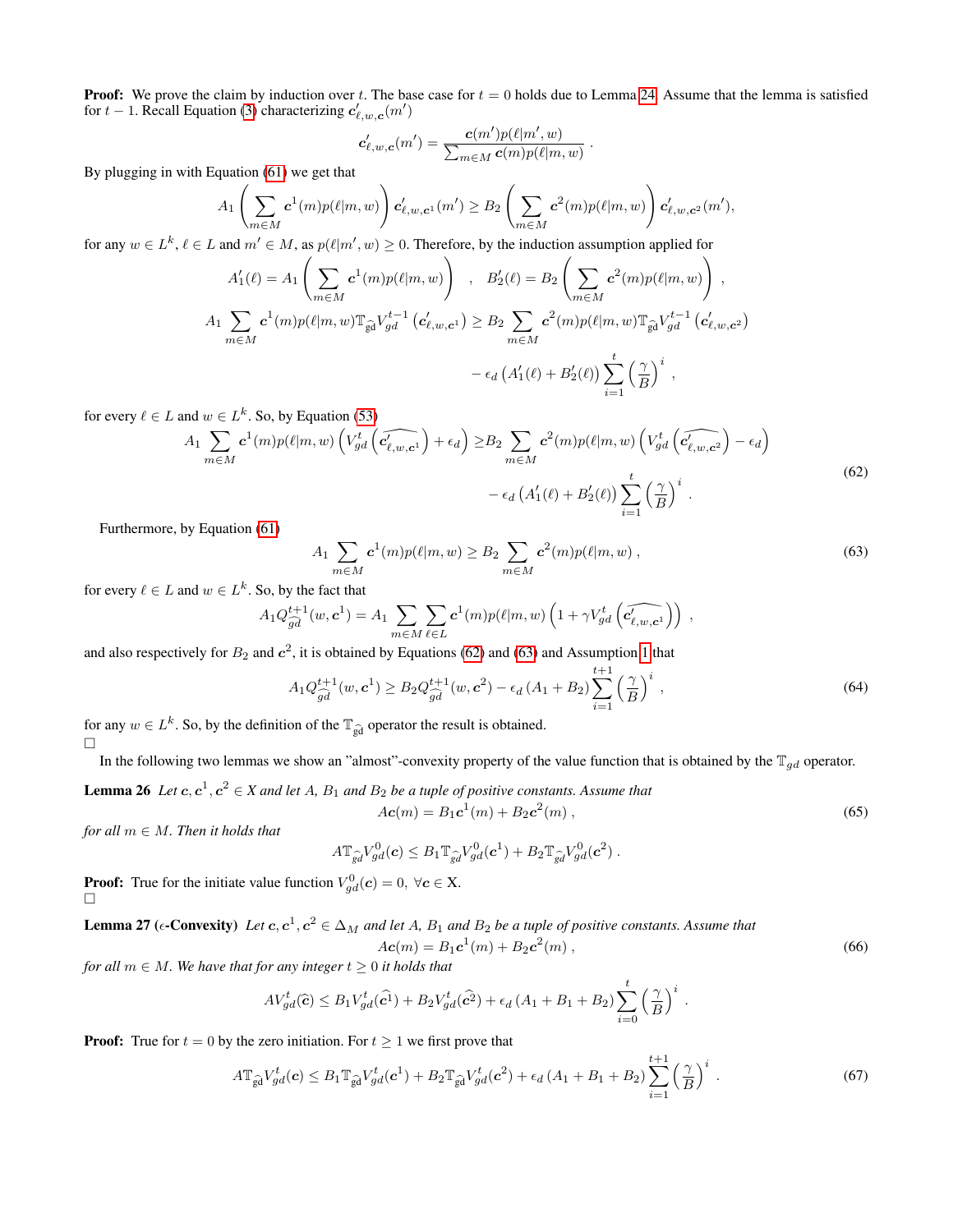We prove the claim (Equation [67\)](#page-17-2) by induction over t. The base case for  $t = 0$  holds due to Lemma [26.](#page-17-3) Assume that Equation [67](#page-17-2) is satisfied for  $t - 1$ . Recall Equation [\(3\)](#page-2-4) characterizing  $c'_{\ell,w,c}(m')$ 

$$
\mathbf{c}'_{\ell,w,\mathbf{c}}(m') = \frac{\mathbf{c}(m')p(\ell|m',w)}{\sum_{m \in M} \mathbf{c}(m)p(\ell|m,w)}
$$

.

By plugging in with Equation [\(66\)](#page-17-4) we get that

$$
A\left(\sum_{m\in M} \mathbf{c}(m)p(\ell|m,w)\right) \mathbf{c}'_{\ell,w,\mathbf{c}}(m') =
$$
  
\n
$$
B_1\left(\sum_{m\in M} \mathbf{c}^1(m)p(\ell|m,w)\right) \mathbf{c}'_{\ell,w,\mathbf{c}^1}(m') + B_2\left(\sum_{m\in M} \mathbf{c}^2(m)p(\ell|m,w)\right) \mathbf{c}'_{\ell,w,\mathbf{c}^2}(m')
$$

for any  $w \in L^k$ ,  $\ell \in L$  and  $m' \in M$ , as  $p(\ell | m', w) \ge 0$ . Therefore, by the induction assumption applied for

$$
A'(\ell) = A\left(\sum_{m \in M} c(m)p(\ell|m, w)\right) , B'_{1}(\ell) = B_{1}\left(\sum_{m \in M} c^{1}(m)p(\ell|m, w)\right) ,
$$
  
\n
$$
B'_{2}(\ell) = B_{2}\left(\sum_{m \in M} c^{2}(m)p(\ell|m, w)\right) ,
$$
  
\n
$$
A \sum_{m \in M} c(m)p(\ell|m, w) \mathbb{T}_{\widehat{\mathfrak{gd}}} V_{gd}^{t-1} (c'_{\ell,w, c}) \leq B_{1} \sum_{m \in M} c^{1}(m)p(\ell|m, w) \mathbb{T}_{\widehat{\mathfrak{gd}}} V_{gd}^{t-1} (c'_{\ell,w, c^{1}})
$$
  
\n
$$
+ B_{2} \sum_{m \in M} c^{2}(m)p(\ell|m, w) \mathbb{T}_{\widehat{\mathfrak{gd}}} V_{gd}^{t-1} (c'_{\ell,w, c^{2}})
$$
  
\n
$$
+ \epsilon_{d} (A'_{1}(\ell) + B'_{1}(\ell) + B'_{2}(\ell)) \sum_{i=1}^{t} \left(\frac{\gamma}{B}\right)^{i}
$$

for every  $\ell \in L$  and  $w \in L^k$ . So, by Equation [\(53\)](#page-15-2)

<span id="page-18-0"></span>
$$
A \sum_{m \in M} c(m)p(\ell|m, w) \left(V_{gd}^t\left(\widehat{c'_{\ell, w, c}}\right) - \epsilon_d\right) \leq B_1 \sum_{m \in M} c^1(m)p(\ell|m, w) \left(V_{gd}^t\left(\widehat{c'_{\ell, w, c^1}}\right) + \epsilon_d\right) + B_2 \sum_{m \in M} c^2(m)p(\ell|m, w) \left(V_{gd}^t\left(\widehat{c'_{\ell, w, c^2}}\right) + \epsilon_d\right) + \epsilon_d \left(A'_1(\ell) + B'_1(\ell) + B'_2(\ell)\right) \sum_{i=1}^t \left(\frac{\gamma}{B}\right)^i
$$
\n(68)

Furthermore, by Equation [\(66\)](#page-17-4)

<span id="page-18-1"></span>
$$
A \sum_{m \in M} c(m)p(\ell|m, w) = B_1 \sum_{m \in M} c^1(m)p(\ell|m, w) + B_2 \sum_{m \in M} c^2(m)p(\ell|m, w) , \qquad (69)
$$

for every  $\ell \in L$  and  $w \in L^k$ . So, by the fact that

$$
AQ_{\widehat{gd}}^{t+1}(w, \mathbf{c}) = A \sum_{m \in M} \sum_{\ell \in L} \mathbf{c}(m) p(\ell | m, w) \left( 1 + \gamma V_{gd}^t \left( \widehat{c'_{\ell, w, \mathbf{c}}} \right) \right) ,
$$

and also respectively for  $B_1$ ,  $c^1$ ,  $B_2$  and  $c^2$ , it is obtained by Equations [\(68\)](#page-18-0) and [\(69\)](#page-18-1) and Assumption [1](#page-3-4) that

$$
AQ_{\widehat{gd}}^{t+1}(w, \mathbf{c}) \leq B_1 Q_{\widehat{gd}}^{t+1}(w, \mathbf{c}^1) + B_2 Q_{\widehat{gd}}^{t+1}(w, \mathbf{c}^2) + \epsilon_d (A_1 + B_1 + B_2) \sum_{i=1}^{t+1} \left(\frac{\gamma}{B}\right)^i ,\tag{70}
$$

for any  $w \in L^k$ . So, by the definition of the  $\mathbb{T}_{\widehat{gd}}$  operator it is obtained that

$$
A\mathbb{T}_{\widehat{\mathrm{gd}}}V_{gd}^{t}(\boldsymbol{c})\leq B_{1}\mathbb{T}_{\widehat{\mathrm{gd}}}V_{gd}^{t}(\boldsymbol{c}^{1})+B_{2}\mathbb{T}_{\widehat{\mathrm{gd}}}V_{gd}^{t}(\boldsymbol{c}^{2})+\epsilon_{d}\left(A_{1}+B_{1}+B_{2}\right)\sum_{i=1}^{t+1}\left(\frac{\gamma}{B}\right)^{i}.
$$

So, Equation [\(67\)](#page-17-2) holds for any  $t$ . Therefore by Equation [\(53\)](#page-15-2) it is obtained that

$$
AV_{gd}^{t+1}(\hat{c}) \leq B_1 V_{gd}^{t+1}(\hat{c}^1) + B_2 V_{gd}^{t+1}(\hat{c}^2) + \epsilon_d (A_1 + B_1 + B_2) \sum_{i=0}^{t+1} \left(\frac{\gamma}{B}\right)^i.
$$

 $\Box$ 

<span id="page-18-2"></span>In the following lemma we show that the Q-function, obtained by the  $\mathbb{T}_{qd}$  operator is "almost"-submodular.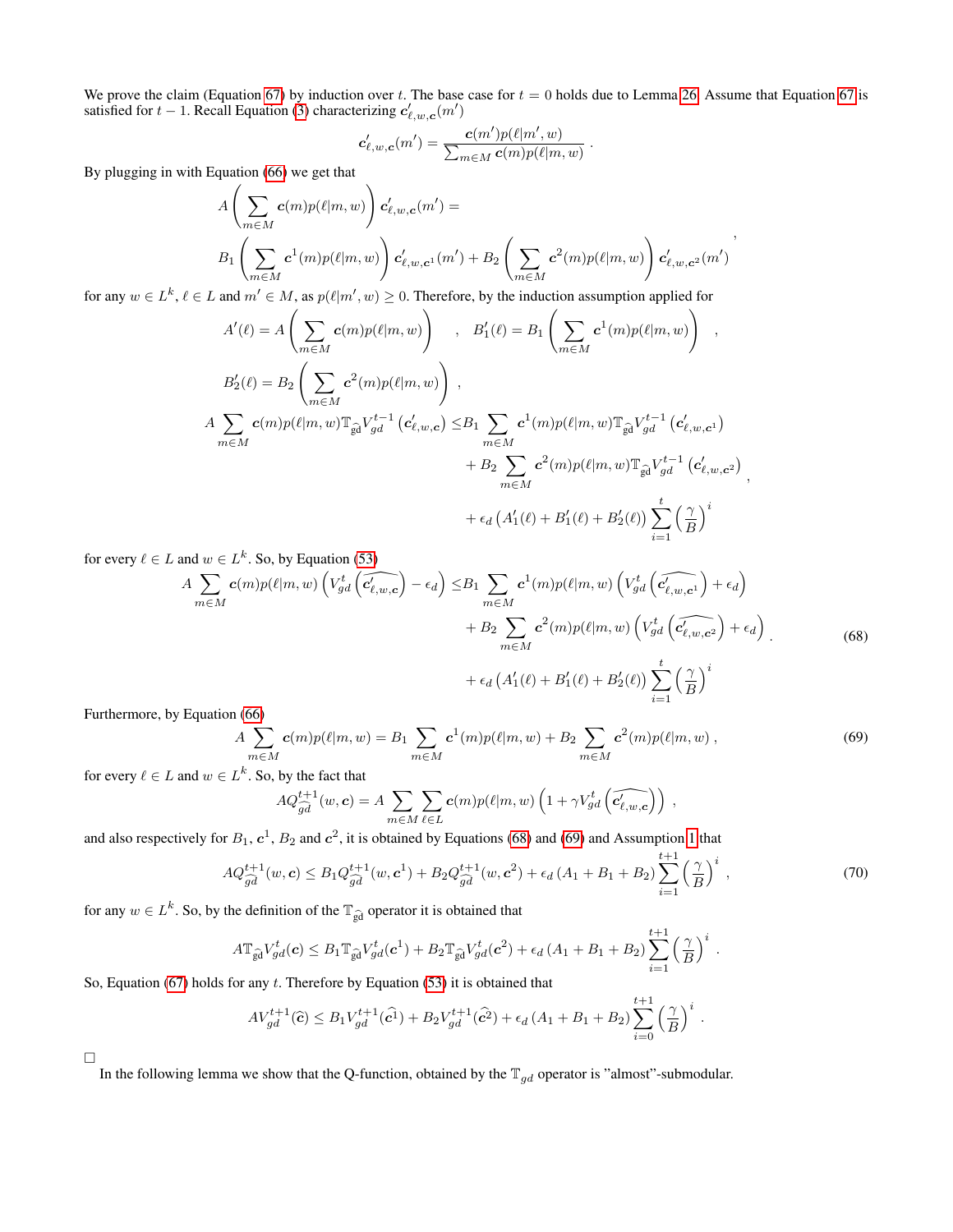**Lemma 28 (Almost-Submodularity)** For any  $c \in X$ , integer  $t \geq 1$ , where  $w_b \supset w_a$  and  $\ell' \notin w_b$  it holds that  $Q_{gd}^t(\{w_a \cup \ell'\}, \bm{c}) - Q_{gd}^t(w_a, \bm{c}) \geq Q_{gd}^t(\{w_b \cup \ell'\}, \bm{c}) - Q_{gd}^t(w_b, \bm{c}) - \theta_d(\ell', w_a, \bm{c}) \ ,$ 

*where*

$$
\theta_d(\ell', w_a, \mathbf{c}) = \sum_{m \in M} \mathbf{c}(m) P(\ell'|m, w_a \cup \ell') \sum_{\ell \in L} P(\ell|m, w_a) \gamma \frac{1}{B - \gamma} + \frac{5\epsilon_d B}{B - \gamma}.
$$

Proof: Let

$$
Q_{gd}^{t}(\{w_a \cup \ell'\}, \mathbf{c}) - Q_{gd}^{t}(w_a, \mathbf{c}) - \left(Q_{gd}^{t}(\{w_b \cup \ell'\}, \mathbf{c}) - Q_{gd}^{t}(w_b, \mathbf{c})\right) = \Phi_{1,d} + \Phi_{2,d}^{1} + \Phi_{2,d}^{2}, \qquad (71)
$$

where

$$
\Phi_{1,d} \triangleq \sum_{m \in M} c(m) \sum_{\ell \in L} P(\ell|m, w_a \cup \ell') - \sum_{m \in M} c(m) \sum_{\ell \in L} P(\ell|m, w_a)
$$
\n
$$
+ \sum_{m \in M} c(m) \sum_{\ell \in L} P(\ell|m, w_b) - \sum_{m \in M} c(m) \sum_{\ell \in L} P(\ell|m, w_b \cup \ell')'
$$
\n
$$
\Phi_{2,d}^{1} \triangleq \sum_{m \in M} c(m) P(\ell'|m, w_a \cup \ell') \gamma V_{gd}^{t-1} (c'_{\ell', \{w_a \cup \ell'\}, c})
$$
\n
$$
+ \sum_{m \in M} c(m) \sum_{\ell \in L} P(\ell|m, w_b) \gamma V_{gd}^{t-1} (c'_{\ell, w_b, c})
$$
\n
$$
- \sum_{m \in M} c(m) \sum_{\ell \in L} P(\ell|m, w_b \cup \ell') \gamma V_{gd}^{t-1} (c'_{\ell, \{w_b \cup \ell'\}, c})
$$
\nand\n
$$
\Phi_{2,d}^{2} \triangleq \sum_{m \in M} c(m) \sum_{\ell \in L \setminus \ell'} P(\ell|m, w_a \cup \ell') \gamma V_{gd}^{t-1} (c'_{\ell, \{w_a \cup \ell'\}, c})
$$
\n
$$
- \sum_{m \in M} c(m) \sum_{\ell \in L} P(\ell|m, w_a) \gamma V_{gd}^{t-1} (c'_{\ell, w_a, c})
$$
\n
$$
\text{btiained that}
$$

Then by Proposition [7](#page-7-6) it is ob

<span id="page-19-0"></span>
$$
\Phi_{1,d} \ge 0 \tag{72}
$$

So, for  $t = 1$ , by the zero initiation,  $\Phi_{2,d}^1 = \Phi_{2,d}^2 = 0$ , and therefore the Lemma holds. So, in the remain of this proof we consider the case of  $t \geq 2$ .

For bounding  $\Phi_{2,d}^1$  we note that according to the definition of  $c'_{\ell,w,c}$  and Assumption [2,](#page-3-5) it is obtained for every  $\ell \in w_b$  that,

$$
\sum_{m\in M} \mathbf{c}(m) P(\ell|m,w_b) \gamma \mathbf{c}'_{\ell,w_b,\mathbf{c}}(m') \geq \sum_{m\in M} \mathbf{c}(m) P(\ell|m,w_b \cup \ell') \gamma \mathbf{c}'_{\ell,\{w_b \cup \ell'\},\mathbf{c}}(m') .
$$

and for  $\ell'$  that,

$$
\sum_{m \in M} c(m) P(\ell'|m, w_a \cup \ell') c'_{\ell', \{w_a \cup \ell'\}, c}(m') \geq \sum_{m \in M} c(m) P(\ell'|m, w_b \cup \ell') c'_{\ell', \{w_b \cup \ell'\}, c}(m') ,
$$

for every  $m' \in M$ . Therefore, by Lemma [25,](#page-16-7) for every  $\ell \in w_b$  it is obtained that

$$
\sum_{m\in M} \mathbf{c}(m) P(\ell|m,w_b) \gamma \mathbb{T}_{\widehat{\mathbf{g}}d} V_{gd}^{t-2}(\mathbf{c}'_{\ell,w_b,c}) \geq \sum_{m\in M} \mathbf{c}(m) P(\ell|m,w_b \cup \ell') \gamma \mathbb{T}_{\widehat{\mathbf{g}}d} V_{gd}^{t-2}(\mathbf{c}'_{\ell,\{w_b \cup \ell'\},c}) - \delta_1(l),
$$

and for  $\ell'$  it is obtained that

$$
\sum_{m \in M} c(m) P(\ell'|m, w_a \cup \ell') \gamma \mathbb{T}_{\widehat{\mathrm{gd}}} V_{gd}^{t-2}(\mathbf{c}'_{\ell', \{w_a \cup \ell'\}, \mathbf{c}}) \geq \sum_{m \in M} c(m) P(\ell'|m, w_b \cup \ell') \gamma \mathbb{T}_{\widehat{\mathrm{gd}}} V_{gd}^{t-2}(\mathbf{c}'_{\ell', \{w_b \cup \ell'\}, \mathbf{c}}) - \delta_1(l').
$$

where

$$
\delta_1(l) = \epsilon_d \left( \sum_{m \in M} c(m) P(\ell | m, w_b) + \sum_{m \in M} c(m) P(\ell | m, w_b \cup \ell') \right) \sum_{i=1}^{t-1} \left( \frac{\gamma}{B} \right)^i ,
$$
  

$$
\delta_2(l') = \epsilon_d \left( \sum_{m \in M} c(m) P(\ell' | m, w_a \cup \ell') + \sum_{m \in M} c(m) P(\ell' | m, w_b \cup \ell') \right) \sum_{i=1}^{t-1} \left( \frac{\gamma}{B} \right)^i ,
$$

and

$$
\delta_2(l') = \epsilon_d \left( \sum_{m \in M} c(m) P(\ell'|m, w_a \cup \ell') + \sum_{m \in M} c(m) P(\ell'|m, w_b \cup \ell') \right) \sum_{i=1} \left( \frac{\gamma}{B} \right)^i,
$$
  
So, by Equation (53) and Assumption 1,

<span id="page-19-1"></span>
$$
\Phi_{2,d}^1 \ge 3\epsilon_d \sum_{i=0}^{t-1} \left(\frac{\gamma}{B}\right)^i \,. \tag{73}
$$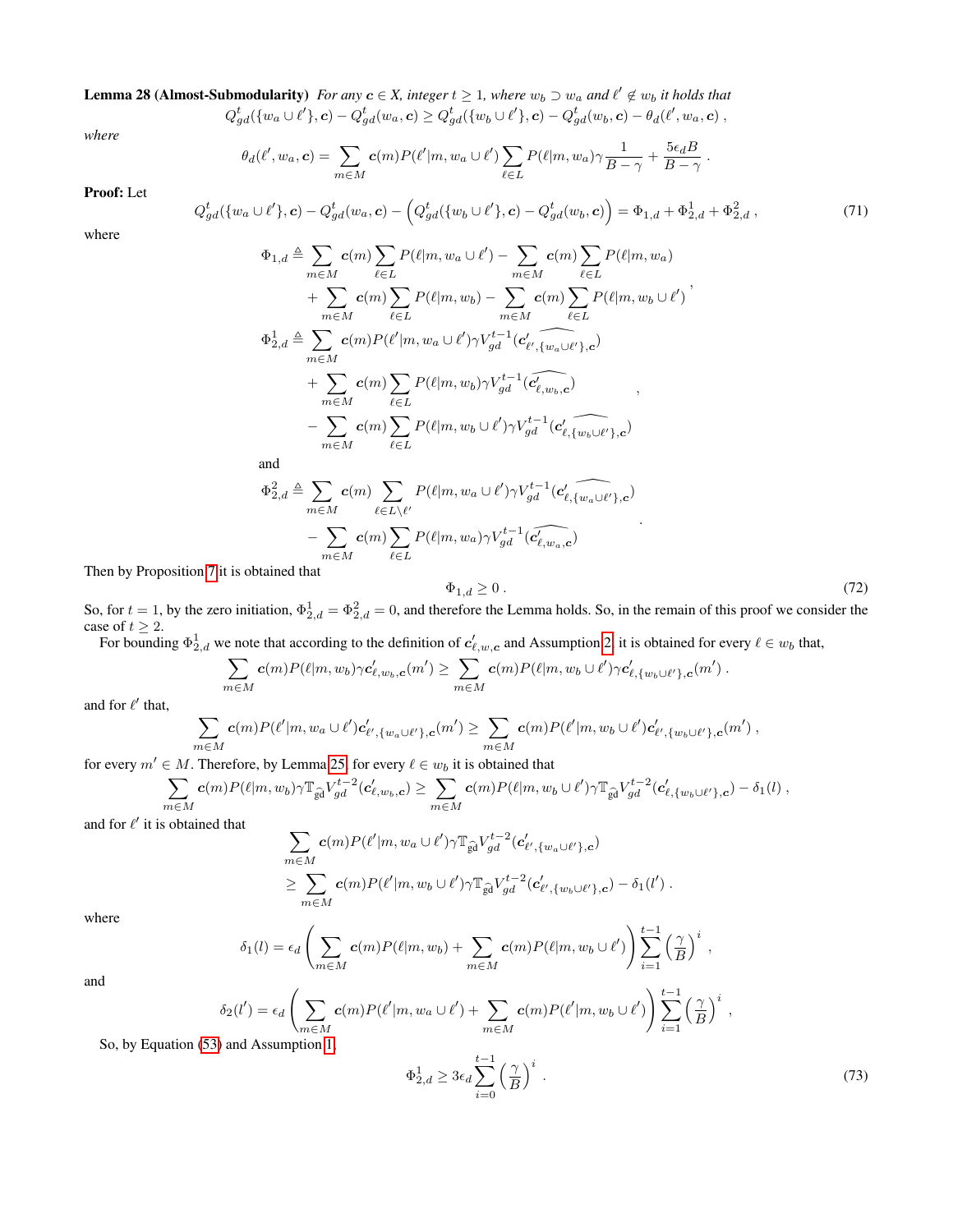In addition, we note that for every  $\ell \in w_a$  it is obtained by Assumption [2](#page-3-5) that

$$
\sum_{m \in M} c(m) P(\ell | m, w_a) \gamma c'_{\ell, w_a, \mathbf{c}} = \sum_{m \in M} c(m) P(\ell | m, w_a \cup \ell') \gamma c'_{\ell, \{w_a \cup \ell'\}, \mathbf{c}} \n+ \sum_{m \in M} c(m) P(\ell' | m, w_a \cup \ell') P(\ell | m, w_a) \gamma \tilde{\mathbf{c}},
$$

where

$$
\tilde{\mathbf{c}}(m') = \frac{\mathbf{c}(m')P(\ell'|m', w_a \cup \ell')P(\ell|m', w_a)}{\sum_{m \in M} \mathbf{c}(m)P(\ell'|m, w_a \cup \ell')P(\ell|m, w_a)}
$$

So, by Lemmas [27](#page-17-5) and [23,](#page-16-8)

<span id="page-20-0"></span>
$$
\Phi_{2,d}^2 \ge -\sum_{m \in M} c(m) P(\ell'|m, w_a \cup \ell') \sum_{\ell \in L} P(\ell|m, w_a) \gamma \frac{1}{B - \gamma} - 2\epsilon_d \sum_{i=0}^{t-1} \left(\frac{\gamma}{B}\right)^i.
$$
\n(74)

.

.

Therefore, by Equations [\(72\)](#page-19-0), [\(73\)](#page-19-1) and [\(74\)](#page-20-0) it is obtained that

$$
Q_{gd}^t(\{w_a \cup \ell'\}, \mathbf{c}) - Q_{gd}^t(w_a, \mathbf{c}) \geq Q_{gd}^t(\{w_b \cup \ell'\}, \mathbf{c}) - Q_{gd}^t(w_b, \mathbf{c}) - \theta_d(\ell', w_a, \mathbf{c}) ,
$$

where

$$
\theta_d(\ell', w_a, \mathbf{c}) = \sum_{m \in M} \mathbf{c}(m) P(\ell'|m, w_a \cup \ell') \sum_{\ell \in L} P(\ell|m, w_a) \gamma \frac{1}{B - \gamma} + 5\epsilon_d \sum_{i=0}^{t-1} \left(\frac{\gamma}{B}\right)^i
$$
  

$$
\leq \sum_{m \in M} \mathbf{c}(m) P(\ell'|m, w_a \cup \ell') \sum_{\ell \in L} P(\ell|m, w_a) \gamma \frac{1}{B - \gamma} + \frac{5\epsilon_d B}{B - \gamma}
$$

c  $\Box$ 

In the following lemma we show that the Q-function, obtained by the  $\mathbb{T}_{gd}$  operator is "almost"-monotone.

<span id="page-20-2"></span>**Lemma 29 (Almost-Monotonicity)** If  $B \ge 1 + \gamma$ , then for any  $c \in X$ , a set of content items w such that  $\ell' \notin \omega$  and  $t \ge 0$  it holds that  $Q_{gd}^t(\{w \cup \ell'\}, c) \geq Q_{gd}^t(w, c) - \frac{2\gamma \epsilon_d}{B - \gamma}$ . Where B is the constant in Assumption [1.](#page-3-4)

Proof:

$$
Q_{gd}^{t}(\{w \cup \ell'\}, c) - Q_{gd}^{t}(w, c) = \Psi_{1,d} + \Psi_{2,d} ,
$$

where

$$
\Psi_{1,d} \triangleq \sum_{m \in M} \mathbf{c}(m) \sum_{\ell \in L} P(\ell|m, w \cup \ell') - \sum_{m \in M} \mathbf{c}(m) \sum_{\ell \in L} P(\ell|m, w) ,
$$

and

$$
\Psi_{2,d} \triangleq \sum_{m \in M} \mathbf{c}(m) \sum_{\ell \in L} P(\ell|m,w \cup \ell') \gamma V_{gd}^{t-1}(\widehat{\mathbf{c}'_{\ell,\{w \cup \ell'\},\mathbf{c}}}) - \sum_{m \in M} \mathbf{c}(m) \sum_{\ell \in L} P(\ell|m,w) \gamma V_{gd}^{t-1}(\widehat{\mathbf{c}'_{\ell,w,\mathbf{c}}})\ .
$$

Then, by Assumption [2](#page-3-5) it is obtained that

<span id="page-20-1"></span>
$$
\Psi_{1,d} = \sum_{m \in M} \mathbf{c}(m) P(\ell'|m, w \cup \ell') \left(1 - \sum_{\ell \in L} P(\ell|m, w)\right). \tag{75}
$$

.

For bounding  $\Psi_{2,d}$ , recall Equation [\(3\)](#page-2-4) characterizing  $\mathbf{c}'_{\ell,w,\mathbf{c}}(m')$ 

$$
\boldsymbol{c}'_{\ell,w,\boldsymbol{c}}(m') = \frac{\boldsymbol{c}(m')p(\ell|m',w)}{\sum_{m\in M}\boldsymbol{c}(m)p(\ell|m,w)}
$$

Then, for every  $\ell \in w$  it is obtained by Assumption [2](#page-3-5) that

$$
\sum_{m \in M} c(m) P(\ell | m, w) \gamma c'_{\ell, w, c} = \sum_{m \in M} c(m) P(\ell | m, w \cup \ell') \gamma c'_{\ell, \{w \cup \ell'\}, c} + \sum_{m \in M} c(m) P(\ell' | m, w \cup \ell') P(\ell | m, w) \gamma \tilde{c},
$$

where

$$
\tilde{c}(m') = \frac{\mathbf{c}(m')P(\ell'|m', w \cup \ell')P(\ell|m', w)}{\sum_{m \in M} \mathbf{c}(m)P(\ell'|m, w \cup \ell')P(\ell|m, w)}.
$$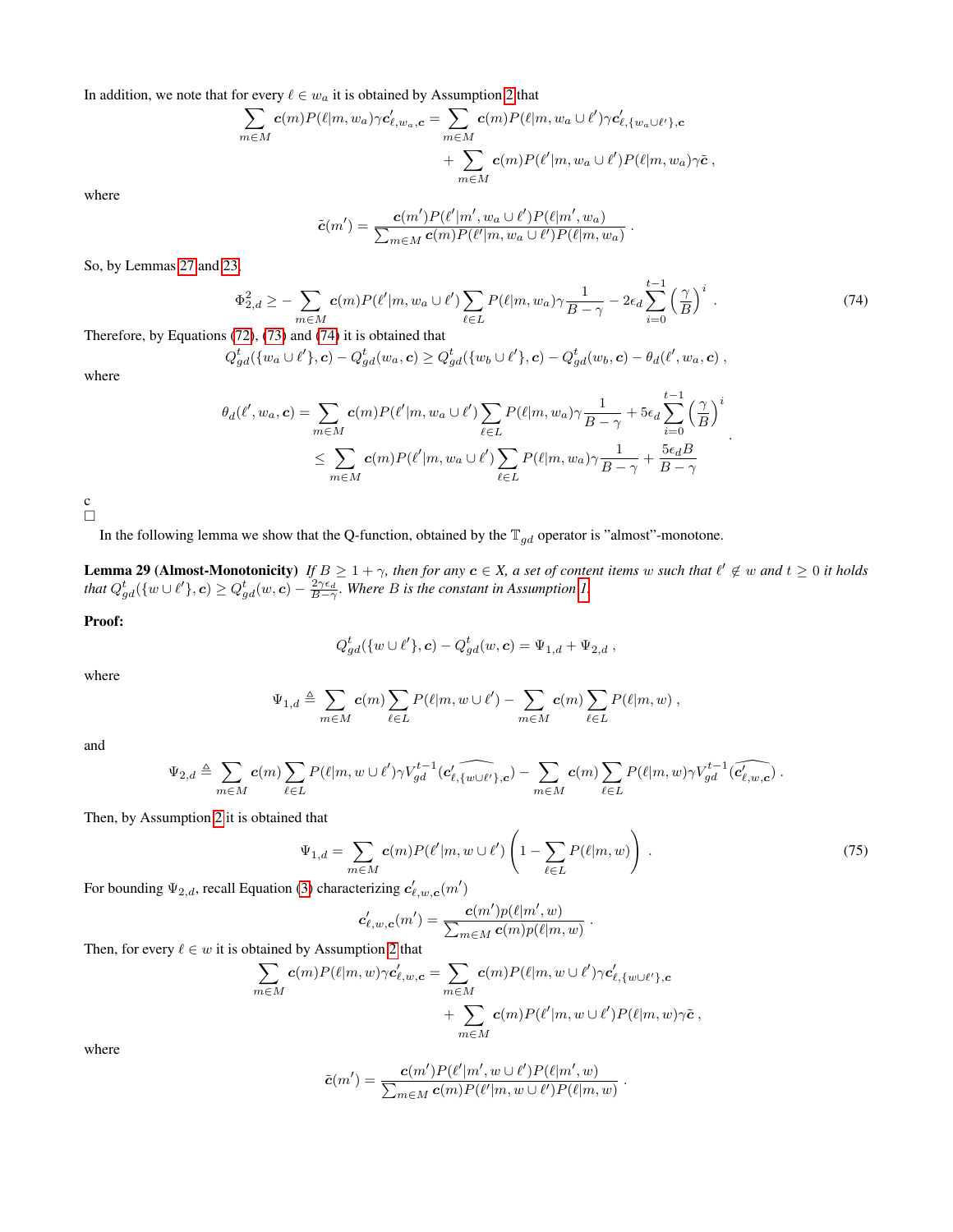So, by Lemmas [23](#page-16-8) and [27,](#page-17-5)

<span id="page-21-0"></span>
$$
\sum_{m \in M} \mathbf{c}(m) P(\ell|m, w) \gamma V_{gd}^{t-1} \left( \widehat{c'_{\ell,w,c}} \right) \le
$$
\n
$$
\sum_{m \in M} \mathbf{c}(m) P(\ell|m, w \cup \ell') \gamma V_{gd}^{t-1} \left( \widehat{c'_{\ell,w \cup \ell'}} \right) + \sum_{m \in M} \mathbf{c}(m) P(\ell|m, w \cup \ell') P(\ell|m, w) \gamma \frac{1}{B - \gamma}.
$$
\n
$$
+ \epsilon_d \gamma \left( P(\ell|m, w) + P(\ell|m, w \cup \ell') + P(\ell'|m, w \cup \ell') P(\ell|m, w) \right) \sum_{i=0}^{t-1} \left( \frac{\gamma}{B} \right)^i
$$
\n(76)

Therefore, by Equation [\(76\)](#page-21-0) it is obtained that

<span id="page-21-1"></span>
$$
\Psi_{2,d} \geq -\sum_{m \in M} c(m) \sum_{\ell \in L} P(\ell'|m, w \cup \ell') P(\ell|m, w) \gamma \frac{1}{B - \gamma}
$$
  
 
$$
- \epsilon_d \gamma \sum_{\ell \in L} \left( P(\ell|m, w) + P(\ell|m, w \cup \ell') + P(\ell'|m, w \cup \ell') P(\ell|m, w) \right) \sum_{i=0}^{t-1} \left( \frac{\gamma}{B} \right)^i
$$
(77)  
and (77)

So, by Equations [\(75\)](#page-20-1) and [\(77\)](#page-21-1),

$$
\Psi_{1,d} + \Psi_{2,d} \ge \sum_{m \in M} c(m) P(\ell'|m, w \cup \ell') \left( 1 - \frac{B}{B - \gamma} \sum_{\ell \in L} P(\ell|m, w) \right)
$$

$$
- \epsilon_d \gamma \sum_{\ell \in L} \left( P(\ell|m, w) + P(\ell|m, w \cup \ell') + P(\ell'|m, w \cup \ell') P(\ell|m, w) \right) \sum_{i=0}^{t-1} \left( \frac{\gamma}{B} \right)^i
$$

Then, by Assumptions [1](#page-3-4) and [2,](#page-3-5) it is obtained that  $\Psi_1 + \Psi_2 \ge -\frac{2\gamma\epsilon_d}{B-\gamma}$  for  $B \ge 1+\gamma$ , and therefore the Lemma holds.  $\Box$ 

### Proof of Theorem [6:](#page-4-3)

**Proof:** For proving Theorem [6](#page-4-3) it is sufficient to show that for  $\epsilon_d$  for which

$$
\frac{\epsilon}{B-\gamma} + \frac{2\epsilon\gamma}{(B-\gamma)^2} \leq \epsilon_d ,
$$

<span id="page-21-2"></span>it is obtained that

$$
\left(\mathbb{T}^t_{gd}V\right)(\mathbf{c}) \leq (\mathbb{T}^t V)(\mathbf{c}) + \epsilon_d \sum_{i=0}^{t-1} \left(\frac{\gamma}{B}\right)^i
$$
\n(78)

<span id="page-21-3"></span>and that

$$
\beta\left((\mathbb{T}_{\beta\gamma}^t V)(\boldsymbol{c}) - \Omega_{t,\boldsymbol{c},\epsilon_d}^d\right) \leq (\mathbb{T}_{gd}^t V)(\boldsymbol{c}) \tag{79}
$$

where  $\beta \ge 0.63$  is defined in Equation [\(18\)](#page-8-3),

$$
\Omega_{t,\mathbf{c},\epsilon_d}^d = \sum_{i=0}^{t-1} (\beta \gamma \rho(\mathbf{c}))^i \left( \frac{\epsilon_d}{\beta} + (k-1) \overline{\theta}_d(\mathbf{c}) \right), \quad \rho(\mathbf{c}) \triangleq \max_{w \in L^k} \sum_{m \in M} \mathbf{c}(m) \sum_{\ell \in L} P(\ell|m,w),
$$

<span id="page-21-4"></span>and

$$
\overline{\theta}_{d}(\mathbf{c}) \triangleq \frac{5B\epsilon_{d}}{B-\gamma} + \frac{2\gamma k\epsilon_{d}}{(k-1)(B-\gamma)} + \max_{\ell' \in L, w \in L^{k}} \sum_{m \in M} \mathbf{c}(m) P(\ell'|m, w \cup \ell') \sum_{\ell \in L} P(\ell|m, w) \gamma \frac{1}{B-\gamma}
$$
\n(80)

We prove Equation  $(78)$  by induction over t. Since the value obtained by the maximization in Equation  $(52)$  is equal or smaller than the accurate maximal value, by Lemma [22](#page-15-4) and by the zero initiation, we have that

$$
(\mathbb{T}_{gd}V)(\mathbf{c}) \le (\mathbb{T}V)(\mathbf{c}) + \epsilon_d , \qquad (81)
$$

where for V that is defined only on X, if the next state  $c' \notin X$ , then we use  $\hat{c'}$  as the next state. For the case of zero initiation of the value function, since  $V^0(\hat{c}) = 0$ ,  $\forall c \in \Delta_M$ , this modification does not c

So, Equation [\(78\)](#page-21-2) holds for  $t = 1$ . Let's assume that Equation (78) holds for  $t - 1$ . Then, since

$$
\mathbb{T}(V+\epsilon)(\mathbf{c}) \le (\mathbb{T}V)(\mathbf{c}) + \frac{\gamma}{B}\epsilon,
$$
\n(82)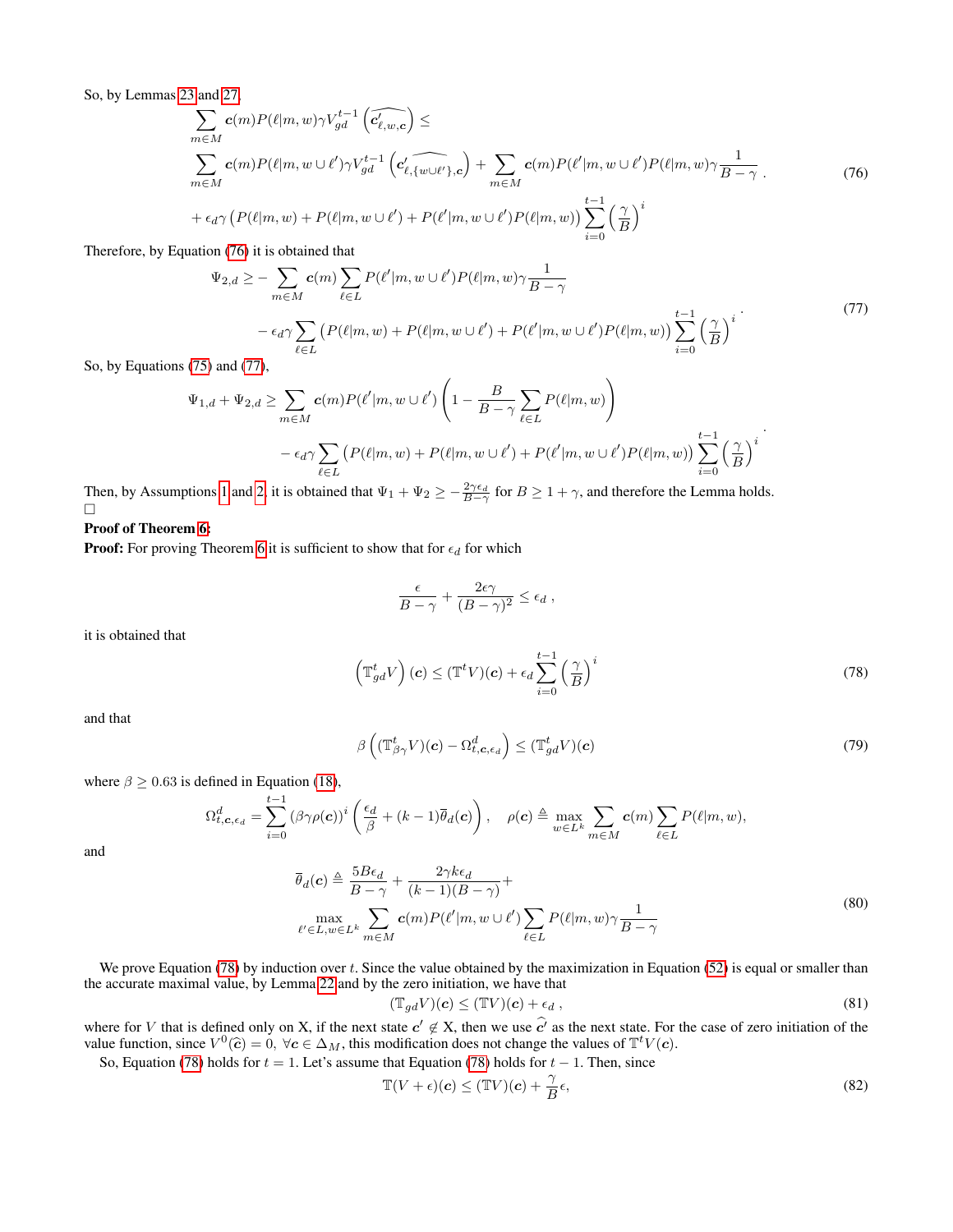and by the monotonicity of the original DP operator (namely, T) it is obtained that

$$
(\mathbb{T}_{gd} \mathbb{T}_{gd}^{t-1} V)(c) \leq (\mathbb{T} \mathbb{T}_{gd}^{t-1} V)(c) + \epsilon_d \leq \left( \mathbb{T} \left( (\mathbb{T}^{t-1} V) + \epsilon_d \sum_{i=0}^{t-2} \left( \frac{\gamma}{B} \right)^i \right) \right)(c) + \epsilon_d
$$

$$
= (\mathbb{T}^t V)(c) + \epsilon_d \sum_{i=0}^{t-1} \left( \frac{\gamma}{B} \right)^i.
$$

So, Equation [\(78\)](#page-21-2) holds for t, and therefore, by the induction, Equation (78) holds for every  $t > 1$ .

Now we prove Equation [\(79\)](#page-21-3) by induction. We note that by the fact that  $Q_{gd}(\emptyset, c) = 0$  and by Lemmas [28,](#page-18-2) [29,](#page-20-2) which are provided and proved in Section [E](#page-15-0) in supplementary material and Lemma [18,](#page-12-1) which is provided and proved in Section [C](#page-9-0) in the supplementary material, it is obtained that Lemma [8](#page-8-0) can be applied on the operator  $\mathbb{T}_{gd}$ , with  $\overline{\theta}_d(c)$  as defined in Equation [\(80\)](#page-21-4) (note that both the term which relates to the almost submodularity and the term which relates to the almost monotonicity are considered in  $\bar{\theta}_d(c)$ ). So, by Lemma [8](#page-8-0) and by Lemma [22](#page-15-4) we have

<span id="page-22-2"></span><span id="page-22-1"></span>
$$
(\mathbb{T}V)(\mathbf{c}) \leq \frac{1}{\beta} (\mathbb{T}_{\widehat{\mathbf{g}}d} V)(\mathbf{c}) + (k-1)\overline{\theta}_d(\mathbf{c}) \leq \frac{1}{\beta} (\mathbb{T}_{gd} V)(\mathbf{c}) + \frac{\epsilon_d}{\beta} + (k-1)\overline{\theta}_d(\mathbf{c}) .
$$
\n(83)

In addition, we note that

$$
(\mathbb{T}\beta V)(\mathbf{c}) = (\mathbb{T}_{\beta\gamma}V)(\mathbf{c}),\tag{84}
$$

<span id="page-22-3"></span>and that

<span id="page-22-4"></span>
$$
\beta V(\mathbf{c}) \le V(\mathbf{c}).\tag{85}
$$

So, by Equations [\(83\)](#page-22-1), [\(84\)](#page-22-2) and [\(85\)](#page-22-3) we have that

$$
\beta\left((\mathbb{T}_{\beta\gamma}V)(\mathbf{c}) - \frac{\epsilon_d}{\beta} - (k-1)\overline{\theta}_d(\mathbf{c})\right) \leq (\mathbb{T}_{gd}V)(\mathbf{c}).\tag{86}
$$

So, by Equation [\(86\)](#page-22-4), we can easily see that Equation [\(79\)](#page-21-3) satisfies for  $t = 1$ . Now, Let's assume that Equation (79) satisfies for  $t - 1$ . By the fact that

$$
(\mathbb{T}_{\beta\gamma}V)(\mathbf{c}) - \beta\gamma\rho(\mathbf{c})v(\mathbf{c}) \leq \sum_{m \in M} \sum_{\ell \in L} \mathbf{c}(m) P(\ell|m, w') \left(1 + \beta\gamma \left(V(\mathbf{c}'_{l,w,\mathbf{c}}) - v(\mathbf{c})\right)\right)
$$
  

$$
\leq (\mathbb{T}_{\beta\gamma}(V - v(\mathbf{c})))(\mathbf{c}),
$$

where  $\rho(c)$  is defined in Theorem [6,](#page-4-3)  $v(\cdot)$  is a function of  $c \in X$  and w' is the chosen action by the DP operator in  $(\mathbb{T}_{\beta\gamma}V)(c)$  and by Equation [\(84\)](#page-22-2) it is obtained that

<span id="page-22-5"></span>
$$
(\mathbb{T}_{\beta\gamma}^{t}V)(\mathbf{c}) - \sum_{i=1}^{t-1} (\beta\gamma\rho(\mathbf{c}))^{i} \left(\frac{\epsilon_{d}}{\beta} + (k-1)\overline{\theta}_{d}(\mathbf{c})\right)
$$
  

$$
\leq \left(\mathbb{T}\beta \left(\mathbb{T}_{\beta\gamma}^{t-1}V - \sum_{i=0}^{t-2} (\beta\gamma\rho(\mathbf{c}))^{i} \left(\frac{\epsilon_{d}}{\beta} + (k-1)\overline{\theta}_{d}(\mathbf{c})\right)\right)\right)(\mathbf{c}) \triangleq \Upsilon(\mathbf{c}).
$$
\n(87)

Furthermore, since we assume that Equation [\(79\)](#page-21-3) satisfies for  $t - 1$  and by the monotonicity of the operator T, we have

<span id="page-22-6"></span>
$$
\Upsilon(\boldsymbol{c}) \le (\mathbb{T}\mathbb{T}^{t-1}_{gd}V)(\boldsymbol{c}).\tag{88}
$$

Then, by Equation [\(83\)](#page-22-1) we have

$$
\mathbb{T}_{gd}^{t-1}V)(c) \leq \frac{1}{\beta} (\mathbb{T}_{gd} \mathbb{T}_{gd}^{t-1}V)(c) + \frac{\epsilon_d}{\beta} + (k-1)\overline{\theta}_d(c) .
$$
\n(89)

So, by Equations [\(87\)](#page-22-5) [\(88\)](#page-22-6), and [\(89\)](#page-22-7) it is obtained that

<span id="page-22-7"></span> $\binom{r}{1}$ 

$$
\beta\left((\mathbb{T}_{\beta\gamma}^t V)(\boldsymbol{c})-\sum_{i=0}^{t-1}\left(\beta\gamma\rho(\boldsymbol{c})\right)^i\left(\frac{\epsilon_d}{\beta}+(k-1)\overline{\theta}(\boldsymbol{c})\right)\right)\leq (\mathbb{T}_{gd}^t V)(\boldsymbol{c})\ .
$$

So, it is obtained that Equation [\(9\)](#page-4-7) satisfies also for t. Therefore, by induction, Equation (9) satisfies for every  $t \ge 1$ П

## F Additional Experiments

<span id="page-22-0"></span>For the additional experiments, we considered the case of  $M = 4$ ,  $|L| = 21$ ,  $k = 3$ . The scores were chosen as follows: For all types, the termination score was  $p_m = 0.5$ . Four items were chosen i.i.d. uniformly at random from the interval [0, 0.6]. The remaining 16 items where chosen such that for each user type, 4 items are uniformly distributed in [0.5, 1] (strongly related to this type), while the other 6 are drawn uniformly from [0, 0.5]. We repeated the experiment 50 times for  $\gamma = 0.7$  and 130 times for  $\gamma = 1$ , where for each repetition a different set of scores was generated and 100,000 sessions were generated (a total of  $5M$  and  $13M$  sessions respectively).

In Figure [2](#page-23-1) we present the average session length under the *optimal, greedy* and *simple greedy* CPs for different numbers of iterations executed for computing the Value function for  $\gamma = 0.7$ . The average length that was achieved by the *random* CP is 1.4374, much lower than that of the other methods. The standard deviation is smaller that  $2 \times 10^{-3}$  in all of our measures. As shown in Figure [2,](#page-23-1) the extra comparison step in the *greedy* CP compared to the *simple greedy* CP substantially improves the performance.